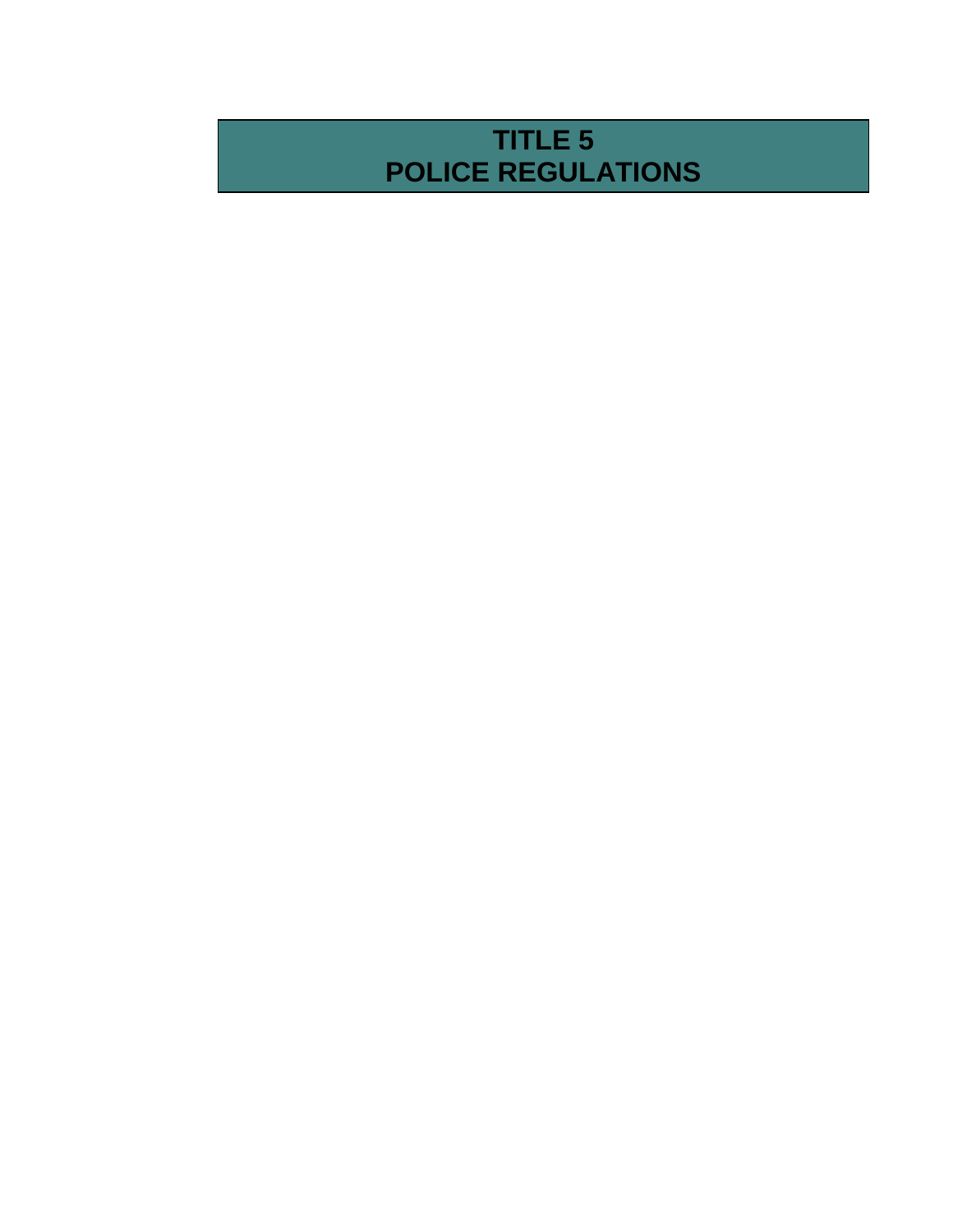## **CHAPTER 501 ANIMAL CONTROL**

#### SECTION:

- 501.01: Definitions
- 501.02: Confinement of Animals
- 501.03: Certain Animals Declared Nuisance
- 501.04: Complaints
- 501.05: Animals Forbidden Motels Repealed
- 501.06: License Required
- 501.07: Issuance of Tags
- 501.08: Affixing Tags
- 501.09: Records
- 501.10: Impounding
- 501.11: Redemption
- 501.12: Permissible Return of Unrestrained Animal
- 501.13: Disposition of Unclaimed Dogs or Cats
- 501.14: Impoundment Establishment
- 501.15: Muzzling
- 501.16: Dangerous Animals
- 501.17: Attack by an Animal
- 501.18: Summary Destruction of Certain Animals
- 501.19: Kennels
- 501.20: Special Multiple Dog Licenses Repealed
- 501.21: Riding Horses
- 501.22: Cleanup
- 501.23: Wild Animals
- 501.24: Owner Obligation for Proper Care
- 501.25: Pet Stores
- 501.26: Enforcements

### **501.01: DEFINITIONS:**

Except where the term is expressly defined by other provisions or sections within this Chapter, the following words and terms shall have the meanings ascribed to them in this Section:

ANIMAL CONTROL AUTHORITY: Any governmental entity which is responsible for animal control operations in its jurisdiction.

ANIMAL RESCUE ORGANIZATION: Any not-for-profit organization which has tax-exempt status under Section 501(c)(3) of the United States Internal Revenue Code, whose mission and practice is, in whole or in significant part, the rescue of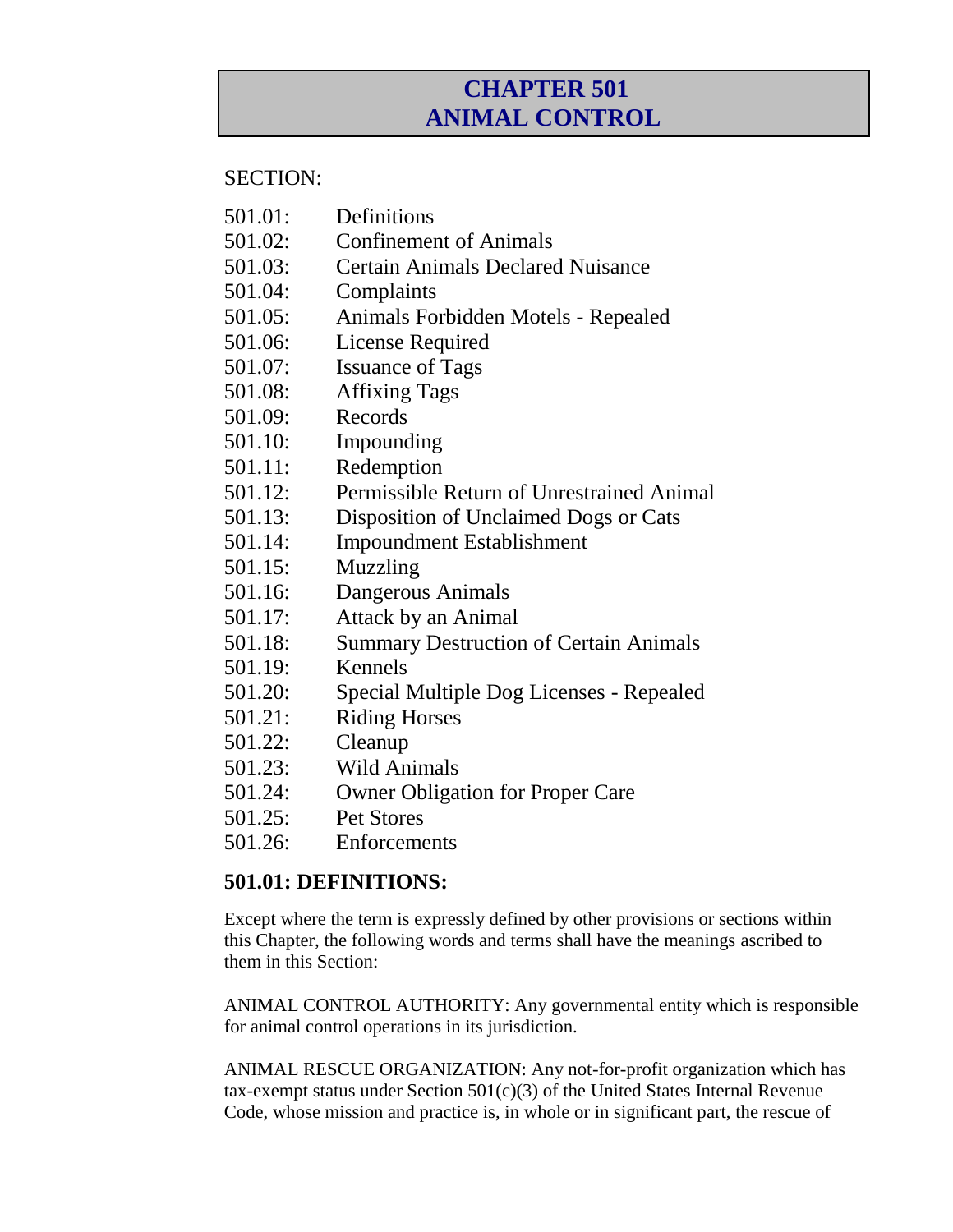animals and the placement of those animals in permanent homes, and which does not breed animals.

ANIMAL SHELTER: Any not-for-profit organization which has tax-exempt status under Section  $501(c)(3)$  of the Internal Revenue Code, which (1) accepts animals into a physical facility; (2) is devoted to the rescue, care, and adoption of stray, abandoned, unwanted or surrendered animals; (3) places animals in permanent homes or with animal rescue organizations; and (4) does not breed animals.

CAT: A mammal that is wholly or in part the species Felis domesticus.

CERTIFICATE OF SOURCE: A document from an animal control authority, animal rescue organization, or animal shelter which shall provide a brief description of the dog or cat, and shall list the name, address, and telephone number of the source (animal control authority, animal rescue organization, or animal shelter) of the dog or cat.

DOG: A mammal that is wholly or in part of the species Canis familiaris.

PET STORE: Any retail establishment, or operator thereof, which displays, sells, delivers, offers for sale, barters, auctions, gives away, or otherwise transfers companion animals in the City of Roseville. This definition does not apply to animal control authorities, animal shelters, or animal rescue organizations.

PET STORE OPERATOR: A person or business entity who owns or operates a pet store.

AT LARGE: Off the premises of the owner and not under the control of the owner, a member of the owner's immediate family or a person designated by the owner, and in the case of a dog, by a leash, cord or chain not more than six feet in length. The person in charge must be of sufficient age to adequately control the dog. A dog under control solely by means of command or signal shall be considered under control only if in the presence of the owner or some other person of suitable age and discretion and on the owner's premises or the premises of another who has given consent to the owner.

ELECTRONICALLY TAGGED ANIMAL: A pet that has been implanted with a microchip or other electronic device that uniquely identifies the animal and its owner when the device is scanned by the City's equipment. (Ord.1355, 11-19-2007)

OWNER: Any person keeping a dog or other animal. (Ord. 1078, 6-25-1990) SERVICE ANIMALS: A service animal is an animal specially trained to assist a person with disabilities. A service animal is required to be licensed in accordance with this Chapter. (Ord. 1168, 8-12-1996) (Ord. 1355, 11-19-2007)

STERILIZED ANIMAL: An animal that has been spayed or neutered. (Ord. 1355, 11-19-2007)

#### **501.02: CONFINEMENT OF ANIMALS:**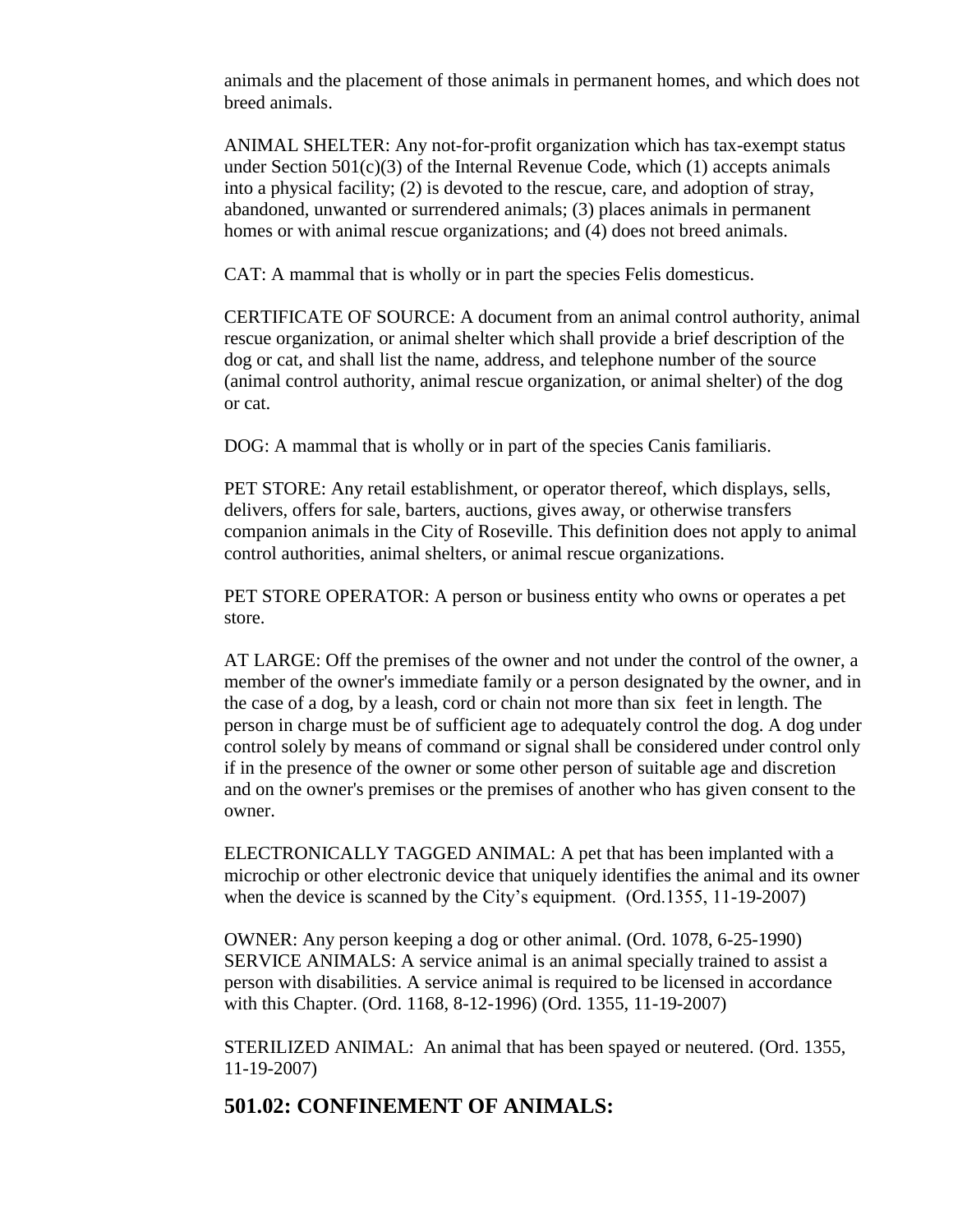No animal shall be allowed by its owner to run at large and every animal in heat shall be confined during such entire period and until such animal shall not attract other animals due to being in heat. (Ord. 1078, 6-25-1990)

## **501.03: CERTAIN ANIMALS DECLARED NUISANCE:**

Any animal which shall, by any noise, disturb the peace and quiet of any other person, any animal which habitually barks or cries for extended or unreasonable periods of time, or any animal which damages plantings or structures or deposits fecal matter on public or private property of others is hereby declared to be a nuisance. The keeping of any such animal also constitutes an administrative offense under Section 102.02.C., for which an administrative penalty may be issued. (Ord. 1078, 6-25-1990) (Ord. 1355, 11-19-2007)

### **501.04: COMPLAINTS:**

- A. Any person aggrieved by an animal nuisance may make a written complaint to the Police Department, or such other persons designated by the City Manager, stating the acts complained of, the name and address of the owner of the animal and the name and address of the person making the complaint. The Police Department shall then promptly notify the person owning or keeping the animal and shall order the nuisance abated within five days. If such animal nuisance is not abated within that time, a charge may be made against the owner or keeper of the animal and any person found to have violated the provisions of this Section shall be guilty of a misdemeanor.
- B. If a police officer, community service officer or reserve officer deems it necessary, the officer may take the animal immediately to the impound to stop the nuisance.

(Ord. 1078, 6-25-1990)

#### **501.05: ANIMALS FORBIDDEN MOTELS: Repealed** (Ord. 1355, 11- 19-2007)

### **501.06: LICENSE REQUIRED:**

- A. A license shall be obtained by the owner of any dog or cat kept or maintained within the corporate limits of the City that is three months of age or older. The license must be obtained within 30 days of acquiring the animal, or within 30 days of becoming a resident of the City. This requirement shall not apply to pets whose owners are temporary visitors within the City for 30 days or less.
- B. Licenses may be obtained from the City or from any entity designated by the City to issue pet licenses and remit license fees as established in the City Fee Schedule in Section 314.05.
- C. The license application shall be made on forms provided by the City, and shall require, at a minimum, the owner's address and phone number, and proof of current rabies vaccination for the pet.
- D. Types of Licenses; Fees:

1. Two-Year License. The two-year pet license shall be the minimum requirement of this Chapter. A two-year license shall be issued upon completion of the required application and payment of the required fee as established by the City Fee Schedule in Section 314.05 for a period of time not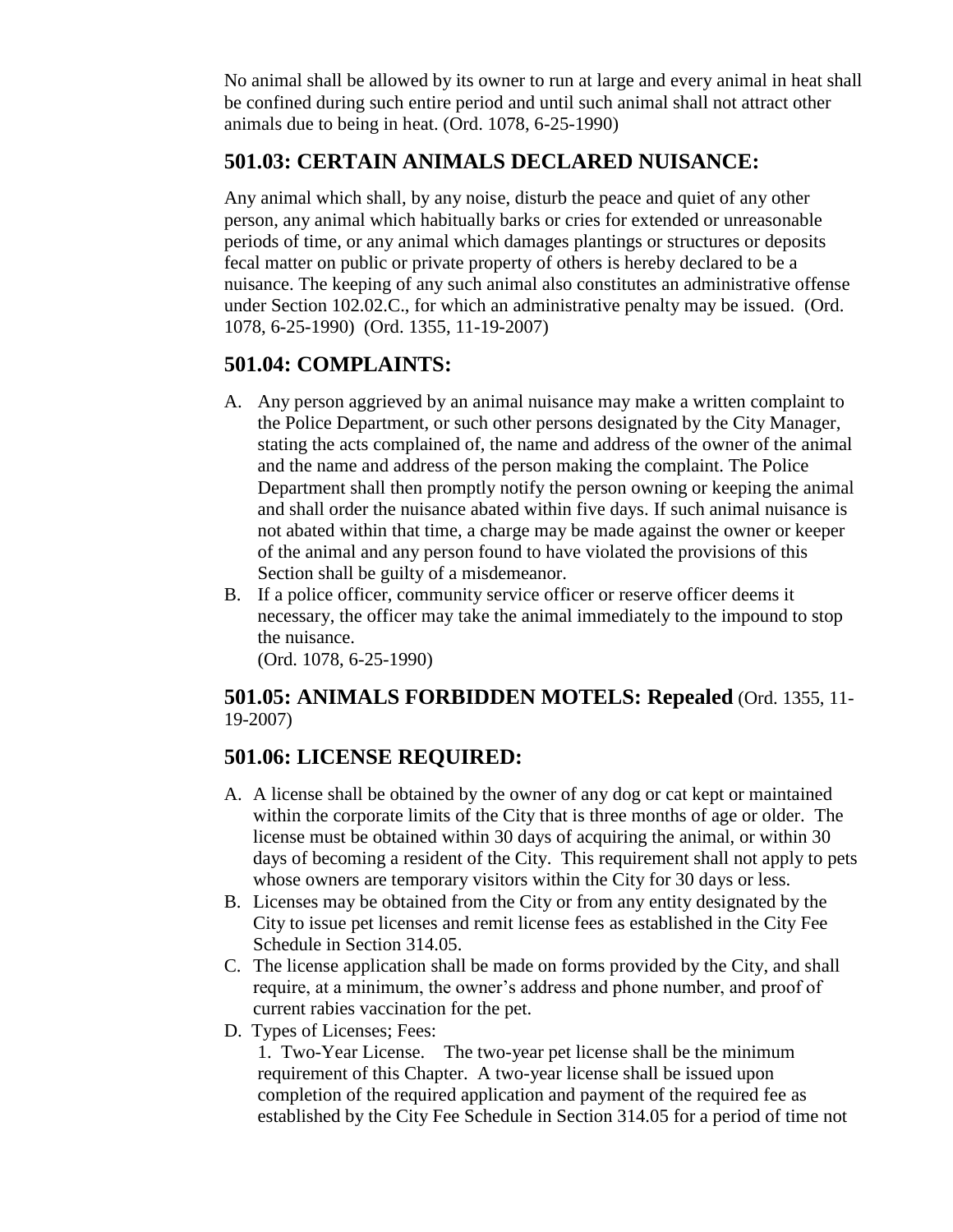to exceed two years As a condition of validity of an issued two-year license, the owner will maintain certification by a licensed veterinarian of the animal's current rabies vaccination. Two-year licenses must be renewed by the holder within 30 days of the expiration of the license. Renewal will be granted upon proof of current rabies vaccination and payment of the required fee as established by the City Fee Schedule in Section 314.05.

Fees for two-year licenses shall be as established by the City Fee Schedule in Section 314.05, and at a minimum shall include differential fees based on the status of the animal as being non-sterilized, non-sterilized and electronically tagged, sterilized, or sterilized and electronically tagged, with generally higher fees for animals that are non-sterilized and not electronically tagged so as to provide incentive for sterilizing and electronically tagging animals.

2. Lifetime License. Lifetime pet licenses shall be issued by the City for sterilized animals as an alternative to two-year licenses. A lifetime license shall be issued upon completion of the required application, payment of the required fee as established by the City Fee Schedule in Section 314.05, and in the case of electronically tagged animals, registration with the City of the unique identifying information related to the electronic device and demonstration that the implanted device can be read by the City's equipment. As a condition to continued validity of an issued lifetime license, the owner will submit to the City every two years proof of the animal's current rabies vaccination.

Fees for lifetime licenses shall be as established by the City Fee Schedule in Section 314.05 and at a minimum shall include differential fees based on the status of the animal as being sterilized, or sterilized and electronically tagged, with generally higher fees for animals that are not electronically tagged so as to provide incentive for the electronic tagging of animals.

Lifetime licenses may be revoked by the City without refund of fees paid if the animal's rabies vaccinations are not kept current. When a lifetime license has been revoked, a new lifetime license may be obtained through the procedures and with payment of the fees as established by the City Fee Schedule in Section 314.05.

3. Special Two-Year Multiple Dog License. Special two-year multiple dog licenses may be issued by the City for three or four sterilized dogs to be kept at a licensed premises upon completion of the required application and payment of the required fee, subject to the following conditions:

a. Written approval from the occupants of at least 75% of the residential properties abutting the licensed premises;

b. Maintenance of a yard on the premises that is fenced in such a manner as to restrain dogs on the premises from leaving the yard, and

c. That a nuisance is not created on the premises by the excessive barking of the dogs or the existence of unsanitary conditions.

Special two-year multiple dog licenses must be renewed by the holder within 30 days of the expiration of the license, which renewal may be granted upon proof of current rabies vaccination and payment of the required fee. The Chief of Police may deny requests for renewal based upon complaints received during the preceding year. Denial of renewal may be appealed by written request for a hearing before the City Council, which must be submitted within ten days of the denial.

Fees for special two-year multiple dog licenses shall be as established by the City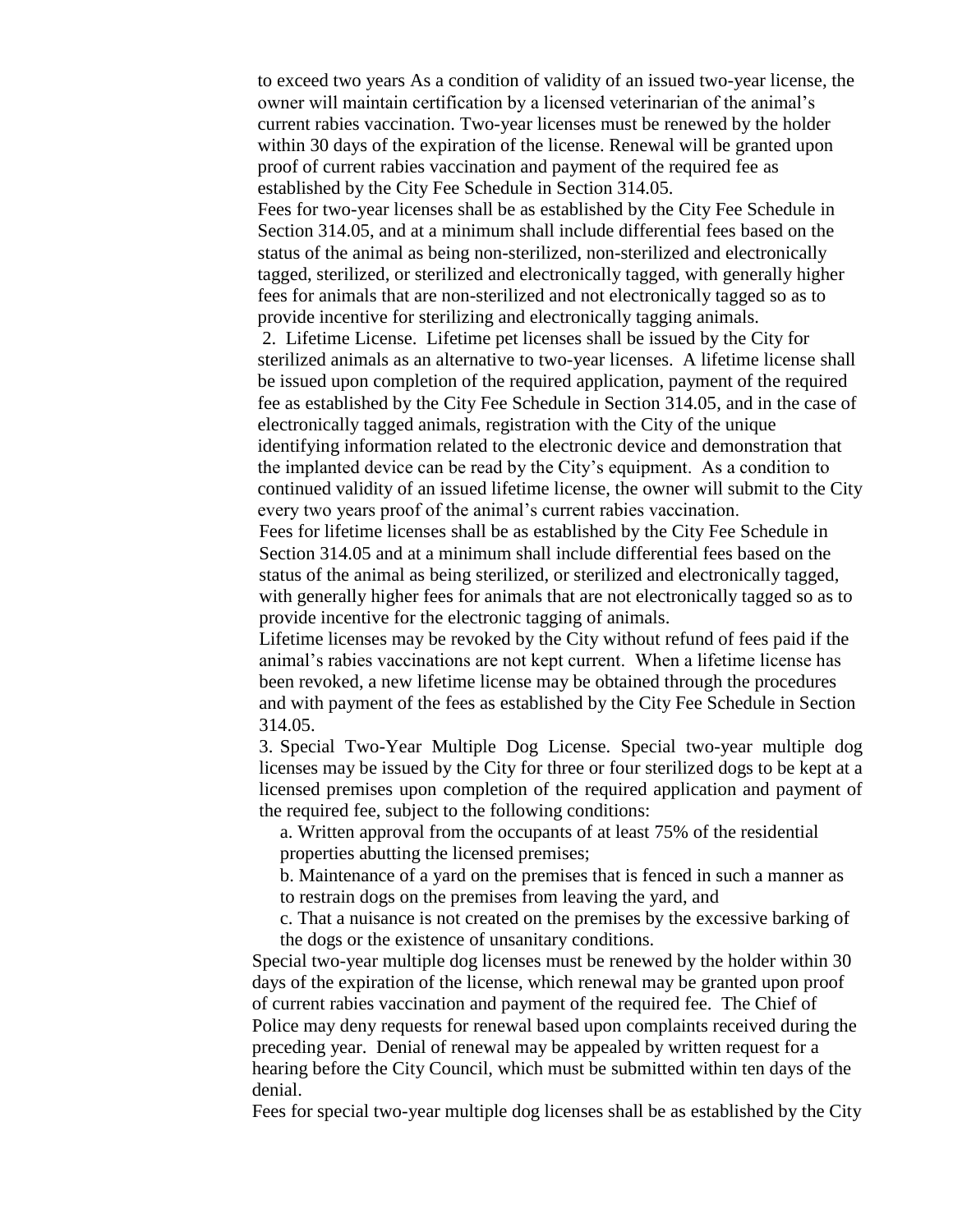Fee Schedule in Section 314.05.

Special multiple dog licenses will not be granted for non-sterilized dogs, and will not be issued on a lifetime basis.

E. Fee Adjustments. When a license is issued for an non-sterilized pet that is less than six months old at the time of issuance, and the pet is subsequently sterilized within three months of the issuance of the license, upon proof of the sterilization the City will refund the owner the difference between the fee paid for the license and the required fee for a sterilized animal.

Upon the written recommendation of a licensed veterinarian that due to age or health reasons the animal should not be sterilized, the City may in that case charge the license fee for a sterilized animal rather than that for a non-sterilized animal.

F. Maintenance of current address. All license holders shall notify the City within ten days of any address change within the corporate limits of the City and any change of ownership of a licensed animal.

(Ord. 1355, 11-19-2007)

#### **501.07: ISSUANCE OF TAGS:**

Upon the payment of the license fee and presentation of a rabies vaccination certificate, the City shall issue a license tag to the animal owner. Duplicate tags will be issued upon payment of a replacement fee as provided in Section 301.03. Animal tags shall not be transferred from one animal to another. (Ord. 1078, 6-25-1990) (Ord. 1355, 11-19-2007)

#### **501.08: AFFIXING TAGS:**

Every owner of any animal required to be licensed is required to provide the animal with a collar to which the license and vaccination tags must be affixed, and the collar, with tags attached, must be worn by such animal at all times. (Ord. 1078, 6- 25-1990)

#### **501.09: RECORDS:**

The City shall keep a record of all animal licenses issued with the name, address and telephone number of the person to whom the license is issued and name, age, description of the animal and dates of rabies vaccination. (Ord. 1078, 6-25-1990)

### **501.10: IMPOUNDING:**

Any dog or cat found running at large or without valid tags displayed, off the owner's premises, may be seized and may be impounded. All animals found to be a nuisance under Section 501.03 may be impounded. Any police officer and/or other authorized city designee may impound any dog or other animal found unlicensed or any animal found running at large and shall give notice of the impounding to the owner of such dog or other animals, if known. In case the owner is unknown, the officer shall post notice at the City Hall Office that if the dog or other animal is not claimed within the time specified in this subdivision, it will be sold or otherwise disposed of. All animals impounded shall be kept with humane treatment and sufficient food and water for their comfort for at least five regular business days as defined by Minnesota Statutes Section 35.71, Subd. 3, unless the animal is a dangerous animal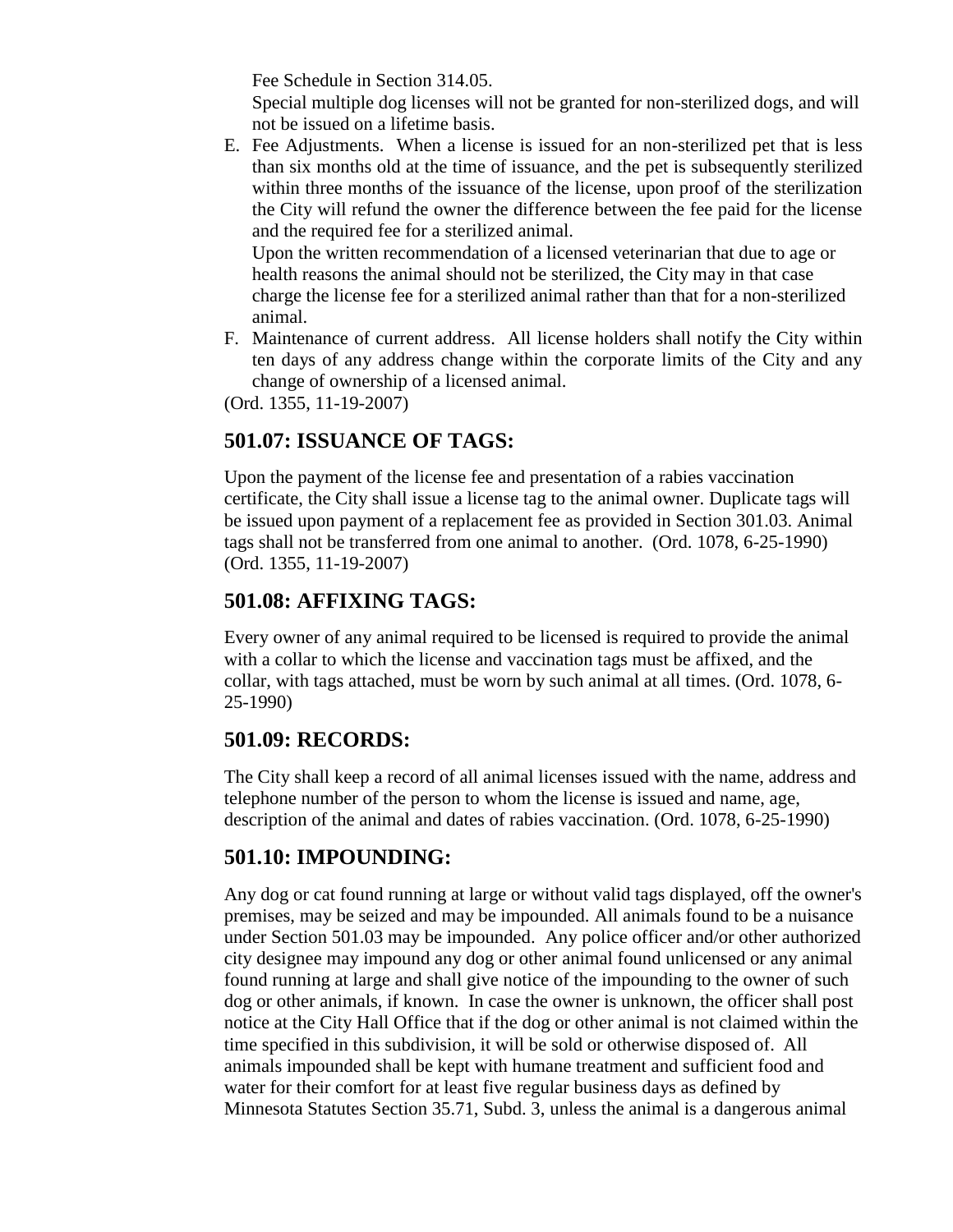as defined under Minnesota Statutes Sections 347.50 to 347.54, in which case it shall be kept for seven days, and except if the animal is a cruelly-treated animal under Minnesota Statutes Section to 343.235, in which case it shall be kept for ten days, unless sooner reclaimed by the owner or returned to the owner. (Ord. 1078, 6-25- 1990) (Ord.1355, 11-19-2007)

## **501.11: REDEMPTION:**

Any dog or cat may be redeemed from the pound by the owner upon the payment to the pound master of an impound and daily care fee. Proof of rabies vaccination and current animal license must be presented by the owner. (Ord. 1078, 6-25-1990; amd. 1995 Code)

### **501.12: PERMISSIBLE RETURN OF UNRESTRAINED ANIMAL:**

Notwithstanding the provisions of Section 501.10, if a licensed animal is found at large and its owner can be identified and located, such animal need not be impounded, but may, instead, be taken to the owner. In such case, however, proceedings may be taken against the owner for violation of this Chapter, including but not limited to the issuance of an administrative penalty in the amount determined in accordance with Section 102.02C. (Ord. 1078, 6-25-1990) (Ord. 1355, 11-19- 2007)

## **501.13: DISPOSITION OF UNCLAIMED DOGS OR CATS:**

Any dog or cat which is not claimed within the period prescribed in Section 501.10 after impounding may be sold, for not less than the amount provided in Section 501.11, to anyone desiring to purchase the dog or cat, unless said dog or cat is requested by a licensed education scientific institution under Minnesota Statute section 35.71. All such funds shall be paid to the City and placed in the General Fund. Any dog or cat which is not claimed by the owner or sold shall be humanely destroyed. (Ord. 1078, 6-25-1990) (Ord. 1355, 11-19-2007)

## **501.14: IMPOUNDMENT ESTABLISHMENT:**

The City Council, by resolution, shall designate one or more establishments that will receive custody of animals seized pursuant to this Chapter, which establishment(s) shall comply with all state law and regulations pertaining to establishments having custody of seized animals, including but not limited to Minnesota Statutes Section 35.71. Every impoundment establishment that receives seized animals from the City shall file a monthly report with the City Council relating to the operation of such establishment and shall be maintained in a clean and orderly manner and shall be subject to periodic inspection by the applicable regulatory authorities. (Ord. 1078, 6- 25-1990; amd. 1995 Code) (Ord.1355, 11-19-2007)

### **501.15: MUZZLING:**

Whenever the prevalence of rabies renders such action necessary to protect the public health and safety, the Mayor shall issue a proclamation ordering every person owning or keeping a dog to confine it securely on their premises unless it is muzzled so that it cannot bite. No person shall violate such proclamation and any dog running at large during the time fixed in the proclamation may be destroyed by the police or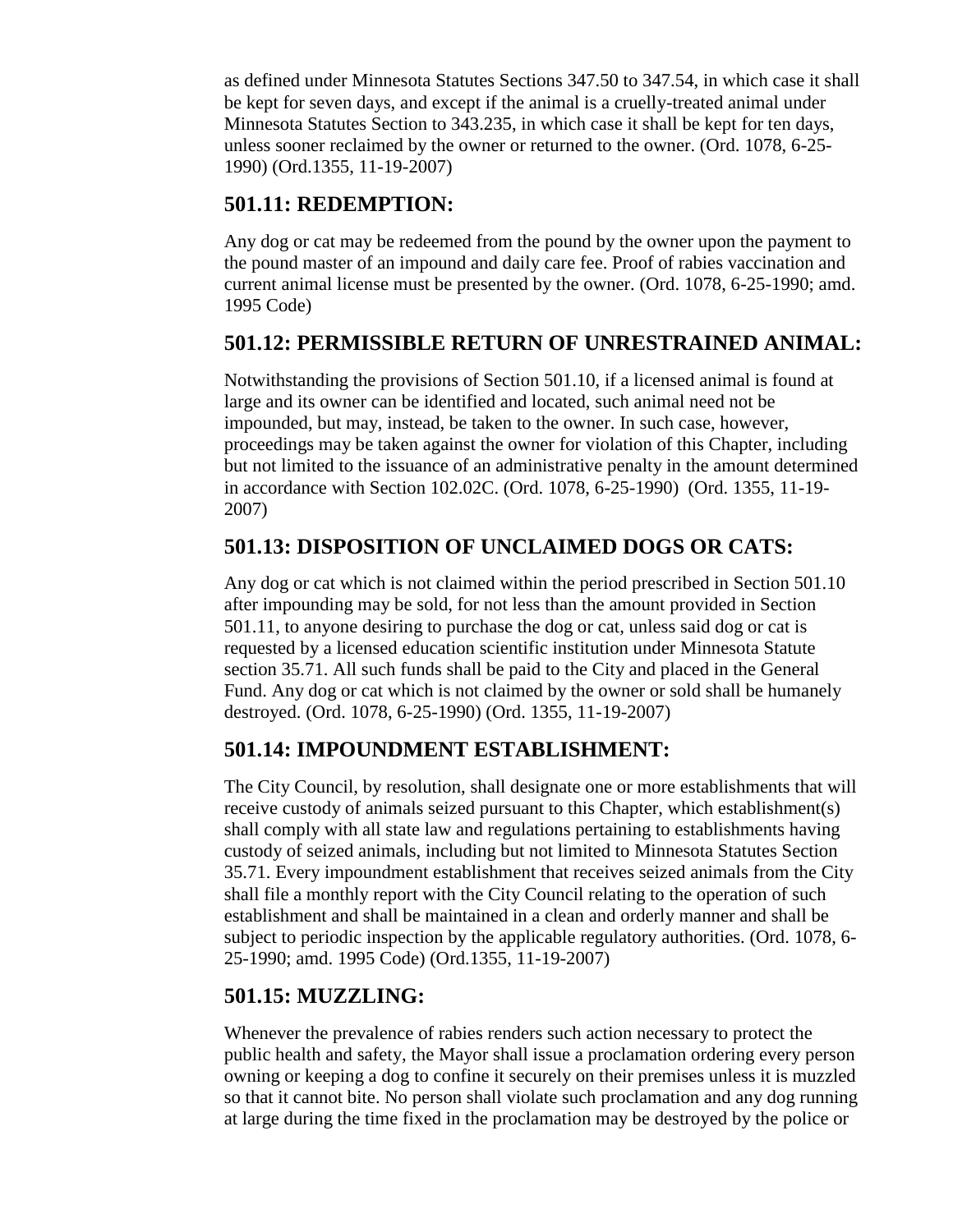#### **501.16: DANGEROUS ANIMALS:**

A. Definitions

ANIMAL CONTROL AUTHORITY means an agency of the state, county, municipality, or other governmental subdivision of the state which is responsible for animal control operations in its jurisdiction.

DANGEROUS ANIMAL means any animal that has:

1. without provocation, inflicted substantial bodily harm on a human being on public or private property;

2. killed a domestic animal without provocation while off the Owner's property; or

3. been found to be potentially dangerous, and after the Owner has notice that the animal is potentially dangerous, the animal aggressively bites, attacks, or endangers the safety of humans or domestic animals.

POTENTIALLY DANGEROUS ANIMAL means any animal that:

1. when unprovoked, bites a human or domestic animal on public or private property;

2. on more than one occasion when unprovoked, chases or approaches a person, including a person on a bicycle, or other wheeled conveyance (such as a skateboard, scooter or the like) upon the streets, sidewalks, or any public or private property, other than the animal Owner's property, in an apparent attitude of attack; or

3. has a known propensity, tendency, or disposition to attack unprovoked, based upon report, complaint and/or call for service causing injury or otherwise threatening the safety of humans or domestic animals.

GREAT BODILY HARM has the meaning given it under Minn. Stat. § [609.02,](http://www.revisor.leg.state.mn.us/data/revisor/statutes/2004/609/02.html) subd. 8.

HEARING OFFICER means an impartial employee appointed by the City, or an impartial person retained by the City, to conduct a hearing under this Ordinance. (Ord. 1391, 3-29-2010)

OWNER means any person, firm, corporation, organization, or department possessing, harboring, keeping, having an interest in, or having care, custody, or control of an animal.

PROPER ENCLOSURE means securely confined indoors or in a securely locked pen or kennel suitable to prevent the animal from escaping and to provide protection for the animal from the elements, to include adequate food and water. A proper enclosure does not include a porch, patio, or any part of a house, garage, or other structure that would allow the animal to exit of its own volition, or any house or structure in which windows are open or in which door or window screens are the only barriers which prevent the animal from exiting. Such enclosure shall not allow the egress of the animal in any manner without human assistance. A pen or kennel for a dog shall meet the following minimum specifications:

1. Have a minimum overall floor size of 32 square feet.

Sidewalls shall have a minimum height of five feet and be constructed of 11 gauge or heavier wire. Openings in the wire shall not exceed two inches, support posts shall be one and one-quarter-inch or larger steel pipe buried in the ground 18 inches or more. When a concrete floor is not provided, the sidewalls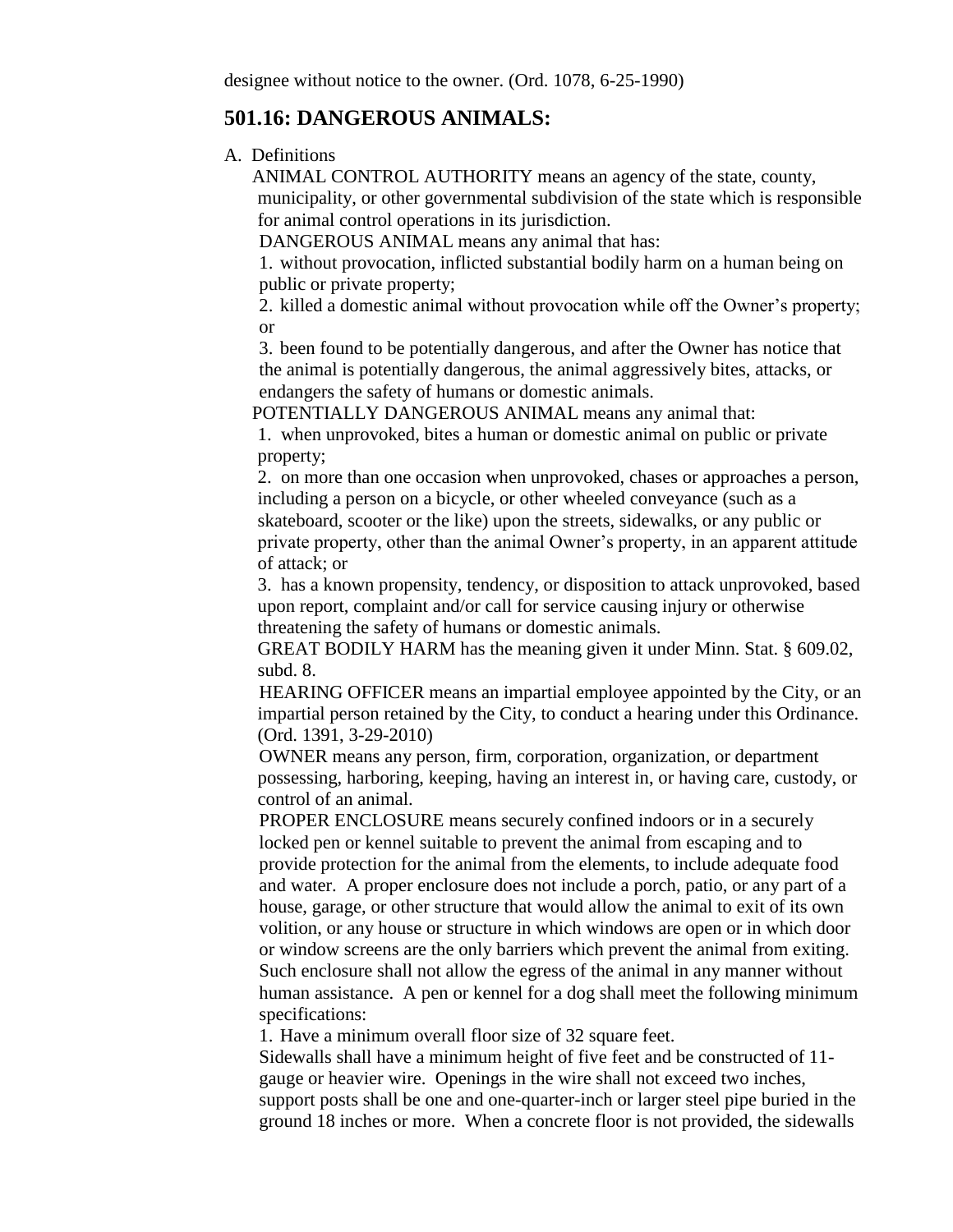shall be buried a minimum of eighteen inches in the ground.

2. A cover over the entire pen or kennel shall be provided. The cover shall be constructed of the same gauge wire or heavier as the sidewalls and shall also have no openings in the wire greater than two inches.

3. An entrance/exit gate shall be provided and be constructed of the same material as the sidewalls and shall also have no openings in the wire greater than two inches. The gate shall be equipped with a device capable of being locked and shall be locked at all times when the animal is in the pen or kennel. SUBSTANTIAL BODILY HARM has the meaning given it under Minn. Stat. § [609.02,](http://www.revisor.leg.state.mn.us/data/revisor/statutes/2004/609/02.html) subd. 7a.

B. Dangerous Animal Registration

1. No person may own a dangerous animal in the City unless the animal is registered as provided in this Section.

2. The City will, upon application by the Owner, issue a certificate of registration to the Owner of a dangerous animal if the Owner presents evidence that:

a. a proper enclosure exists for the dangerous animal;

b. a warning sign provided by the City, to inform children that there is a dangerous dog on the property, has been placed on the animal Owner's property. The warning symbol must be the uniform symbol provided by the commissioner of public safety. The City may charge the registrant a reasonable fee to cover its administrative costs and the cost of the warning symbol. (Ord. 1391, 3-29-2010)

c. the Owner has procured a surety bond issued by a surety company authorized to do business in Minnesota, in a form acceptable to the City in at least the sum of \$300,000 payable to any person injured by the animal or, alternatively, the Owner has in place a policy of insurance providing the same protection (Ord. 1391, 3-29-2010)

d. the Owner of a dangerous animal must have had an identification microchip implanted in the dangerous animal, and the City has been provided with the name of the microchip manufacturer and identification number of the microchip must be provided to the animal control authority. If the microchip is not implanted by the Owner, it may be implanted by the animal control authority. In either case, all costs related to purchase and implantation of the microchip must be borne by the dog's Owner.

3. Dangerous animal designation review. Beginning six months after an animal is declared dangerous; an Owner may request annually that the animal control authority review the designation. The Owner must provide evidence that the animal's behavior has changed due to the animal's age, neutering, environment, completion of obedience training that includes modification of aggressive behavior, or other factors. If the animal control authority finds sufficient evidence that the animal's behavior has changed, the authority may rescind the dangerous animal designation.

4. Exemption. Animals may not be declared dangerous if the threat, injury, or damage was sustained by a person:

a. who was committing, at the time, a willful trespass or other tort upon the premises occupied by the Owner of the animal;

b. who was provoking, tormenting, abusing, or assaulting the animal or who can be shown to have repeatedly, in the past, provoked, tormented, abused, or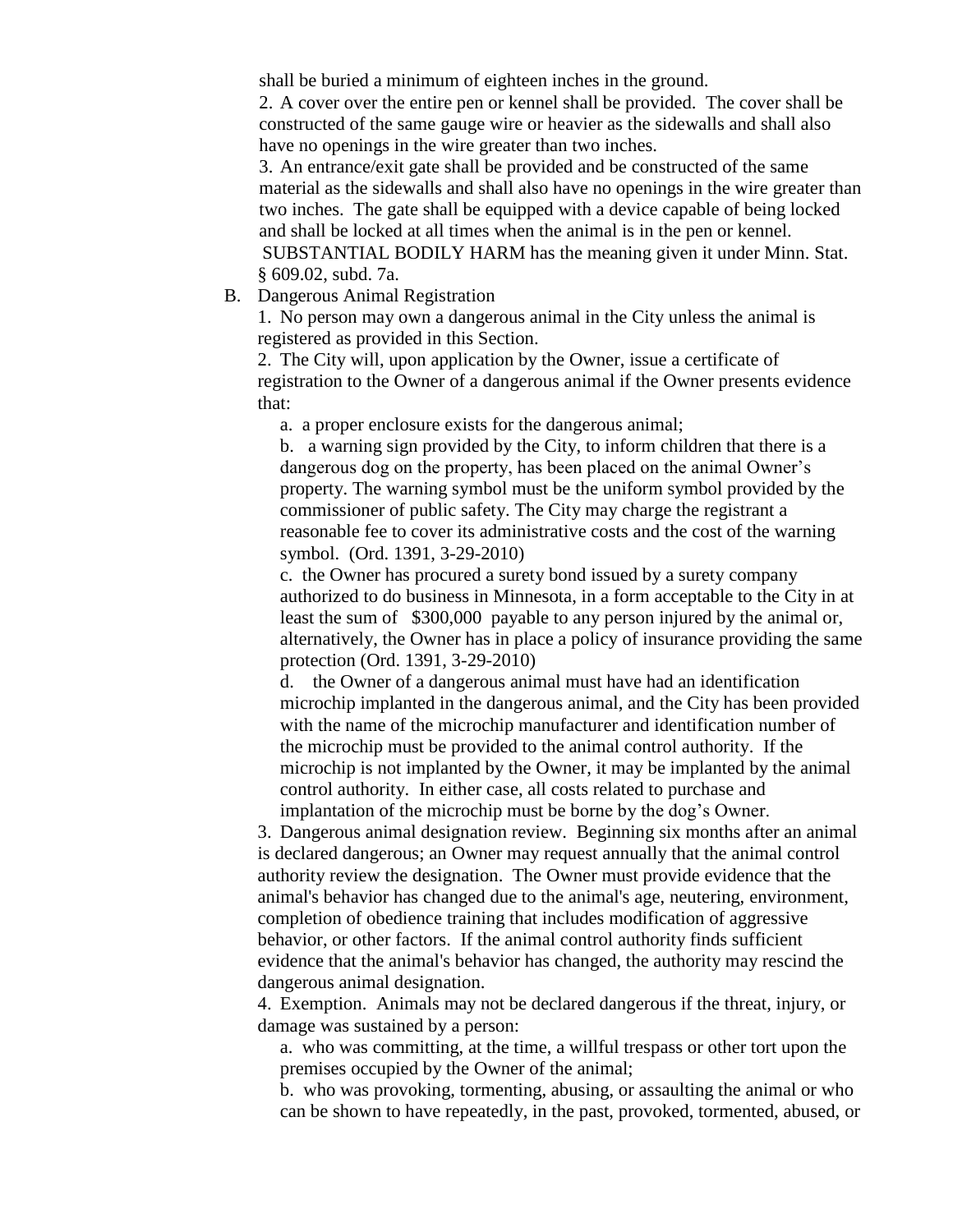assaulted the animal; or

c. who was committing or attempting to commit a crime.

5. Tag. The dangerous animal registered under this section must have a tag containing the uniform dangerous dog symbol, identifying the animal as dangerous, which is affixed to the animal's collar at all times. (Ord. 1391, 3-29- 2010)

#### C. Regulation of Potentially Dangerous Animals

1. An Owner of an animal that has been determined to be potentially dangerous may be required to comply with any or all of the following:

a. The Owner may be required to complete animal obedience classes.

b. The Owner shall keep the animal, while on the Owner's property, in a proper enclosure. If the potentially dangerous animal is outside the proper enclosure, the animal must be muzzled and restrained by a substantial chain or leash, which may not exceed six feet in length. The chain or leash must be under the control of an individual 18 years of age or older.

c. The Owner shall be required to provide proof of current vaccinations. d. The Owner of a potentially dangerous animal must have had an identification microchip implanted in the potentially dangerous animal, and the City has been provided with the name of the microchip manufacturer and identification number of the microchip must be provided to the animal control authority. If the microchip is not implanted by the Owner, it may be implanted by the animal control authority. In either case, all costs related to purchase and implantation of the microchip must be borne by the dog's Owner.

2. Potentially Dangerous animal designation review. Beginning six months after an animal is declared potentially dangerous, an Owner may request annually that the animal control authority review the designation. The Owner must provide evidence that the animal's behavior has changed due to the animal's age, neutering, environment, completion of obedience training that includes modification of aggressive behavior, or other factors. If the animal control authority finds sufficient evidence that the animal's behavior has changed, the authority may rescind the potentially dangerous animal designation. (Ord. 1420, 11-14-2011)

#### D. Regulation of Dangerous Animals

1. An Owner of a dangerous animal shall keep the animal, while on the Owner's property, in a proper enclosure. If the dangerous animal is outside the proper enclosure, the animal must be muzzled and restrained by a substantial chain or leash, which may not exceed six feet in length. The chain or leash must be under the control of an individual 18 years of age or older.

2. An Owner of a dangerous animal must renew the registration of the animal annually until it is deceased. Renewal of registration must include proof of upto-date rabies vaccinations.

3. An Owner of a dangerous animal must notify the City in writing of the animal's death or its transfer to a new location within 30 days of death or transfer, and must execute an affidavit of death or transfer as requested by the City. (Ord. 1391, 3-29-2010)

4. An Owner of a dangerous animal must have the animal sterilized at the Owner's expense. The Owner must provide proof of sterilization of the animal to the City. If the Owner does not have the animal sterilized within 30 days of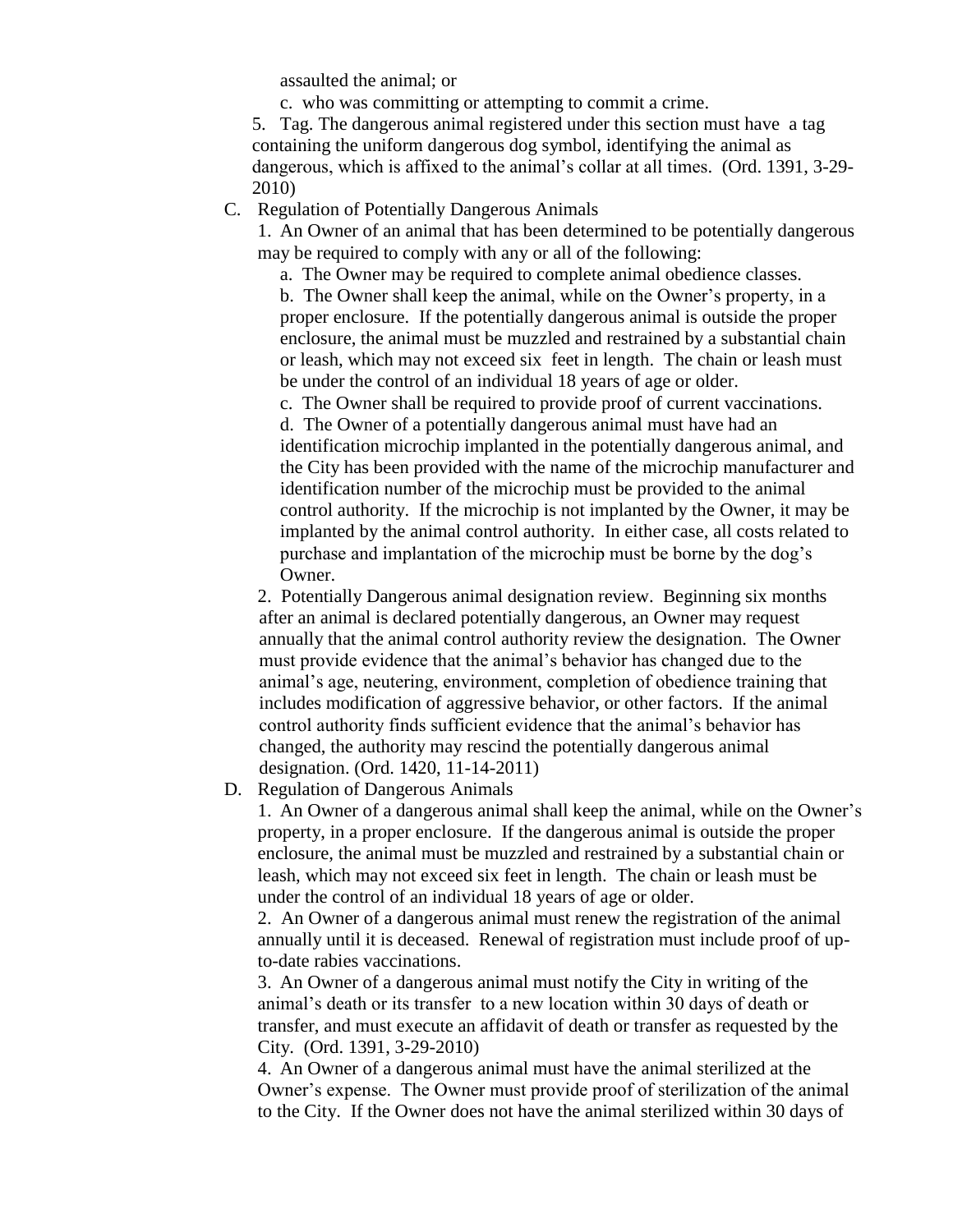the dangerous animal determination, the animal control authority shall seize the animal and have the animal sterilized at the Owner's expense. (Ord. 1391, 3-29- 2010)

5. The Owner of a dangerous animal who rents property from another, must notify the property Owner, prior to signing the lease agreement and at the time of any lease renewal that the person owns a dangerous animal that will also reside at the property.

6. A person that transfers a dangerous animal must notify the new Owner that the animal has been identified as dangerous, and must also notify the City in writing, providing the new Owner's name, address and telephone number. (Ord. 1391, 3-29-2010)

7. The City shall seize a dangerous animal if, after 14 days after the Owner has notice that the animal is dangerous, the animal is not validly registered as a dangerous animal or the Owner has not secured the required liability insurance or surety coverage. The City may seize a dangerous animal if any other of the requirements contained in this subdivision have not been met. A seized animal may be reclaimed upon payment of impounding and confinement costs and proof that the requirements of this Ordinance have been met. An animal not reclaimed within seven days will be destroyed, and the Owner will be liable for all costs incurred in confining and disposing of the animal. A person claiming an interest in a seized animal may prevent disposition of the animal by posting security in an amount sufficient to provide for the animal's actual cost of care and keeping. The security must be posted within 7 days of the seizure inclusive of the date of the seizure. (Ord. 1391, 3-29-2010)

8. Beginning six months after an animal is declared a dangerous animal; an Owner may request annually that the City review the designation. The Owner must provide evidence that the animal's behavior has changed due to the animal's age, neutering, environment, completion of obedience training that includes modification of aggressive behavior, or other factors. If the City finds sufficient evidence that the animal's behavior has changed, the City may rescind the dangerous animal designation.

9. Notwithstanding anything in this Ordinance to the contrary, the City may seize and destroy an animal that has:

a. inflicted substantial or great bodily harm on a human on public or private property without provocation;

b. inflicted multiple bites on a human on public or private property without provocation;

c. bit multiple human victims on public or private property in the same attack

without provocation; or

d. bit a human on public or private property without provocation in an attack where more than one animal participated in the attack.

Destruction of the animal may occur after the animal Owner has been notified of the intended destruction and, at least 7 days to request a hearing challenging the decision to destroy the animal. If a hearing is requested, the hearing shall be before a hearing officer. (Ord. 1391, 3-29-2010)

10. Law enforcement; exemption. Nothing contained in this Ordinance shall apply to dogs used for law enforcement purposes by a law enforcement agency. Source: Ordinance No. 307, Third Series, Effective Date: 3-15-2002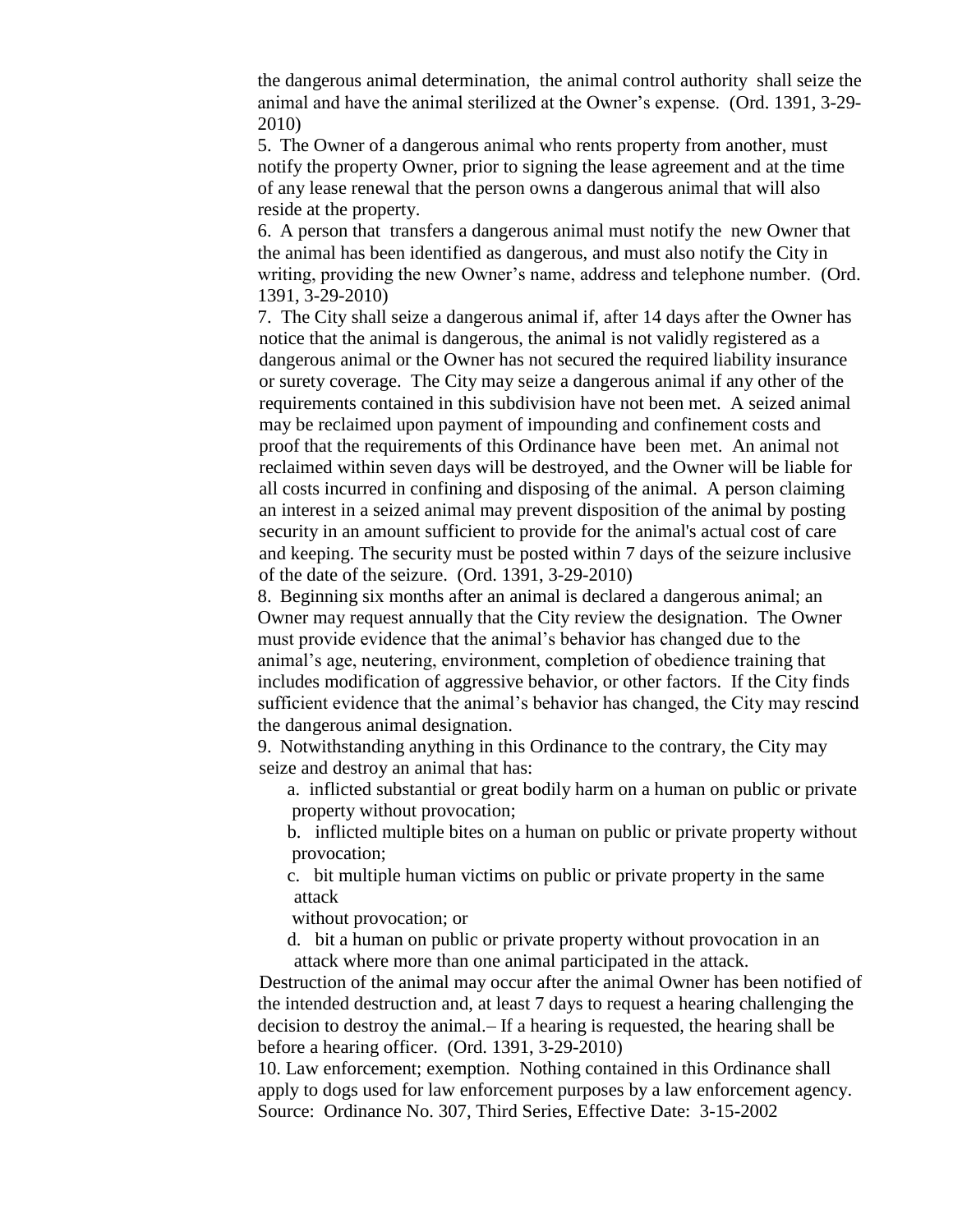E. Determination of Status

1. Whether an animal is "dangerous" or "potentially dangerous" as that term is used herein shall be determined by the Chief of Police or his or her designee in consultation with the City Attorney. The Owner and persons that have suffered injury or damage due to the animal shall be given written notice of the determination.

(Ord. 1334, 04-10-2006)

F. Notice of Dangerous Animal Determination

1. The Owner of the animal and persons that have suffered injury or damage from the animal shall be given written notice of the determination of the animal as dangerous. The notice shall provide:

a. a description of the animal; the authority for and purpose of the dangerous animal declaration, and seizure, if applicable; the time, place, and circumstances under which the animal was declared dangerous; and the telephone number and contact person where the animal is kept;

b. that the Owner of the animal may request a hearing concerning the dangerous animal declaration; failure to do so within 14 days of the date of the notice will terminate the owner's right to a hearing;

c. that if an appeal request is made within 14 days of the notice, the Owner must immediately comply with the requirements of paragraphs D (1) and (3) of this subdivision, and until such time as the hearing officer issues an opinion;

d. that if the hearing officer affirms the dangerous animal declaration, the Owner will have 14 days from the date of the determination to comply with all other requirements of this subdivision;

e. that all actual costs of the care, keeping, and disposition of the animal are the responsibility of the person claiming an interest in the animal, except to the extent that a court or hearing officer finds that the seizure or impoundment was not substantially justified by law; and

f. a form for notifying the City of an appeal and requesting a hearing under this subdivision;. (Ord. 1391, 3-29-2010)

#### G. Appeal of Dangerous or Potentially Dangerous Animal Determination 1. The Owner of an animal determined to be dangerous or potentially dangerous may appeal the dangerous animal determination.

2. The written notice of appeal must be received by the City within 14 days from the date of the dangerous or potentially dangerous animal determination. 3. The hearing on the appeal of a dangerous or potentially dangerous animal determination shall be before a hearing officer. The hearing officer shall be the Animal Humane Society Director of Humane Investigations, or their designee. 4. The hearing shall take place within 14 days of the receipt of the notice of appeal.

5. In the event that the dangerous or potentially dangerous animal determination is upheld by the hearing officer, actual expenses of the hearing, up to a maximum of \$1,000, will be the responsibility of the animal's owner. 6. The hearing officer shall issue a decision on the matter within ten days after the hearing. The decision must be delivered to the animal's owner by hand delivery or registered mail as soon as practical and a copy must be provided to the City. (Ord. 1391, 3-29-2010)

(Ord. 1420, 11-14-2011)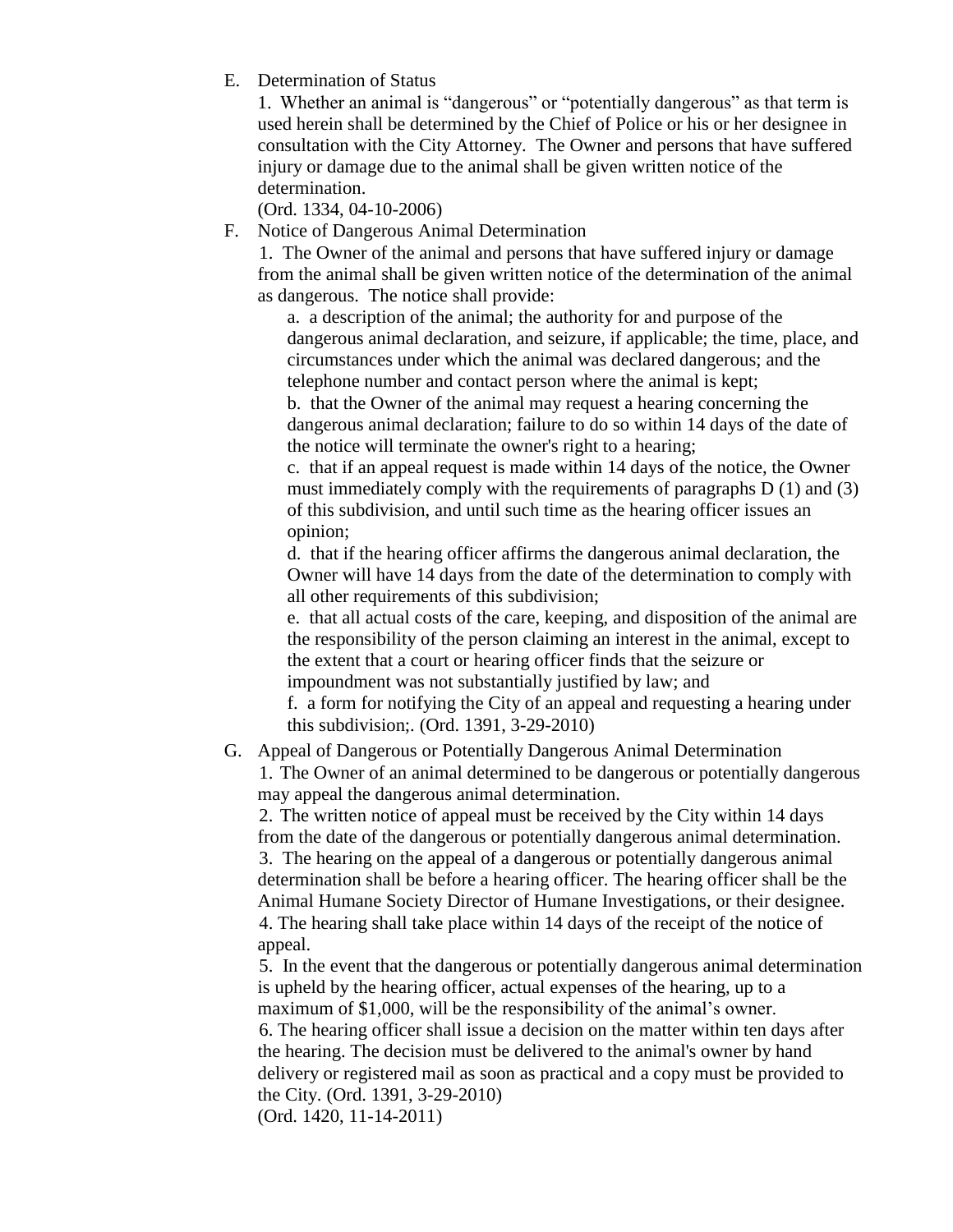## **501.17: ATTACK BY AN ANIMAL:**

It shall be unlawful for an owner to fail to restrain an animal from inflicting or attempting to inflict bodily injury to any person or other animal whether or not the owner is present. (Ord. 1078, 6-25-1990)

### **501.18: SUMMARY DESTRUCTION OF CERTAIN ANIMALS:**

Whenever an officer has reasonable cause to believe that a particular animal presents a clear and immediate danger to residents of the City because it is infected with rabies or because of a clearly demonstrated vicious nature, the officer, after making reasonable attempts to impound such animal, may summarily destroy said animal. (Ord. 1078, 6-25-1990)

## **501.19: KENNELS:**

Except as provided in Section 501.06, no person shall maintain a kennel (more than two dogs over three months of age), as defined in Chapter 1002 of this Code, without first securing a license pursuant to Chapter 301 of this Code. This fee shall be in addition to the license fee prescribed in preceding sections for each dog kept in such a kennel. Kennel restriction shall not apply to veterinary hospitals licensed under Chapter 310 of this Code. (Ord. 1078, 6-25-1990) (Ord.1355, 11-19-2007)

#### **501.20: SPECIAL MULTIPLE DOG LICENSES: Repealed** (Ord. 1355, 11-19-2007)

## **501.21: RIDING HORSES:**

- A. Definition: As used in this Section, "riding horse" means any horse which is used primarily for riding. (Ord. 349, 12-1-1961)
- B. License Required: No person shall keep any riding horse within the City for over 30 days unless a license for such animal has been first secured.
- C. Condition of License: A license shall be granted to any applicant for a riding horse on the following conditions:

1. Said riding horse shall be used in such a manner so as not to annoy or disturb residents of the City.

2. Said riding horse will be kept in an inconspicuous place and not allowed to run at large.

- D. Application for License: The application for a license shall be made to the City Manager and granted by the City Council for the license of each particular horse. The license shall be suspended or revoked by the City Council upon any breach of the conditions of license set forth in this Section. (Ord. 349, 12-1- 1961)
- E. Minimum Area and Fencing: No license shall be issued for any riding horse unless the horse shall be kept in an adequately fenced pasture of a minimum size of three acres, but no more than three horses can be kept in such three acre pasture at any one time. For each horse in excess of three, an additional one acre of fenced pasture shall be provided. (Ord. 734, 9-9-1974)
- F. License Fee: The license fee for each riding horse is as established by the City Fee Schedule in Section 314.05. (Ord. 1379A, 11-17-2008)
- G. Term of License: The license granted by the City Council under this Section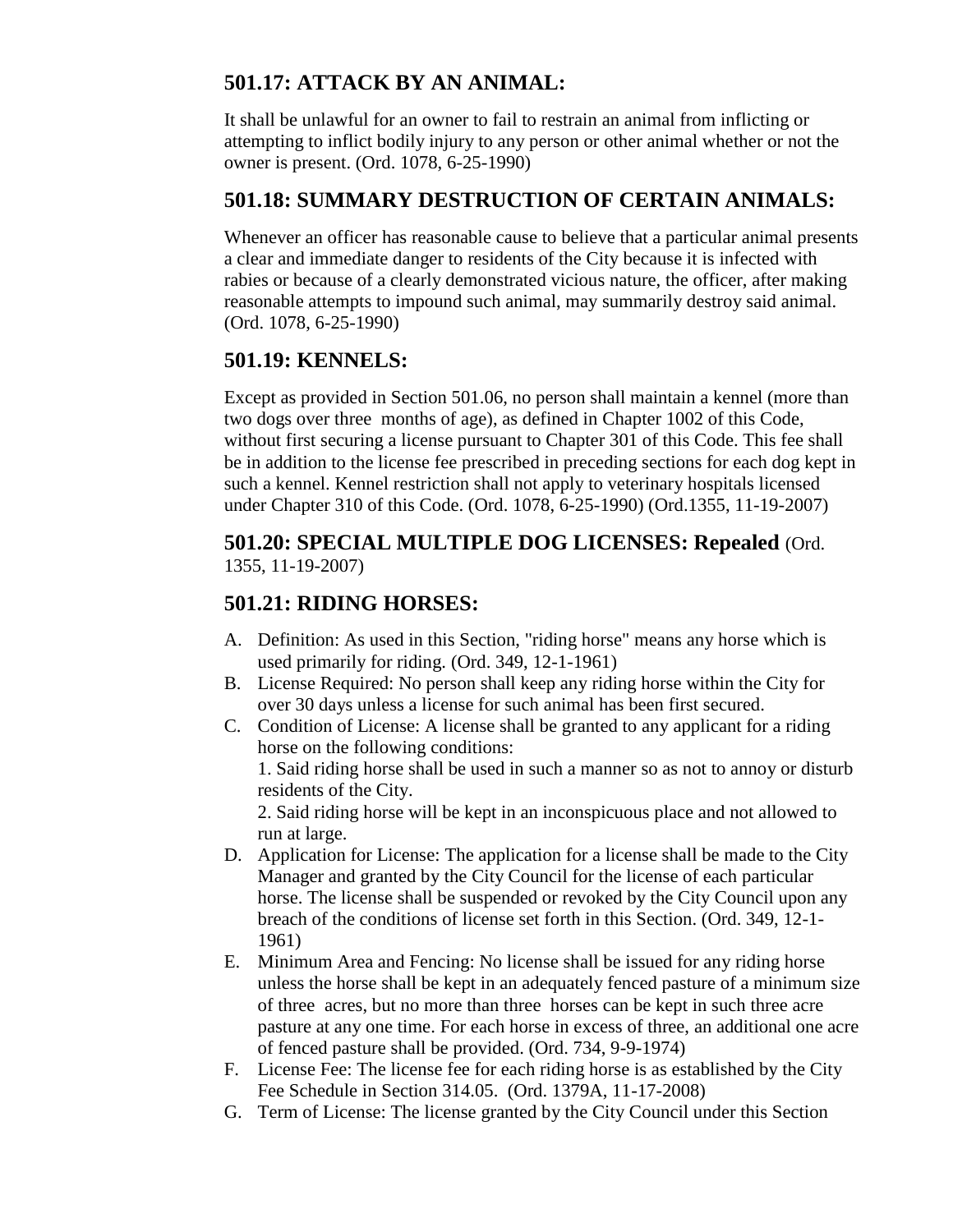shall be for the life of each horse and need not be renewed annually.

H. Issuing and Affixing Tags: Upon the granting of a license by the City Council, the City Manager shall issue to the licensee a tag indicating that a license has been issued and said tag shall be affixed to the riding horse so licensed. (Ord. 349, 12-1-1961)

#### **501.22: CLEANUP:**

The owner or attendant of any animal must carry clean-up utensils when taking the animal off personal property and must clean up all feces of the animal off personal property and dispose of such feces in a sanitary manner. (Ord. 1078, 6-25-1990)

#### **501.23: WILD ANIMALS:**

- A. Purpose: It shall be unlawful to keep any wild animal within the City limits, except as permitted pursuant to the provisions of this Section.
- B. Definition: As used in this Section, the following term shall have the meaning ascribed to it in this subsection:

WILD ANIMAL: Any animal, mammal, amphibian, or reptile which is of a species which is wild by nature or of a species which, due to size, vicious nature or other characteristic is inherently dangerous to human beings. Examples of wild animals, without limitation, are:

1. Any large cat of the family Felidae, such as lions, tigers, jaguars, leopards, cougars and ocelots, except domesticated house cats.

2. Any member of the family Canidae, such as wolves, hybrid wolves, coyotes, dingoes, and jackals, except domesticated dogs.

3. Any crossbreed such as crossbreeds between dogs and coyotes, or dogs and wolves, but does not include crossbred domesticated animals.

4. Any poisonous snake such as a rattlesnake, coral snake, water moccasin, puff adder or cobra.

5. Any skunk, raccoon, fox or protected animal.

6. Any bear, ape, monkey in excess of five pounds, or badger.

7. Any other animal, bird or reptile which is commonly considered wild and not domesticated.

C. Exceptions:

1. Any person desiring to keep an animal prohibited by this Section may apply for a permit from the City. Such permit may be issued for a period not to exceed 30 days and shall specify conditions under which such animals shall be kept; provided, however, that no such permit shall be issued unless such prohibited animal is being kept by a person keeping such animal for a public zoo as a volunteer or docent. A public zoo or other institution engaged in a permanent display of animals and any bona fide research institution or veterinary hospital may be issued a permanent permit provided applicable zoning requirements are met.

2. Nonpoisonous snakes, domesticated birds, hamsters, mice, rabbits, lizards, spiders and other similar small animals capable of being kept in cages. Rats, if purchased from a bona fide pet store are an exception to this Section.

3. Medically prescribed companion animals.

4. Wildlife rehabilitators may only possess animals with a Minnesota Department of Natural Resources permit. Such animals will be kept in a manner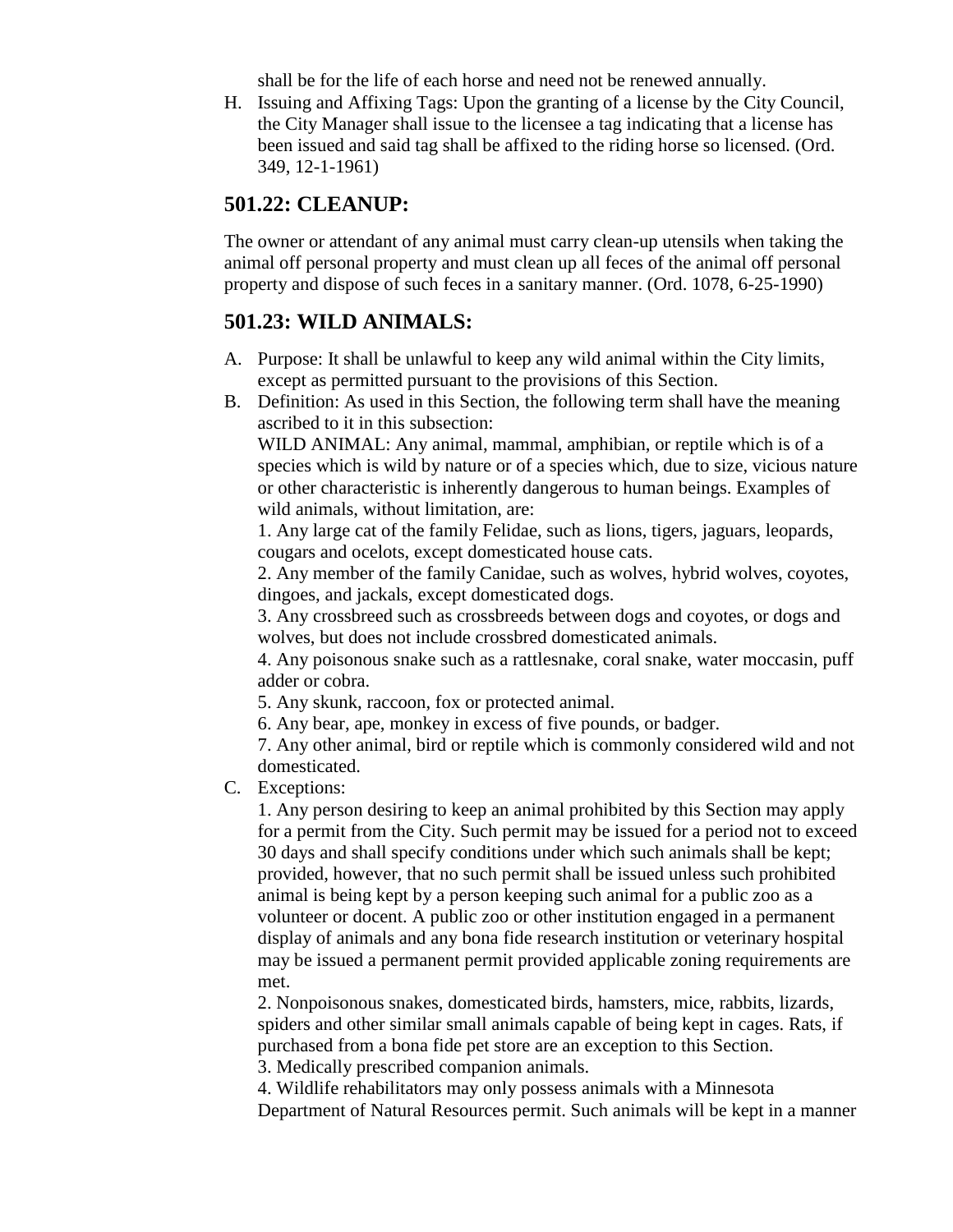as to not create unsanitary conditions or unreasonable noise. 5. Birds and birds of prey if kept pursuant to a valid U.S. Fish and Wildlife Services permit.

- D. Impounding of Wild Animals: Any wild animal kept in violation of this Section may be impounded by the City. The animal may be destroyed or sold five days following notice to the owner of such animal of its impoundment and the provisions of this Section. Any person reclaiming any such animal shall pay the costs of impounding and boarding at the time of its release.
- E. Existing Wild Animals: Anyone keeping or maintaining any wild animal at the time this Section is adopted has thirty (30) days in which to comply with the provisions of this Section. (Ord. 1141, 6-13-1994)

#### **501.24: OWNER OBLIGATION FOR PROPER CARE:**

No owner shall fail to provide any animal with sufficient good and wholesome food and water, proper shelter and protection from the weather, veterinary care when needed to prevent suffering and with humane care and treatment. No person shall beat, treat cruelly, torment or otherwise abuse any animal or cause or permit any animal fight. No owner shall abandon any animal. (Ord. 1078, 6-25-1990; amd. 1995 Code) (Ord.1355, 11-19-2007)

#### **501.25: PET STORES:**

The City Council finds that a significant number of puppies and kittens sold at pet stores come from large-scale, commercial breeding facilities where the health and welfare of the animals are not adequately provided for; and

The City Council finds that the documented abuses endemic to mass breeding facilities include over-breeding; inbreeding; minimal to no-existent veterinary care; lack of adequate and nutritious food, water and shelter; lack of socialization; lack of adequate space; lack of adequate exercise; no or limited screening of genetic diseases; inadequate transportation and shipping protocols of puppies and kittens; and indiscriminate disposal of breeding dogs and cats who have reached the end of their profitable breeding cycle; and

The City Council finds that inhumane conditions in mass breeding facilities lead to health and behavioral issues in the animals bred in those facilities, which many consumers are unaware of when purchasing animals from pet stores due to both a lack of education on the issue and misleading tactics of pet stores in some cases. These health and behavioral issues, which may not present themselves until sometime after the purchase of the animals, can impose exorbitant financial and emotional costs on consumers; and

The City Council finds that current Federal and State regulations do not properly address the sale of dogs and cats in pet stores, while the City of Roseville does not possess adequate resources to safeguard the health and well being of dogs and cats at the point of sale; and

The City Council finds that due in large part to pet overpopulation, numerous dogs and cats are euthanized. Restricting the retail sale of puppies and kittens is likely to increase demand from animal shelters and rescue organizations; and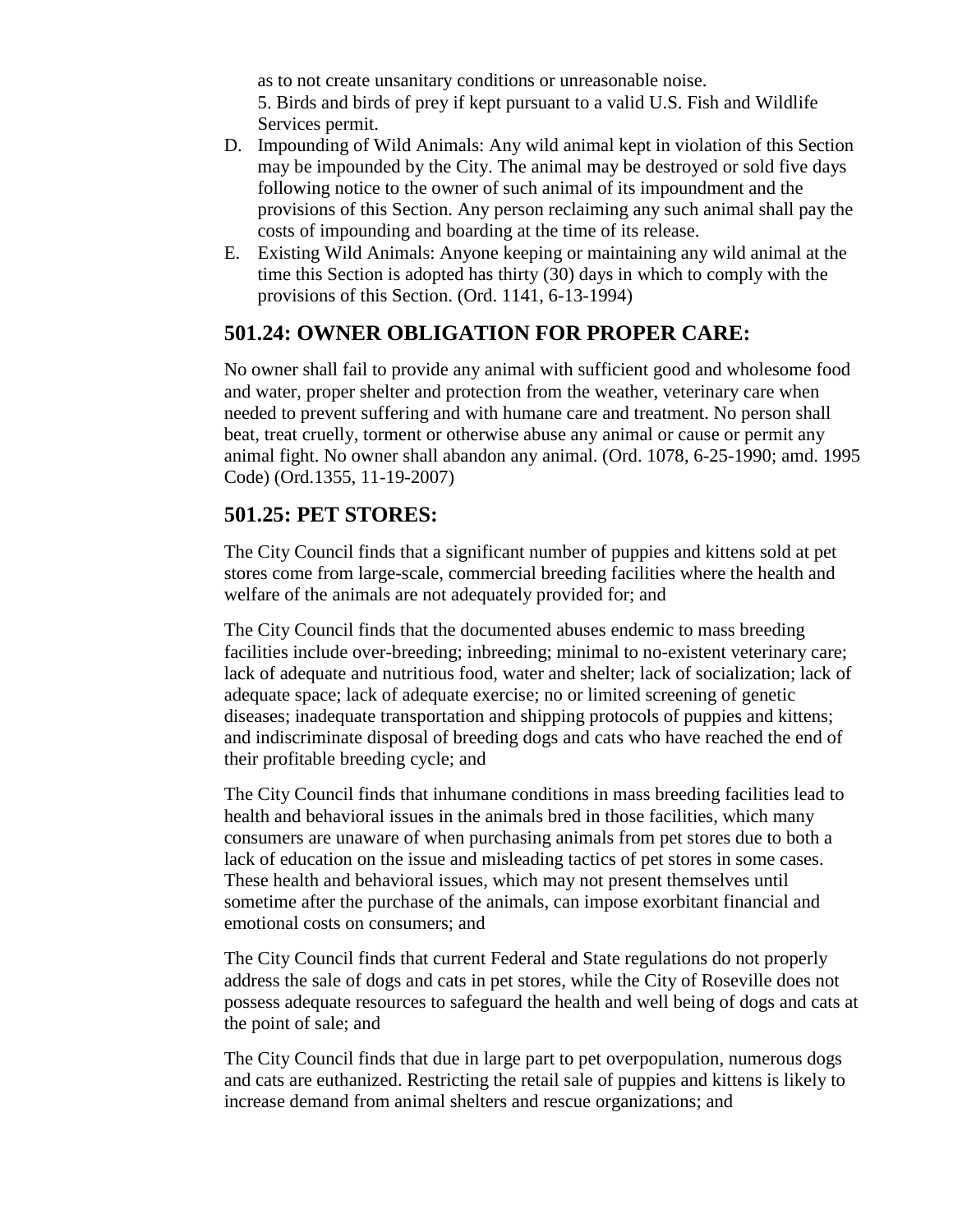The City Council finds that across the country, thousands of independent pet stores as well as large chains operate profitably with a business model focused on the sale of pet services and supplies and not the sale of commercially bred dogs or cats. Many of these stores collaborate with local animal shelters and rescue organizations to offer space and support for showcasing adoptable homeless pets on their premises; and

The City Council finds that this Ordinance will not adversely impact consumers' ability to obtain a dog or cat of their choice directly from an animal shelter, or breedspecific rescue organization, or from a breeder where the consumer can see directly the conditions in which the dogs or cats are bred or can confer directly with the breeder concerning those conditions; and

The City Council finds that it is in the best interest of the City of Roseville to adopt reasonable regulations to help prevent inhumane breeding conditions, promote community awareness of animal welfare, and foster a more human environment in the City.

A. No pet store shall sell, deliver, offer for sale, barter, auction, give away, or otherwise transfer or dispose of cats or dogs.

B. Nothing in this section shall prohibit pet stores from collaborating with animal shelters, animal rescue organizations, and animal control authorities to offer space for such entities to showcase adoptable dogs and cats inside pet stores. Such animals shall not be younger than 8 weeks old. Dogs that are showcased for adoption shall not be kept overnight at a pet store.

C. A pet store shall post and maintain a Certificate of Source in a conspicuous place on or within three feet of each dog's or cat's kennel, cage, or enclosure.

1. A Certificate of Source shall be provided to the adopter of any dog or cat.

2. Certificate of Source records for each dog or cat shall be maintained by a pet store for at least one year from the last date that a dog or cat appeared in the store.

3. Pet Stores shall make Certificates of Source immediately available for review upon the request of a peace officer or animal control authority, or a humane agent pursuant to Minnesota Statutes section 343.06 acting on behalf of the City.

4. Falsification of a Certificate of Source shall be deemed a violation of this section.

D. A violation of this section shall constitute an Administrative Offense under Section 102.01.C of City Code and subject the Pet Store Operator to the procedures and penalties contained therin. (Ord. 1519 03-13-2017)

#### **501.26: ENFORCEMENT:**

Any community service officer, reserve officer or police officer may enter upon private land where there is reasonable cause to believe this Chapter is being violated. (Ord. 1078, 6-25-1990) (Ord.1355, 11-19-2007) (Ord. 1453, 10-21-2013)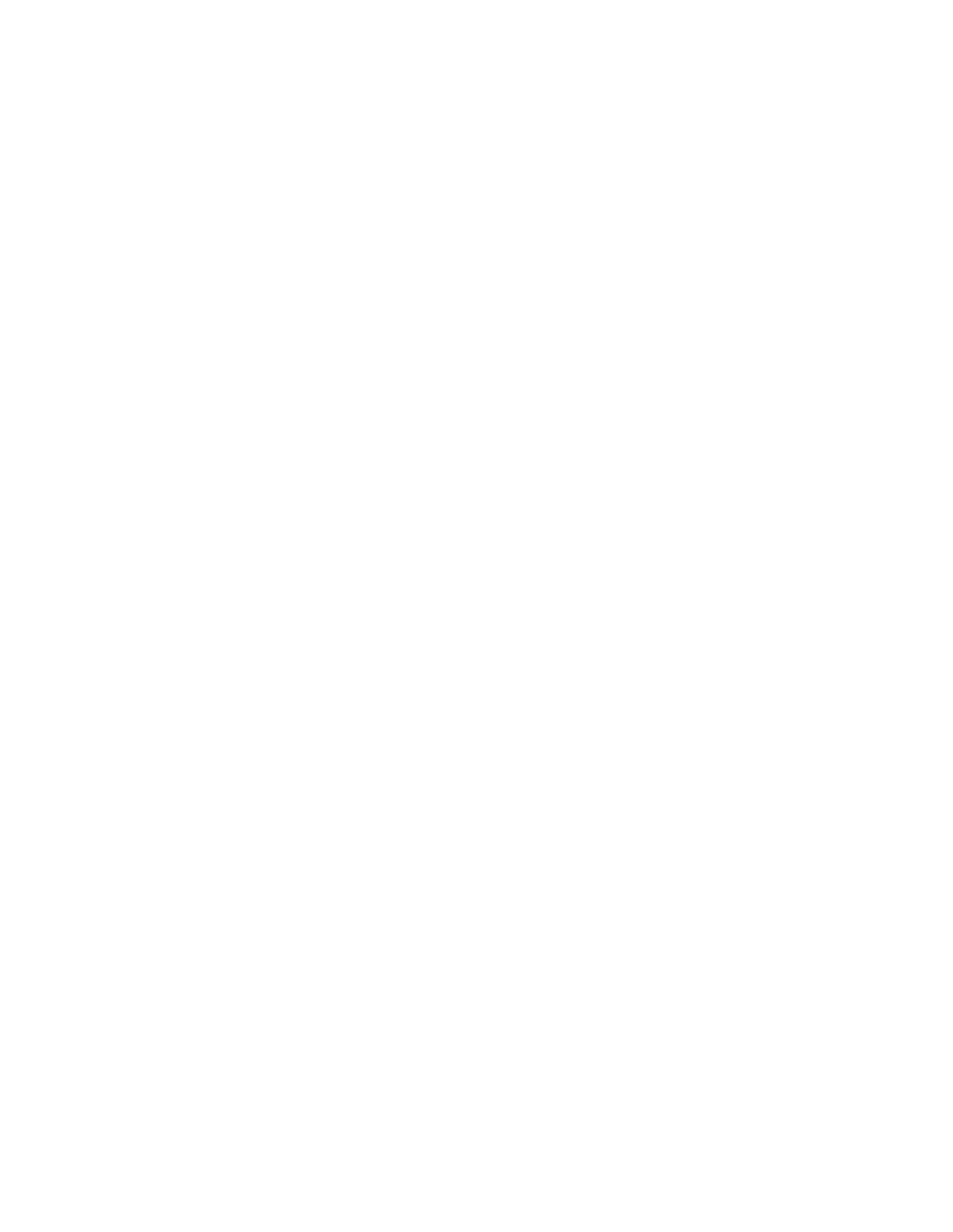## **CHAPTER 502 GENERAL OFFENSES**

#### SECTION:

- 502.01: Offenses Involving the Person
- 502.02: Offenses Involving Property
- 502.03: Offenses Involving Public Health and Safety
- 502.04: Offenses Involving Public Officials

### **502.01: OFFENSES INVOLVING THE PERSON:**

- A. Vagrancy: Minnesota Statute section 609.725 relating to vagrancy is incorporated by reference in this Chapter. (1990 Code)
- B. Trespassing: No person shall trespass upon:
	- 1. The private premises of any other person within the City.

2. Any premises privately owned but open to the use of the general public for their patronage during specified business hours. No person shall, before or after said hours, remain on or return to said premises after having been requested to leave by the owner of said premises or the owner's authorized representative. 3. Any premises privately owned but open to the use of the general public for their patronage. No person shall, during business hours, remain on said premises after having been requested to leave by the owner of said premises or the owner's authorized representative.

4. Any public or private premises in the City where entrance to or exit from the premises is regulated or controlled by coin or token operated gates, turnstiles or other mechanical devices. No person shall enter on or exit from said premises without making the required coin or token deposit. (Ord. 556, 8-14-87)

- C. Lurking: No person shall lurk, lie in wait or conceal himself in any house or other building, or in any yard or premises with the intent to commit any offense prohibited by the laws of the State or by this Code. (Ord. 244, 5-10-58; amd. 1990 Code)
- D. Inhalation of Chemicals: No person shall inhale, drink or otherwise take into their body any compound, liquid or chemical containing tuluol, hexane, trichloroethylene, acetone, toluene, ethyl acetate, methyl ethyl ketone, trichoroathane, isopropanol, methyl isobutyl ketone, methyl cellosolve acetate, cyclohexanone or any other substance capable of inducing intoxication, elation, dizziness, paralysis, irrational behavior or distortion. The provisions of this Section shall not apply to any person who inhales or drinks such material pursuant to the direction or prescription of any physician. (1990 Code)
- E. Issuance of Worthless Checks: Minnesota Criminal Code section 609.535, as amended, relating to the issuance of worthless checks, is incorporated by reference in this Chapter. (Ord. 442, 11-9-64)
- F. Wrongful Appropriation: No person shall willfully take, use, transfer, conceal or retain the possession of goods, wares or merchandise offered or exposed for sale in any store or other business establishment with the intent of converting said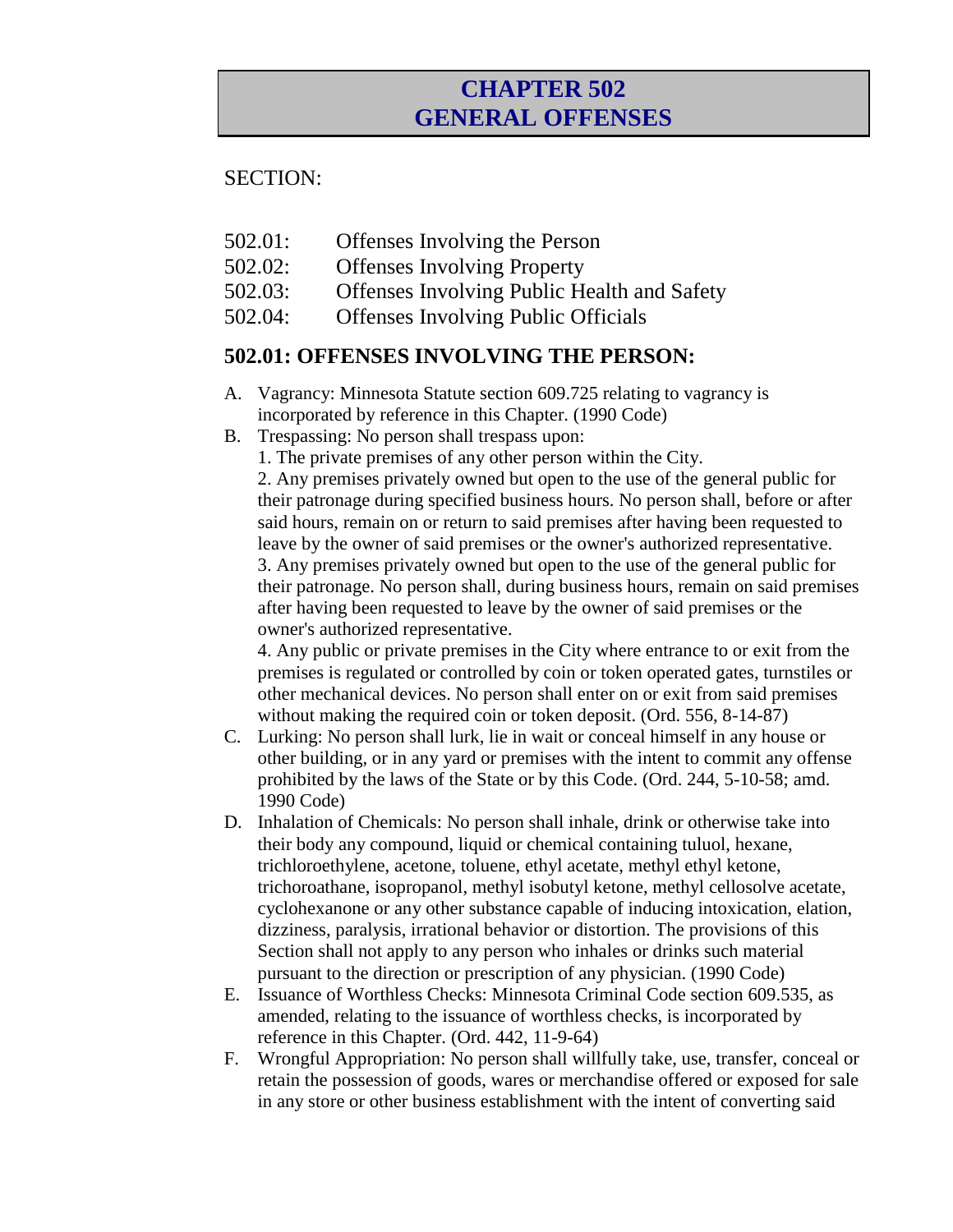property to the taker's own use and without paying the purchase price. (Ord. 647, 5-10-71)

G. Theft: Minnesota Criminal Code section 609.52, as amended, relating to theft, is incorporated by reference in this Chapter. (Ord. 442, 11-9-64)

## **502.02: OFFENSES INVOLVING PROPERTY:**

- A. Destruction or Injury to Property: No person shall intentionally damage any real property, personal property, residence, building or motor vehicle of another or throw any stone or other missile at such property. (Ord. 403, 9-9-63)
- B. Tampering with Outdoor Warning System: No person not duly authorized by the City Manager shall use, operate, alter, interfere or tamper with any of the sirens, switch boxes, installations or equipment of the outdoor warning system of the City. (Ord. 244, 55-10-58; amd. 1995 Code)
- C. Damage to Political Signs: No person shall damage or remove legal political signs without proper authority. (Ord. 1054, 1-23-89; amd. 1995 Code)

## **502.03: OFFENSES INVOLVING PUBLIC HEALTH AND SAFETY:**

- A. Abandoned Ice Boxes: No person shall leave in a place accessible to children any abandoned, unattended or discarded ice box, refrigerator or any other container of any kind which has an airtight snap lock or other device without first removing the snap lock or doors from the ice box, refrigerator or container. (Ord. 244, 5-10-58)
- B. Dumping of Solid Waste: No person shall dump or deposit solid waste at any place within the City. (1995 Code)

(Ord. 1388, 2-22-2010)

## **502.04: OFFENSES INVOLVING PUBLIC OFFICIALS:**

- A. Resisting Arrest; Obstructing Process:
	- 1. No person shall willfully resist, delay or obstruct a public officer in discharging or attempting to discharge a duty of his/her office. 2. No person shall intentionally obstruct, hinder or prevent the lawful execution of any legal process, civil or criminal. (Ord. 403, 9-9-63; amd. 1990 Code)
- B. Disobeying Order of Police Officer: No person shall fail or refuse to comply with any lawful order or direction of any police officer within the City. (Ord. 556, 8-14-67)
- C. False Crime Reports; False Information: No person shall report or cause to be reported to the Police Department by telephone, in writing or by any other means of communication any felony, gross misdemeanor or misdemeanor knowing that no such felony, gross misdemeanor or misdemeanor has, in fact, been committed, nor shall any person, in reporting a felony, gross misdemeanor or misdemeanor which has actually been committed, knowingly give false information about the same to the Police Department. (Ord. 244, 5-10-58)
- D. Obstructing Council and City Employees:

1. False Statements: Make or submit any false report, petition or statement to the City Council, any City employee or any committee or commission established by the City Council while in the performance of their duties.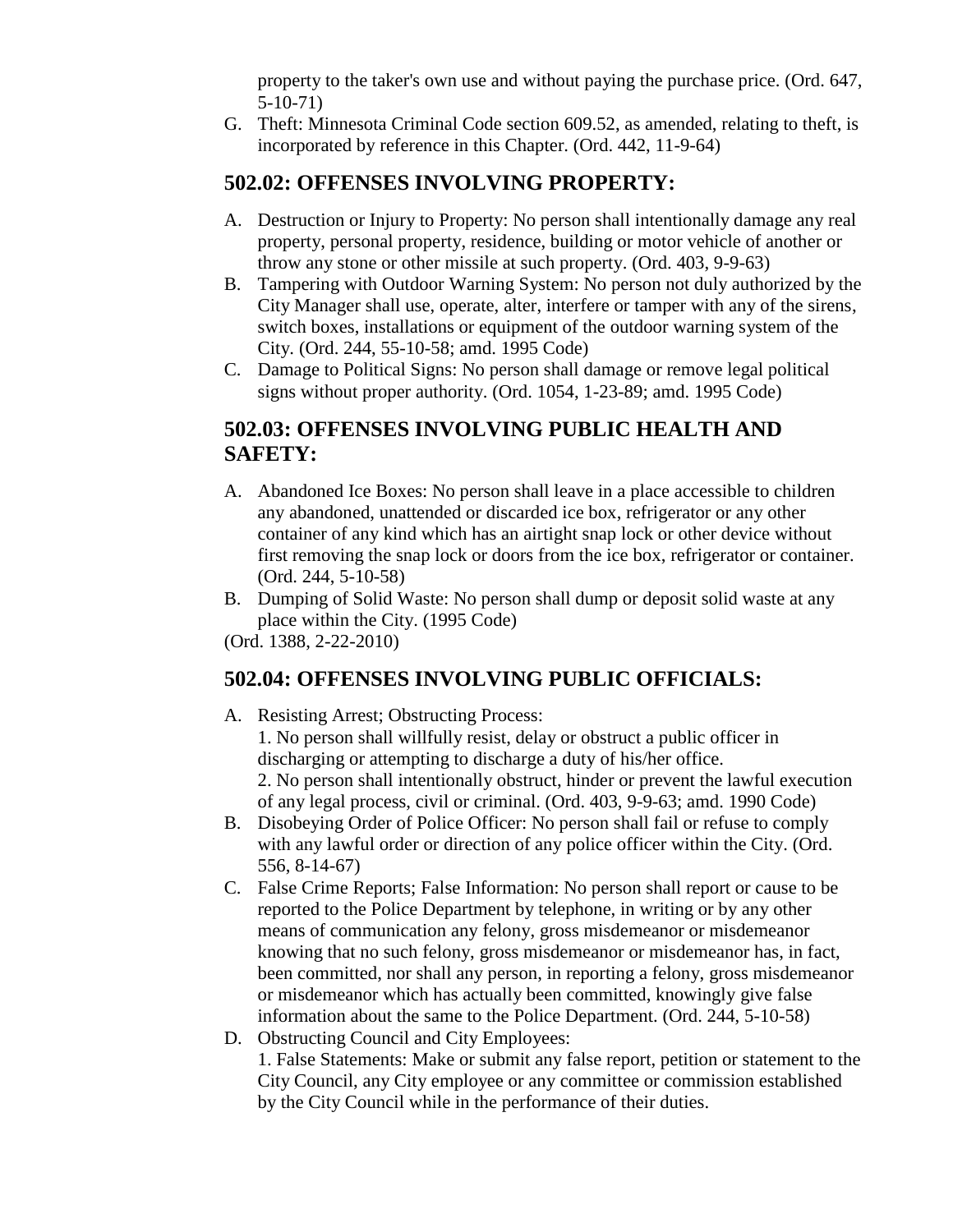2. Interference: Interfere with or obstruct the City Council, any City employee or any committee or commission established by the City Council while in the performance of their duties. (Ord. 685, 11-21-72)

E. Fire Violations: No person shall give or make or cause to be given or made an alarm of fire without probable cause, or neglect or refuse to obey a reasonable order of the Chief at a fire or interfere with the Fire Department in the discharge of its duties. No person other than a member of the Fire Department shall leave any vehicle standing within three hundred feet (3009) of a fire. No person shall drive a vehicle of any kind over a fire hose line on a street whether the same is in service at the time or not. (Ord. 690, 1-15-73)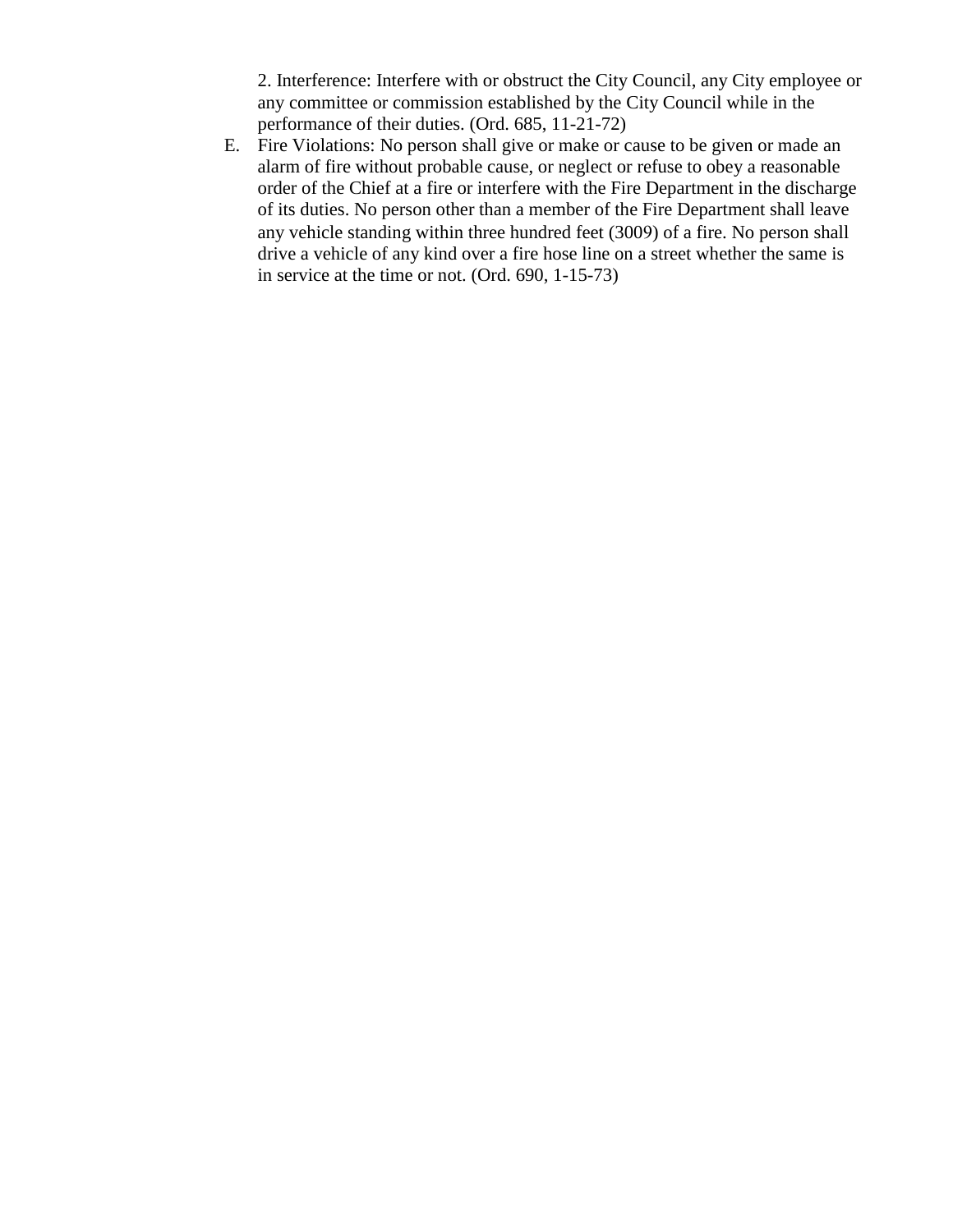## **CHAPTER 503 WEAPONS**

## SECTION:

- 503.01: Discharge or Display Prohibited
- 503.02: Handguns Prohibited
- 503.03: Transporting Weapons Prohibited
- 503.04: Switchblade Knives Prohibited
- 503.05: Dangerous Weapon Defined
- 503.06: Dangerous Weapons Prohibited
- 503.07: Licenses, Repealed
- 503.08: Sale to Minors Under Eighteen
- 503.09: Exception
- 503.10: Use of Bow and Arrow

## **503.01: DISCHARGE OR DISPLAY PROHIBITED:**

No person shall shoot, discharge or display any gun of any description whether it is loaded with powder, loaded or blank cartridges, or any other explosive or bullet, pellet or shot. This section shall not apply to ceremonial honor guards displaying or discharging guns loaded with blank cartridges and acting pursuant to written authorization of the chief of police, and this section's prohibition against display shall not apply to any retailer or dealer in guns. (Ord. 1272, 10-14-2002)

## **503.02: HANDGUNS PROHIBITED:**

No person shall carry any revolver or handgun in any holster or otherwise upon the person whether it is concealed or not concealed, except under such conditions and in such places as complies with state and federal law. (Ord. 1291, 8-11-2003) (Ord. 1291, 8-11-2003)

## **503.03: TRANSPORTING WEAPONS PROHIBITED:**

No person shall transport in or upon any motor vehicle any firearm, air gun, gas gun or spring gun unless it is completely unloaded and contained in a gun case, or unless unloaded and contained in the trunk of the vehicle, or bow and arrow unless unstrung and contained in the trunk of the vehicle with the trunk door closed. (1990 Code)

## **503.04: SWITCHBLADE KNIVES PROHIBITED:**

No person shall sell, offer or display for sale, give away or have in his/her possession any knife of the type commonly known as a switchblade, spring or push button knife. (1990 Code)

## **503.05: DANGEROUS WEAPON DEFINED:**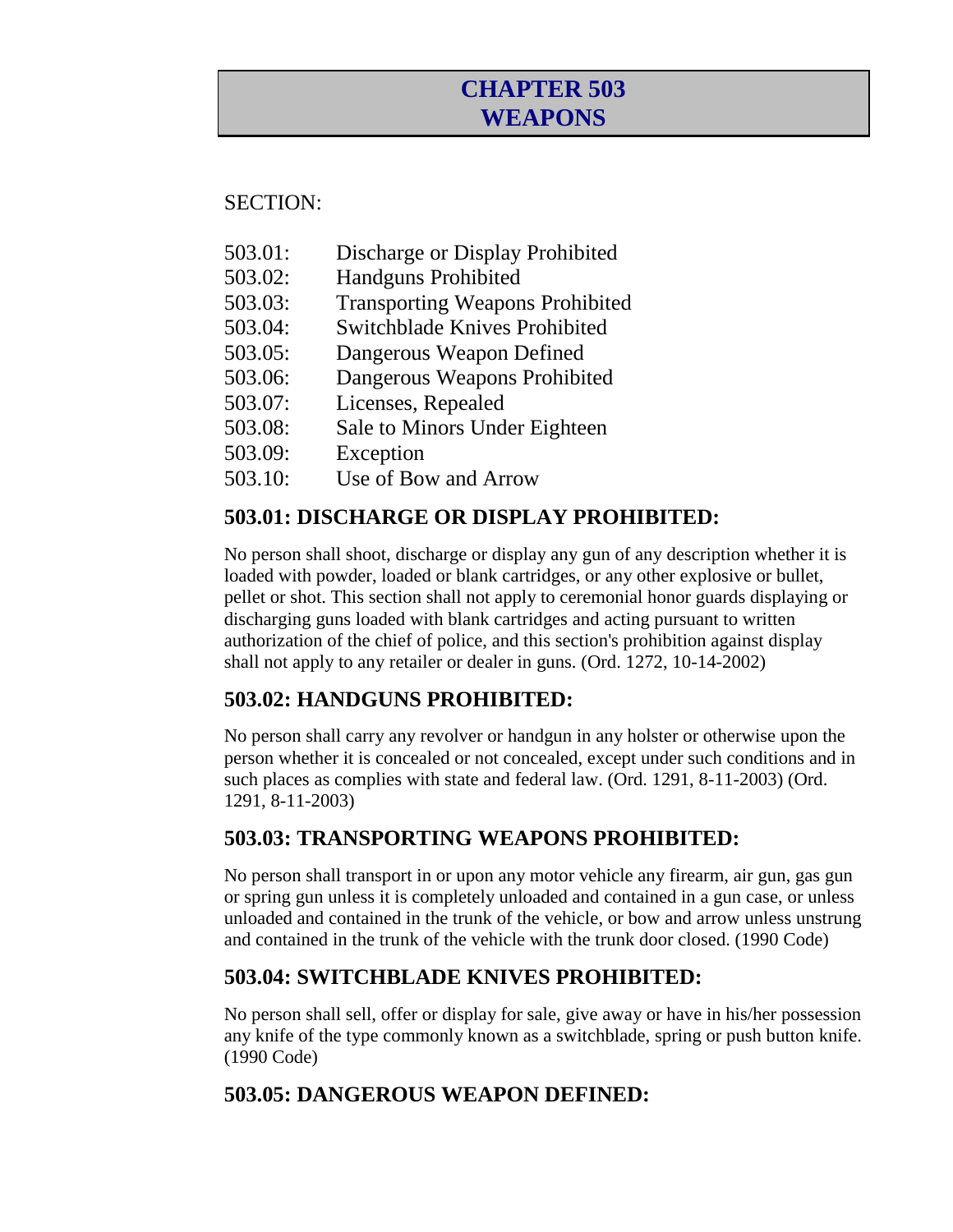As used in this chapter, the term "dangerous weapon" includes any object or device, the use of which as a weapon against any person would or might be dangerous to his/her life or physical wellbeing and safety including, but not limited to, any revolver or handgun, dagger, knuckles of wood, metal or plastic, switch blade knife, club or bow and arrow. (1990 Code; amd. 1995 Code)

#### **503.06: DANGEROUS WEAPONS PROHIBITED:**

No person shall carry or wear, either on his/her person or in a motor vehicle owned or operated by him/her, any dangerous weapon not licensed pursuant to applicable state law. (Ord. 1291, 8-11-2003)

#### **503.07: LICENSES, REPEALED**

(Ord. 1291, 8-11-2003)

## **503.08: SALE TO MINORS UNDER EIGHTEEN:**

No person shall give, sell or otherwise furnish any firearms or air guns of any kind, or any ammunition of any kind for use therein, to any minor under the age of 18 years without the written consent of the parent or guardian of said minor. Said permission shall be preserved by the person furnishing such arms or ammunition and shall be open to inspection at all reasonable times by all law enforcement officers or the judges of any court of record in the state. (1990 Code)

## **503.09: EXCEPTION:**

This chapter shall not apply to any law enforcement officer or other persons whose duty, as prescribed by law, may be to serve warrants or make arrests, or to persons whose business or occupation may require the carrying of weapons for protection and who have obtained a license as provided in sections 503.02 and 503.07 of this chapter. (1990 Code)

### **503.10: USE OF BOW AND ARROW:**

As used in this chapter, the term "bow and arrow" is defined as a bowed shaft of material such as metal, wood or plastic, the ends of which are pulled into a bow formation by a string, cord, wire or any other type of material and used for the purpose of propelling an arrow by means of the power developed in pulling the string against the tension of the bow and further provided that the arrow used is pointed or is equipped with a pointed head of metal, plastic or other material capable of penetrating an object when propelled by the bow.

It is unlawful for any person to shoot a bow and arrow except: in a school program, on school grounds and supervised by a member of its faculty, a community class, a City Council authorized deer hunt pursuant to City Code Section 411.04, or on a bow and arrow range specifically authorized by the Chief of Police. (Ord. 1353, 10-15- 2007)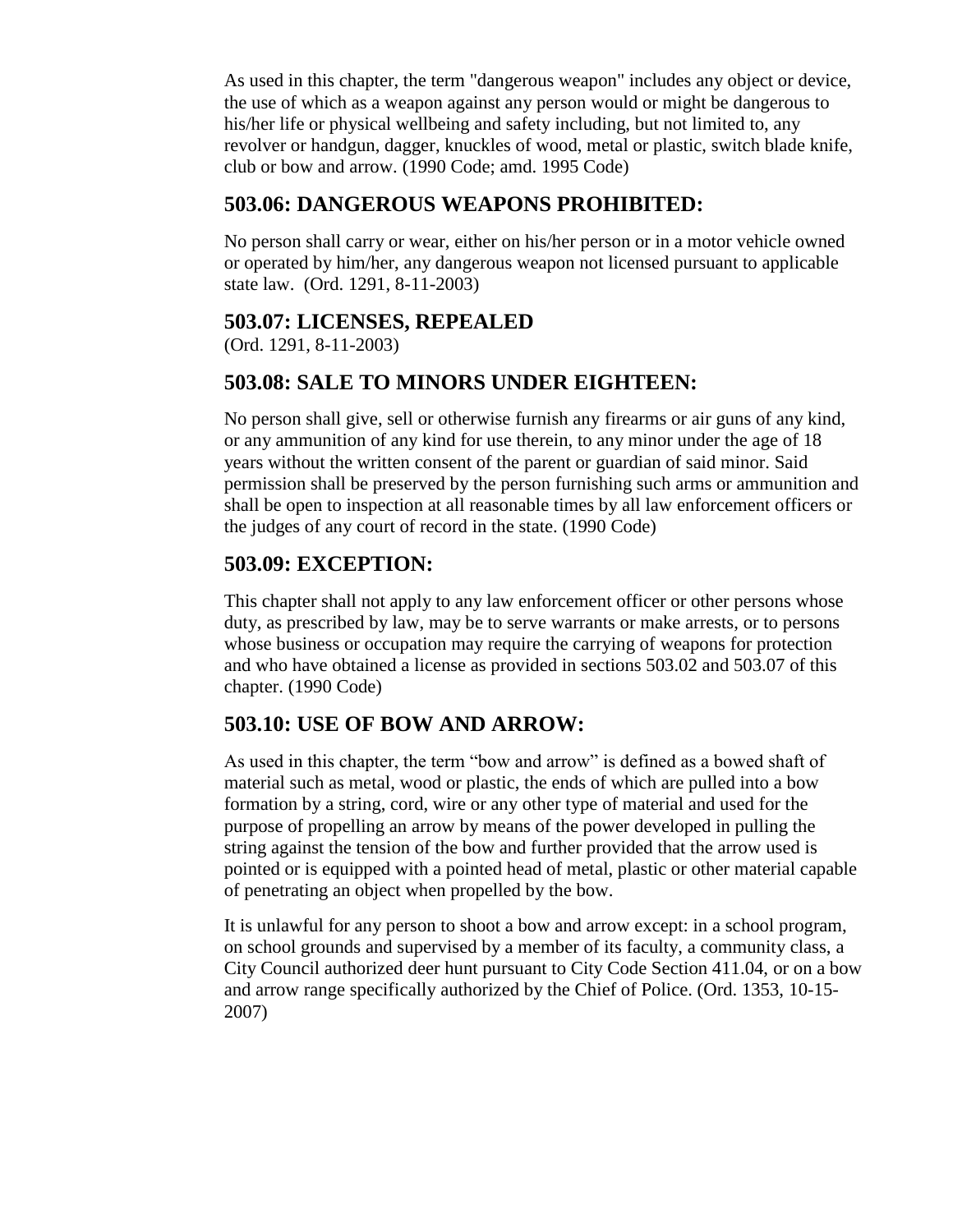## **CHAPTER 504 FIREWORKS**

Repealed (Ord. 1292, 8-11-2003)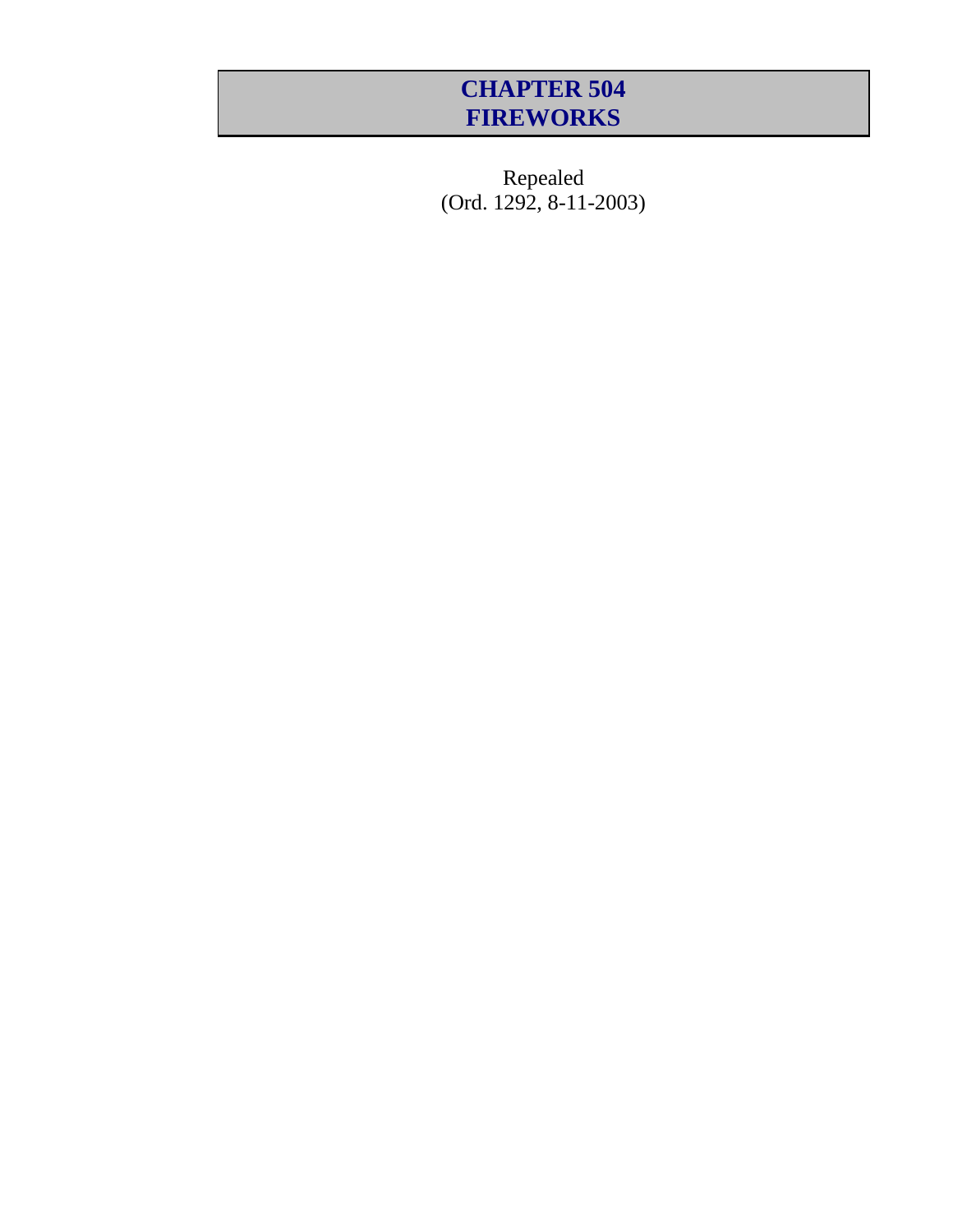## **CHAPTER 505 MINORS, CURFEW**

#### SECTION:

- 505.01: Definitions
- 505.02: Prohibited Acts
- 505.03: Exceptions
- 505.04: Enforcement

## **505.01: DEFINITIONS:**

For the purpose of this Chapter, the following definitions shall apply:

AUTHORIZED ADULT: Any person who is at least 18 years of age and authorized by a parent of such minor to take said parent's place in accompanying said minor for a designated period of time.

EMERGENCY ERRAND: An errand necessary to avoid or seek help for harm or peril that is immediate, overwhelming or physical, provided the minor could not have avoided the necessity of the errand by taking advance precautions. MINOR: Any unemancipated person under the age of 18 years.

PARENT: Any person having legal custody of the minor as natural or adoptive parent, as legal guardian, or as a person to whom legal custody has been given by order of the court.

PUBLIC PLACE: Any public street, highway, roadway, park, public recreation, entertainment or civic facility or other place open to the public within the City. (Ord. 1154, 10-10-94)

## **505.02: PROHIBITED ACTS:**

- A. It shall be unlawful for any minor under the age of 16 to be in a public place within the City during the period ending at five o'clock (5:00) A.M. and beginning at 10:00 P.M. every day of the week.
- B. It shall be unlawful for any minor who is 16 or 17 years of age to be in any public place within the City during the period ending at 5:00 A.M. and beginning at 12:00 midnight every day of the week.
- C. It shall be unlawful for a parent or authorized adult of a minor to knowingly, or by inefficient control, permit such minor to be in any public place within the City during the hours prohibited by subsections A and B above under circumstances not constituting an exception to this Chapter as set forth herein. The term "knowingly" includes knowledge which a parent or authorized adult shall reasonably be expected to have concerning the whereabouts of a minor under such person's care.
- D. It shall be unlawful for any person operating or in charge of any place of amusement or refreshment which is open to the public to knowingly permit any minor to remain in such place during the hours prohibited by subsections A and B above under circumstances not constituting an exception to this Chapter as set forth herein. (Ord. 1154, 10-10-94)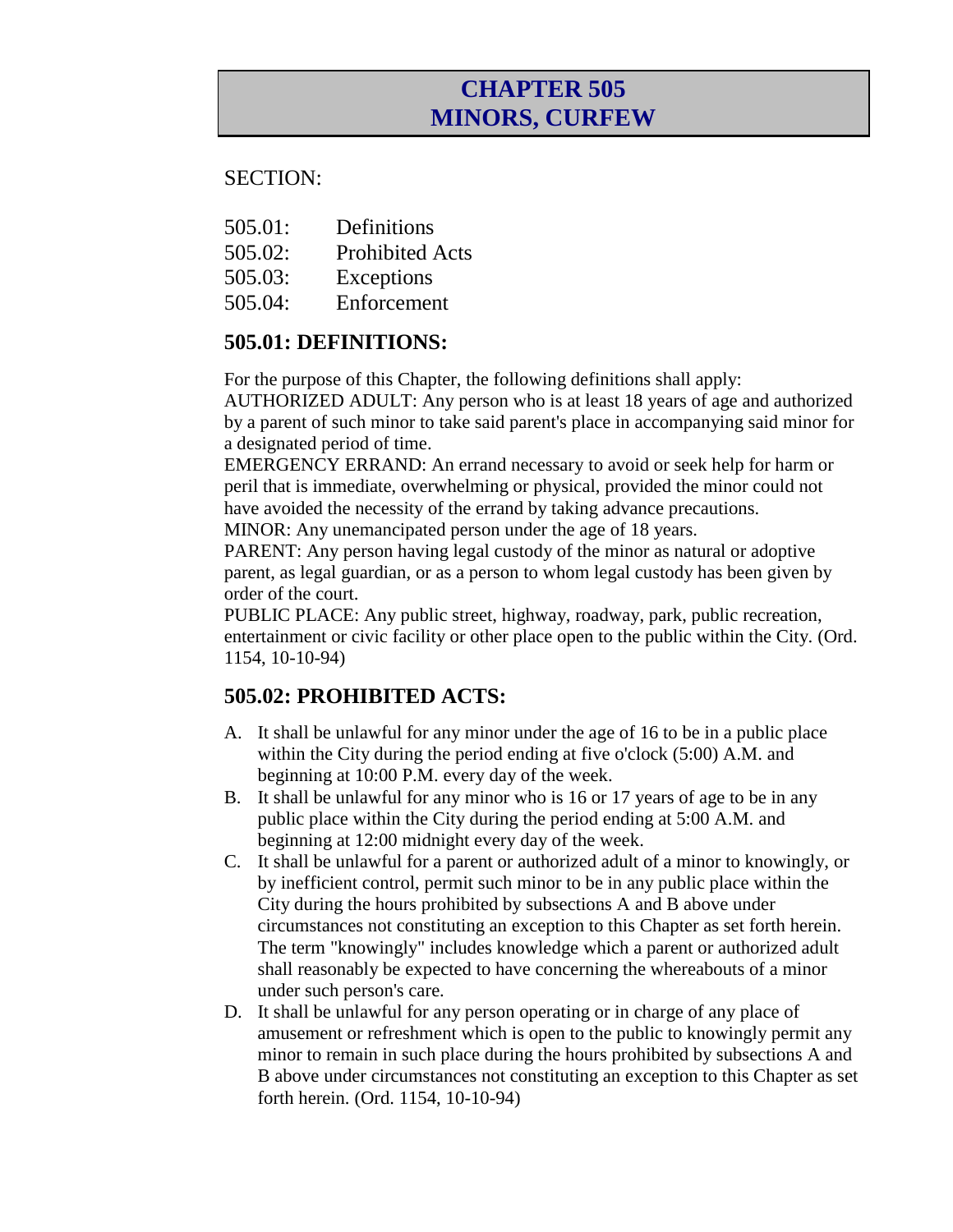#### **505.03: EXCEPTIONS:**

A. The following shall constitute valid exceptions to the operation of the curfew: 1. At any time, if a minor is accompanied by his/her parent or an authorized adult.

2. At any time, if a minor is upon an emergency errand.

3. At any time, the minor is upon some necessary errand by permission or direction of said parent, guardian or other adult person having the care and custody of said minor, which permission shall be in written form and signed by such parent, guardian or other adult person having the care and custody of the said minor.

4. At any time, where the presence of said minor in said place or places is connected with or required by some legitimate business, trade or profession or occupation in which said minor is permitted by law to be engaged.

5. If the minor is legally employed, for a period from 45 minutes before or after work, while going directly between his/her home and place of employment. 6. At any time the minor is engaged in interstate travel.

7. At any time the minor is exercising First Amendment rights protected by the United States Constitution (or those similar rights protected by Article I of the Constitution of the State of Minnesota), such as free exercise of religion, freedom of speech, and a right of free assembly.

8. At any time the minor is married in accordance with the law or had disability of nonage removed by a court of competent jurisdiction.

9. At any time the minor is homeless or uses a public or semipublic place as his/her usual place of abode.

10. At any time the minor is on the boulevard or sidewalk abutting the minor's residence or abutting the residence of a next door neighbor if the neighbor has not complained to the Police Department about the minor's presence.

11. At any time the minor is attending, or returning by a direct route to his/her current residence from, a specific activity at a public or semipublic place which is open to the general public and supervised by adults at least 21 years of age; provided further, that any such activity begins no later than 10:00P.M.; provided further, that the minor possesses written permission from his/her parent or legal guardian authorizing the minor to attend or engage in that specific activity. 12. Attending an official school, religious or recreational activity supervised by adults at least t 21 years of age and sponsored by the City, a school, church, civic organization or other similar entity, which organization takes responsibility for the minor as an invitee, or going to or returning from, any such activity

without any detour; provided further, that the minor possesses written permission from his/her parent or legal guardian authorizing the minor to attend or engage in that specific activity.

B. It is a defense to prosecution under Section 505.02 that the owner, operator or employee of an establishment promptly notified the Police Department that a minor was present on the premises of the establishment during curfew hours and refused to leave. (Ord. 1154, 10-10-94)

### **505.04: ENFORCEMENT:**

Before taking any enforcement action under this Section, a police officer shall ask the apparent offender's age and reason for being in a public place. The officer shall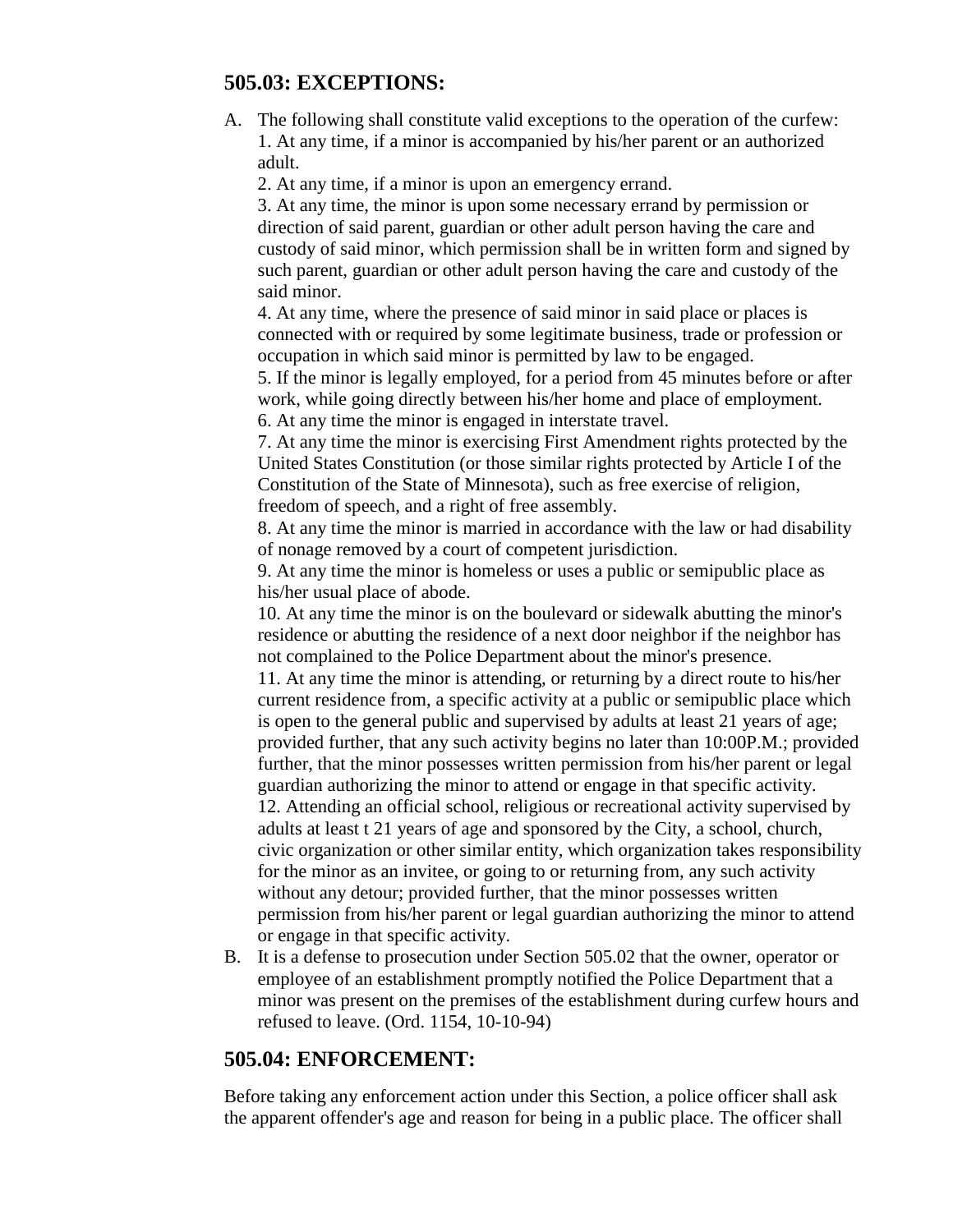not issue a citation or make an arrest under this Section unless the officer reasonably believes that an offense has occurred and that, based on any response and other circumstances, no defense in Section 505.03 is present. (Ord. 1154, 10-10-94)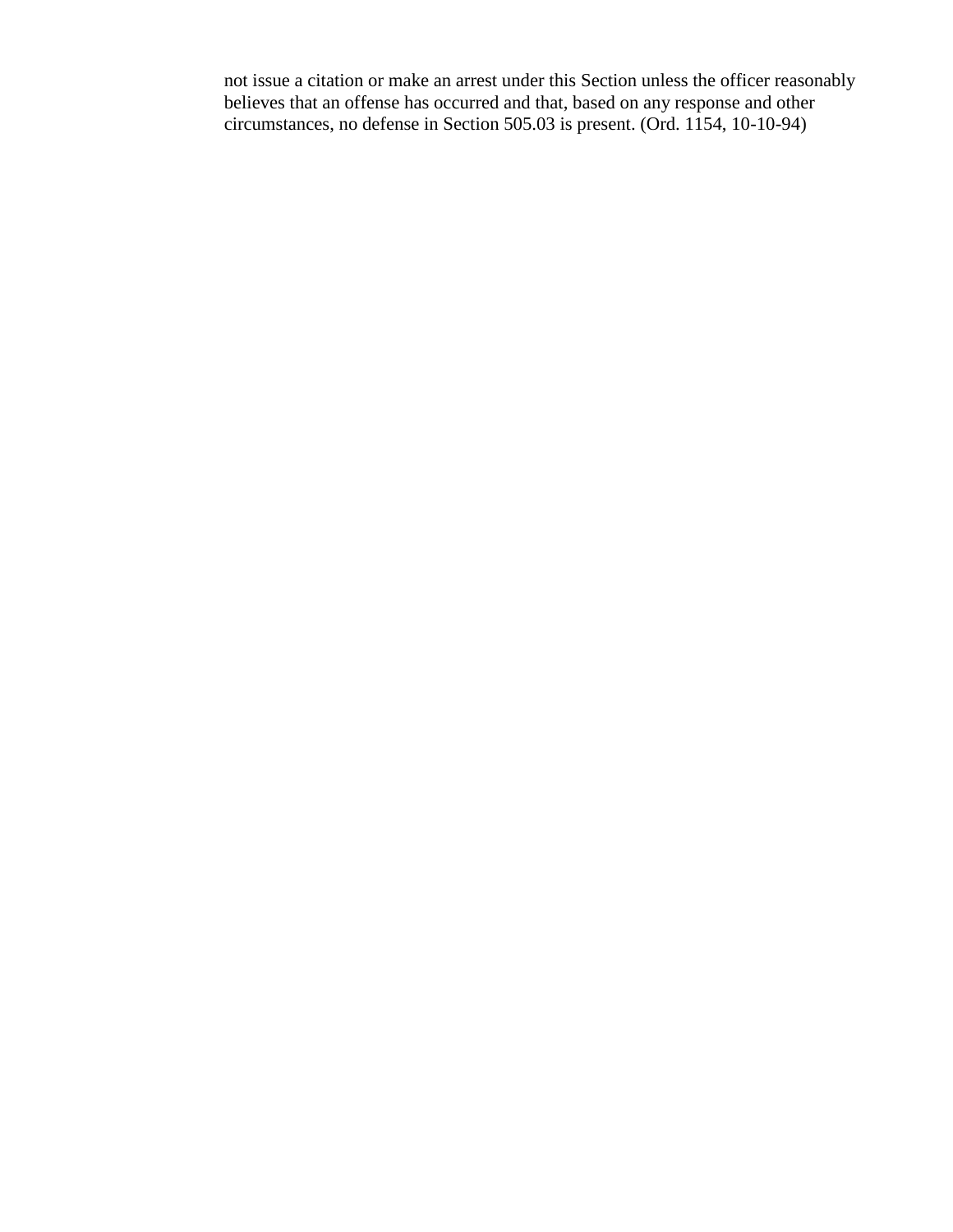## **CHAPTER 506 FALSE ALARMS - SECURITY AND ALARM SYSTEMS**

#### SECTION:

- 506.01: Purpose
- 506.02: Definitions
- 506.03: User Fees
- 506.04: Payment of Fees

#### **506.01: PURPOSE:**

The purpose of this Chapter is to provide regulations for the use of burglary, fire and safety alarms, including establishment of use fees for false alarms. (Ord. 1076, 4-23- 1990)

### **506.02: DEFINITIONS:**

As used in this Chapter, the following words and terms shall have the meanings ascribed to them in this Section:

ALARM SYSTEM: Any alarm installation designed to be used for the prevention or detection of burglary, robbery or fire on the premises which contains an alarm installation. Automobile alarm devices shall not be considered an alarm system under the terms of this Chapter.

ALARM USER: The person, firm, partnership, association, corporation, company or organization of any kind in control of any building, structure or facility where an alarm system is maintained.

FALSE ALARM: An alarm signal eliciting a response by public safety personnel when a situation requiring a response does not exist and which is caused by the activation of the alarm system through mechanical failure, alarm malfunction, improper installation or the inadvertence of the user of an alarm system or its employees or agents. False alarms do not include alarms caused by climatic conditions such as tornadoes, thunderstorms, utility line mishaps or violent conditions of nature nor do they include alarms caused by third persons over whom the user has no control.

PUBLIC SAFETY PERSONNEL: Duly authorized City employees. (Ord. 1076, 4- 23-1990)

### **506.03: USER FEES:**

- A. False Alarms: The user of an alarm system who reports multiple false alarms to the Police Department or Fire Department in a single calendar year will be charged a fee as established by the City Fee Schedule in Section 314.05. (Ord. 1399, 11-22-2010)
- B. Appeal: An alarm user required by the City to pay a user fee as a result of a false alarm may make a written appeal of the false alarm user fee to the Chief of Police or Fire Chief, as appropriate, within ten days of notice by the City of the false alarm charge. An adverse decision by the Chief of Police or Fire Chief may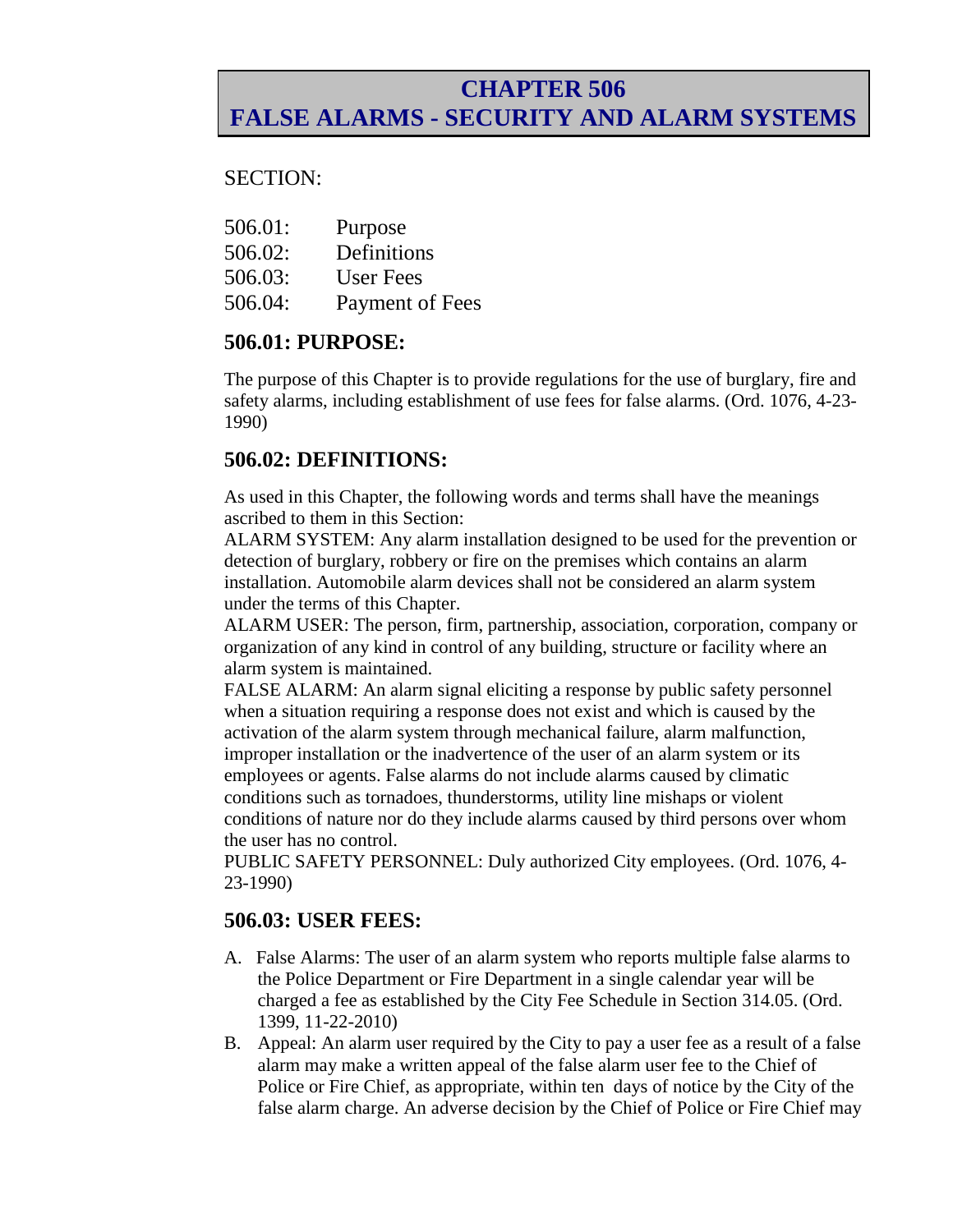be appealed to the City Manager within ten days of receipt of the Chief of Police's or Fire Chief's decision. The City Manager will have authority to make a final determination as to whether or not the user is to be charged a user fee for the false alarms. (Ord. 1076, 4-23-1990)

## **506.04: PAYMENT OF FEES:**

- A. Payment of user fees provided for herein must be paid to the City Treasurer within 30 days from the date of notice by the City to the alarm user. Failure to pay the fee within 30 days will result in the imposition of a penalty of ten percent of the user fee.
- B. All unpaid user fees and penalties shall be certified as an assessment against the property on which the alarm was located and shall be collected each year along with the taxes on such property. (Ord. 1076, 4-23-1990)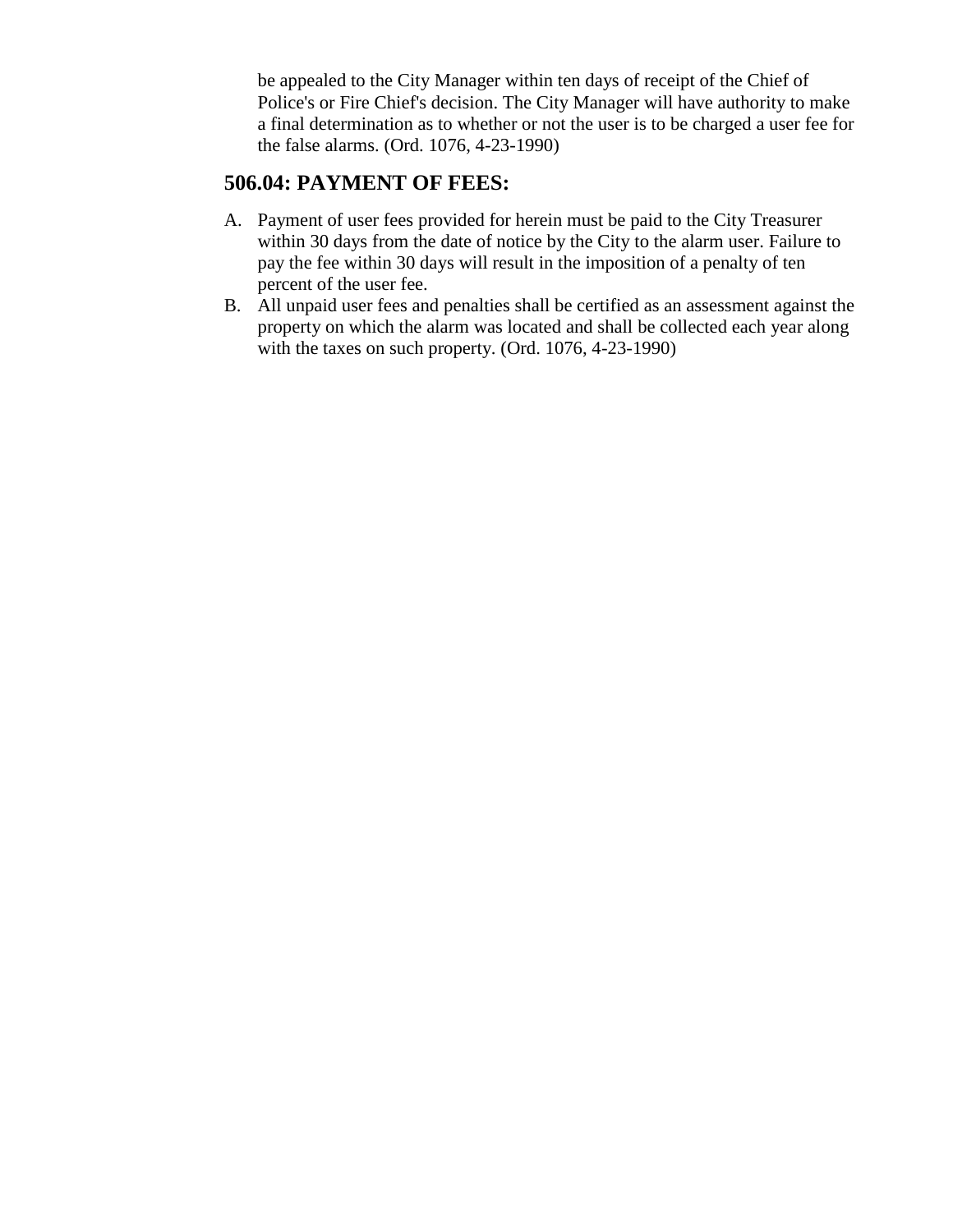## **CHAPTER 507 DRUGS, CONTROLLED SUBSTANCES**

#### SECTION:

- 507.01: Prohibited Drugs and Marijuana
- 507.02: Drug Paraphernalia

### **507.01: PROHIBITED DRUGS AND MARIJUANA:**

- A. Possession: Except as authorized by Minnesota Statutes, section 152.01, et seq., as amended, no person shall possess or have in their possession or control any controlled substance.
- B. Controlled Substances: Controlled substances are defined as all of the substances listed in Minnesota Statutes section 152.02, as amended, and also marijuana (cannabis sativa L).
- C. Automobiles: A person who is the owner of a private motor vehicle, or the driver of the motor vehicle if the owner is not present, and who possesses on his/her person or keeps or allows to be kept in a motor vehicle within the area of the vehicle normally occupied by the driver or passengers, any controlled substance as defined above is guilty of a misdemeanor. This area of the vehicle shall not include the trunk of the motor vehicle when such vehicle is equipped with a trunk or another area of the vehicle not normally occupied by the driver or passengers if the vehicle is not equipped with a trunk. A utility or glove compartment shall be deemed to be within the area occupied by the driver and passengers.
- D. Violations: Any person violating any of the subsections of this Section is guilty of a misdemeanor; further, upon a finding of guilty or a plea of guilty to any violation of this Section, the Court may impose sentence pursuant to the provisions of Minnesota Statutes section 152.18, as amended, except that such period of probation may be for a period of up to one year. (Ord. 729, 4-29-74; amd. 1995 Code)

### **507.02: DRUG PARAPHERNALIA:**

A. Definitions:

1. "Drug Paraphernalia" means all equipment, products and materials of any kind which are used, intended for use or designed for use, in planting, propagating, testing, analyzing, packaging, repackaging, storing, containing, concealing, injecting, ingesting, inhaling or otherwise introducing into the human body a controlled substance in violation of Minnesota Statutes chapter 152, which includes, but is not limited to:

a. Kits used, intended for use or designed for use in planting, propagating, cultivating, growing or harvesting of any species of plant which is a controlled substance or from which a controlled substance can be derived. b. Kits used, intended for use or designed for use in manufacturing, compounding, converting, producing, processing or preparing controlled substances.

c. Isomerization devices used, intended for use or designed for use in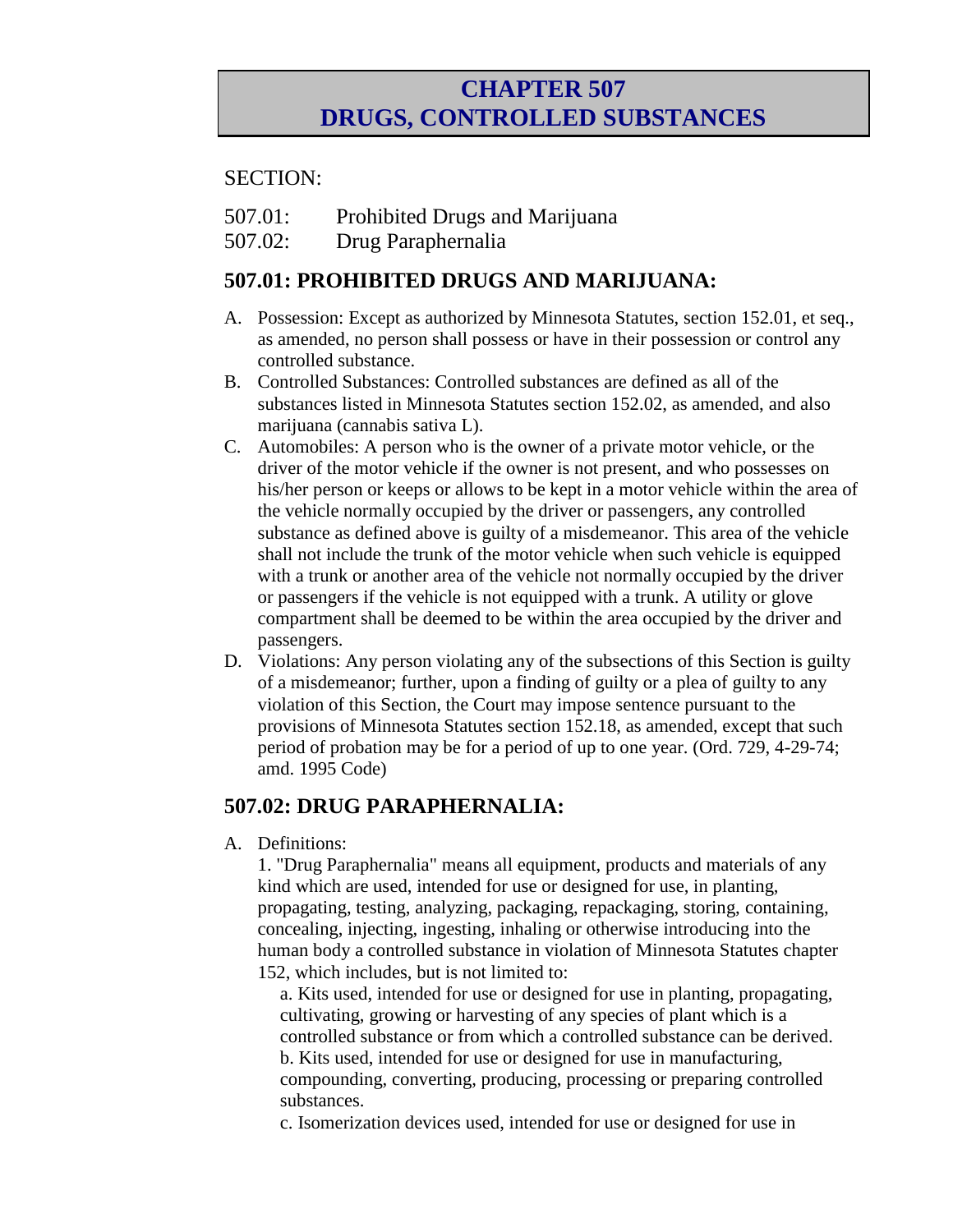increasing the potency of any species of plant which is a controlled substance.

d. Testing equipment used, intended for use or designed for use in identifying or in analyzing the strength, effectiveness or purity of controlled substances.

e. Scales and balances used, intended for use or designed for use in weighing or measuring controlled substances.

f. Diluents and adulterants such as quinine hydrochloride, mannitol, mannite, dextrose and lactose used, intended for use or designed for use in cutting controlled substances.

g. Separation gins and sifters used, intended for use or designed for use in removing twigs and seeds from or in otherwise cleaning or refining marijuana.

h. Blenders, bowls, containers, spoons and mixing devices used, intended for use or designed for use in compounding controlled substances.

i. Capsules, balloons, envelopes and other containers used, intended for use or designed for use in packaging small quantities of controlled substances.

j. Containers and other objects used, intended for use or designed for use in storing or concealing controlled substances.

k. Hypodermic syringes, needles and other objects used, intended for use or designed for use in parenterally injecting controlled substances into the human body.

l. Objects used, intended for use or designed for use in ingesting, inhaling or otherwise introducing marijuana, cocaine, hashish or hashish oil into the human body, such as:

(1) Metal, wooden, acrylic, glass, stone, plastic or ceramic pipes with or without screens, permanent screens, hashish heads or punctured metal bowls.

(2) Water pipes.

(3) Carburetion tubes and devices.

(4) Smoking and carburetion masks.

(5) Roach clips, meaning objects used to hold burning material, such as a marijuana cigarette, that has become too small or too short to be held in the hand.

(6) Miniature cocaine spoons and cocaine vials.

(7) Chamber pipes.

(8) Carburetor pipes.

(9) Electric pipes.

(10) Air-driven pipes.

(11) Chillums.

(12) Bongs.

(13) Ice pipes or chillers.

In determining whether an object is drug paraphernalia, a court or other authority shall consider, in addition to all the other logically relevant factors, the following:

a. Statements by an owner or by anyone in control of the object concerning its use.

b. Prior convictions, if any, of the owner or of anyone in control of the object of any State or Federal law relating to any controlled substance.

c. The proximity of the object in time and space to the direct violation of this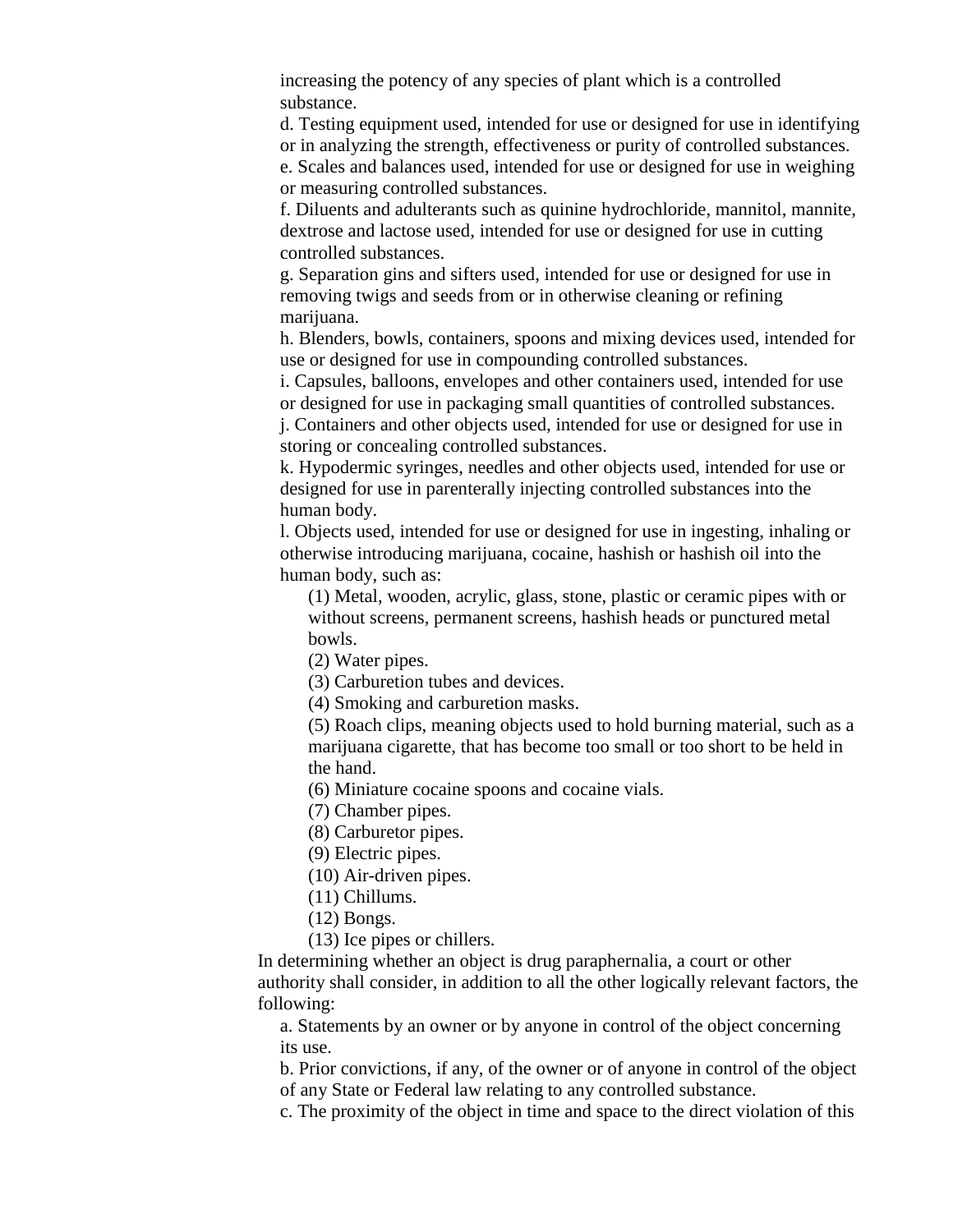Section.

d. The proximity of the object to controlled substances.

e. The existence of any residue of controlled substances on the object.

f. Direct or circumstantial evidence of the intent of an owner or of anyone in control of the object to deliver it to persons whom the person in control knows, or should reasonably know, intend to use the object to facilitate a violation of this Section; the innocence of an owner or of anyone in control of the object, as a direct violation of this Section shall not prevent a finding that the object is intended for use or designed for use as drug paraphernalia. g. Instructions, oral or written, provided with the object concerning its use.

h. Descriptive materials accompanying the object which explain or depict its use.

i. National and local advertising concerning its use.

j. The manner in which the object is displayed for sale.

k. Whether the owner, or anyone in control of the object, is a legitimate supplier of like or related items to the community such as a licensed distributor or dealer of tobacco products.

l. Direct or circumstantial evidence of the ratio of sales of the object(s) to the total sales of the business enterprise.

m. The existence and scope of legitimate uses for the object in the community.

n. Expert testimony concerning its use.

2. Other Terms: The terms "controlled substance", "manufacturing", "marijuana" and "person" are defined as specified in Minnesota Statute section 152.01 and any amendment thereto.

#### B. Offenses and Penalties:

1. Possession of Drug Paraphernalia: It is unlawful for any person to use or to possess with intent to use, drug paraphernalia to plant, propagate, cultivate, grow, harvest, manufacture, compound, convert, produce, process, prepare, test, analyze, pack, repack, store, contain, conceal, inject, ingest, inhale or otherwise introduce into the human body a controlled substance in violation of this Section.

2. Manufacture or Delivery of Drug Paraphernalia: It is unlawful for any person to deliver, possess with intent to deliver or manufacture with intent to deliver drug paraphernalia knowing, or under circumstances where one reasonably should know, that it will be used to plant, propagate, cultivate, grow, harvest, manufacture, compound, convert, produce, process, prepare, test, analyze, pack, repack, store, contain, conceal, inject, ingest, inhale or otherwise introduce into the human body a controlled substance in violation of this Section.

3. Advertisement of Drug Paraphernalia: It is unlawful for any person to place or cause to be placed in any newspaper, magazine, handbill or other publication any advertisement knowing, or under circumstances where one reasonably should know, that the purpose of the advertisement, in whole or in part, is to promote the sale of objects designed or intended for use as drug paraphernalia. 4. Penalty: Any person who violates subsections 1, 2 or 3 of this subsection is guilty of a misdemeanor.

C. Forfeiture: Upon final conviction for violation of the provisions of this Section, all drug paraphernalia seized as evidence shall be turned over to the Chief of Police. Any such evidence which is adaptable to police purposes may be kept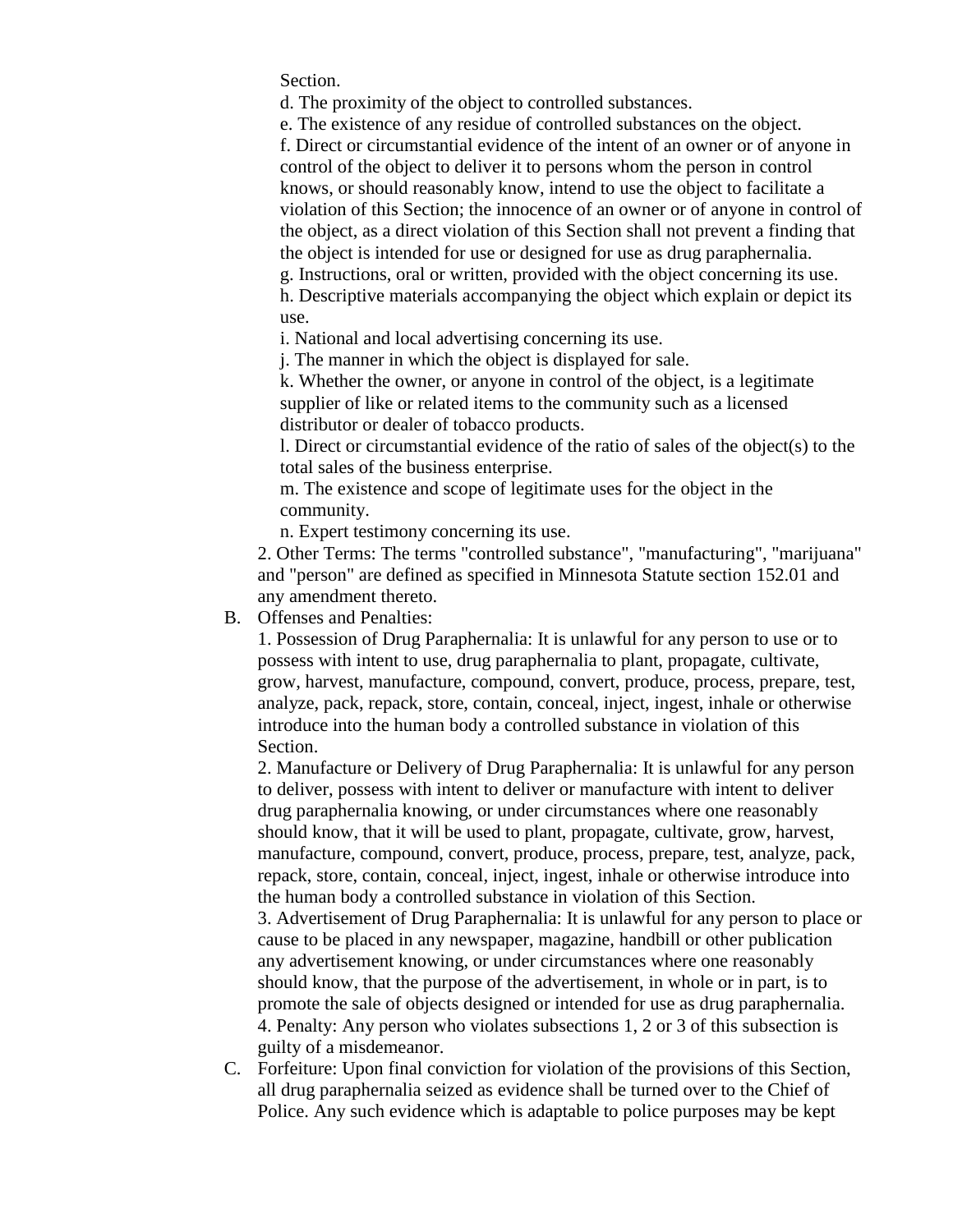and used by the Police Department. Such evidence which is usable or adaptable for use in a lawful manner may be sold by the Chief of Police at a public auction-sale following at least two weeks' published notice of such sale. Such evidence which would be dangerous or unlawful to reintroduce into channels of private sale or use may, in the discretion of the Chief of Police, be destroyed. (Ord. 929,8-8-83)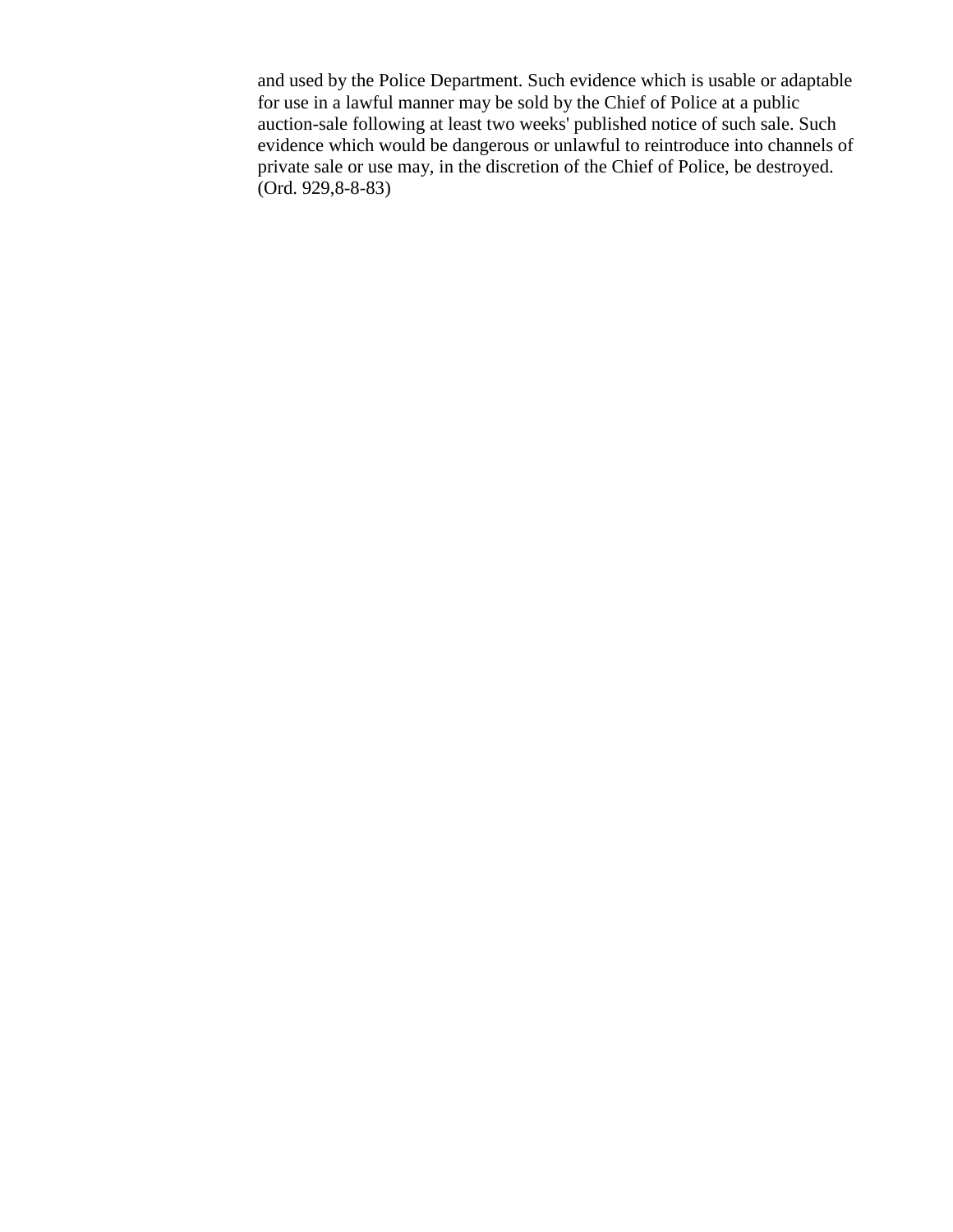## **CHAPTER 508 UNCLAIMED PROPERTY**

#### SECTION:

508.02: Donation of Unclaimed Bicycles

## **508.01: SALE OF UNCLAIMED PROPERTY:**

The Chief of Police is authorized to administer the disposal of property lawfully coming into the possession of the City and remaining unclaimed by the owner after 60 days. Disposal shall be by sale to the highest bidder at public auction or sale including electronic auction. A notice specifying the date, time and place of any auction or sale shall be published in a newspaper of general circulation throughout the City at least one week prior to such auction or sale. The net proceeds of sale shall be placed in the City's General Fund, subject to the right of the former owner to payment of the net proceeds upon application and presentation of satisfactory proof of ownership within six months of the sale. Net proceeds means the sale price less all costs of handling, storage or sale. (Ord. 849, 6-11-79) (Ord. 1380, 12-15-2008)

### **508.02: DONATION OF UNCLAIMED BICYCLES:**

The Chief of Police is further authorized to administer the disposal of bicycles lawfully coming into possession of the City and remaining unclaimed by the owner after a 60 day waiting period. In addition to the disposal methods provided in Roseville City Ordinance Section 508.01, disposal of unclaimed bicycles may be a donation to a nonprofit organization that has a significant mission of community service or to another public corporation for the public use.

A notice specifying the date of the donation, the identity of the donee, and a general description of the bicycles shall be published in a newspaper of general circulation throughout Roseville at least six months prior to such a donation. At any time prior to the donation date, and upon satisfactory proof of ownership, the bicycle shall be returned to its owner. (Ord. 1346, 4-9-2007)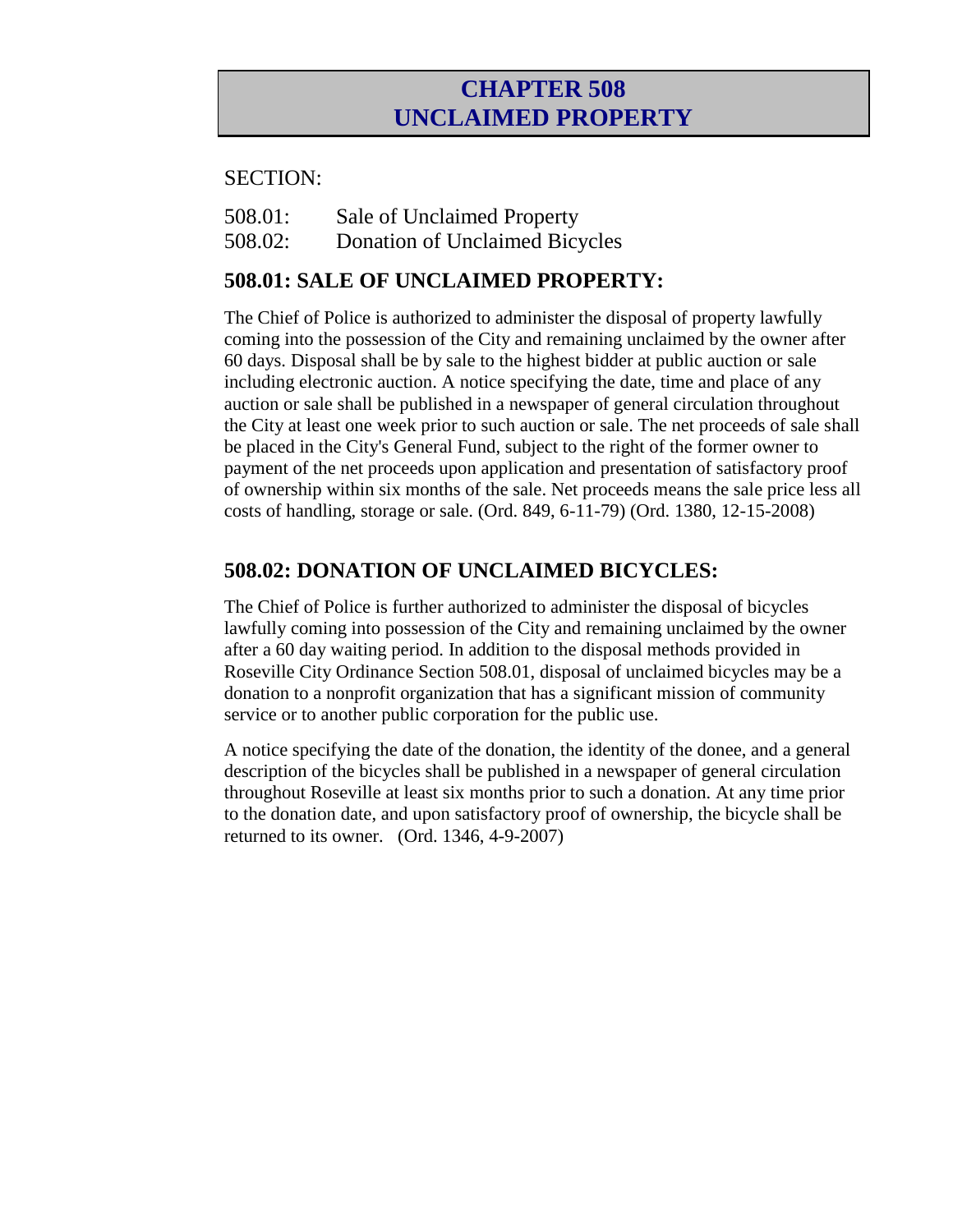## **CHAPTER 509 SOCIAL HOSTING**

#### SECTION:

- 509.01: Purpose and Findings
- 509.02: Authority
- 509.03: Definitions
- 509.04: Prohibited Acts
- 509.05: Exceptions
- 509.06: Enforcement
- 509.07: Severability
- 509.08: Penalty

#### **509.01: PURPOSE AND FINDINGS**

The Roseville City Council intends to discourage underage possession and consumption of alcohol, even if done within the confines of a private residence, and intends to hold persons criminally responsible who host events or gatherings where persons under 21 years of age possess or consume alcohol regardless of whether the person hosting the event or gathering supplied the alcohol. The Roseville City Council finds that:

- A. Events or gatherings held on private or public property where alcohol is possessed or consumed by persons under the age of twenty-one are harmful to those persons and constitute a potential threat to public health requiring prevention or abatement.
- B. Prohibiting underage consumption acts to protect underage persons, as well as the general public, from injuries related to alcohol consumption, such as alcohol overdose or alcohol-related traffic collisions.
- C. Alcohol is an addictive drug which, if used irresponsibly, could have drastic effects on those who use it as well as those who are affected by the actions of an irresponsible user.
- D. Often, events or gatherings involving underage possession and consumption occur outside the presence of parents. However, there are times when the parent is present and condone the activity, and in some circumstances provide the alcohol.
- E. Even though giving or furnishing alcohol to an underage person is a crime, it is difficult to prove, and this Chapter is necessary to help further combat underage consumption.
- F. A deterrent effect will be created by holding a person criminally responsible for hosting an event or gathering where underage possession or consumption occurs.

### **509.02: AUTHORITY**

This Chapter is enacted pursuant to Minn. Stat. §145A.05.

#### **509.03: DEFINITIONS**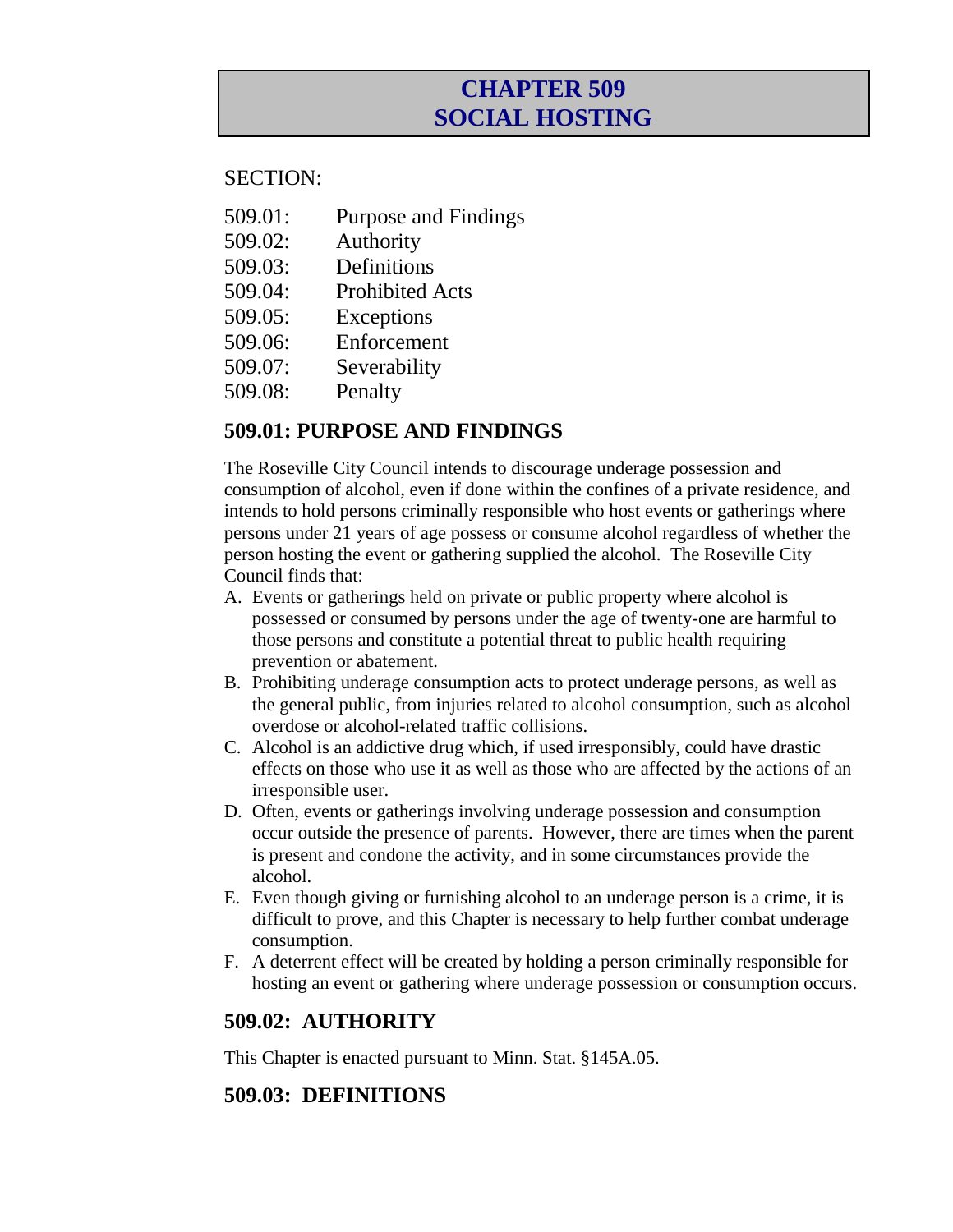For the purpose of this Chapter, the following terms shall have the meanings stated:

ALCOHOL: Ethyl alcohol, hydrated oxide of ethyl, or spirits of wine, whiskey, rum, brandy, gin, or any other distilled spirits including dilutions and mixtures thereof from whatever source or by whatever process produced.

ALCOHOLIC BEVERAGE: Alcohol, spirits, liquor, wine, beer, and every liquid or solid containing alcohol, spirits, wine, beer, and which contains one-half of one percent or more of alcohol by volume and which is fit for beverage purposes either alone or when diluted, mixed, or combined with other substances.

EVENT or GATHERING: Any group of three or more persons who have assembled or gathered together for a social occasion or other activity.

HOST: To aid, conduct, allow, entertain, organize, supervise, control, or permit a gathering or event.

PARENT: Any person having legal custody of a juvenile:

- 1. As a natural, adoptive parent, or step-parent;
- 2. As a legal guardian; or
- 3. As a person to whom legal custody has been given by order of the court.

PERSON: Any individual, partnership, co-partnership, corporation, or any association of one or more individuals.

RESIDENCE or PREMISES: Any home, yard, farm, field, land, apartment, condominium, hotel or motel room, or other dwelling unit, or a hall or meeting room, park, or any other place of assembly, public or private, whether occupied on a temporary or permanent basis, whether occupied as a dwelling or specifically for a party or other social function, and whether owned, leased, rented, or used with or without permission or compensation.

UNDERAGE PERSON: Any individual under 21 years of age.

#### **509.04: PROHIBITED ACTS**

#### A. It is unlawful for any person(s) to;

- 1. Host or allow an event or gathering;
- 2. At any residence, premises, or on any other private or public property;
- 3. Where alcohol or alcoholic beverages are present;
- 4. When the person knows or reasonably should know that an underage person will or does:
	- a. Consume any alcohol or alcoholic beverage; or
	- b. Possess any alcohol or alcoholic beverage with the intent to consume it; and
- 5. The person fails to take reasonable steps to prevent possession or consumption by the underage person(s).
- B. A person is criminally responsible for violating subsection A of this section if the person intentionally aids, advises, hires, counsels, or conspires with or otherwise procures another to commit the prohibited act.
- C. A person who hosts an event or gathering does not have to be present at the event or gathering to be criminally responsible.

#### **509.05: EXCEPTIONS**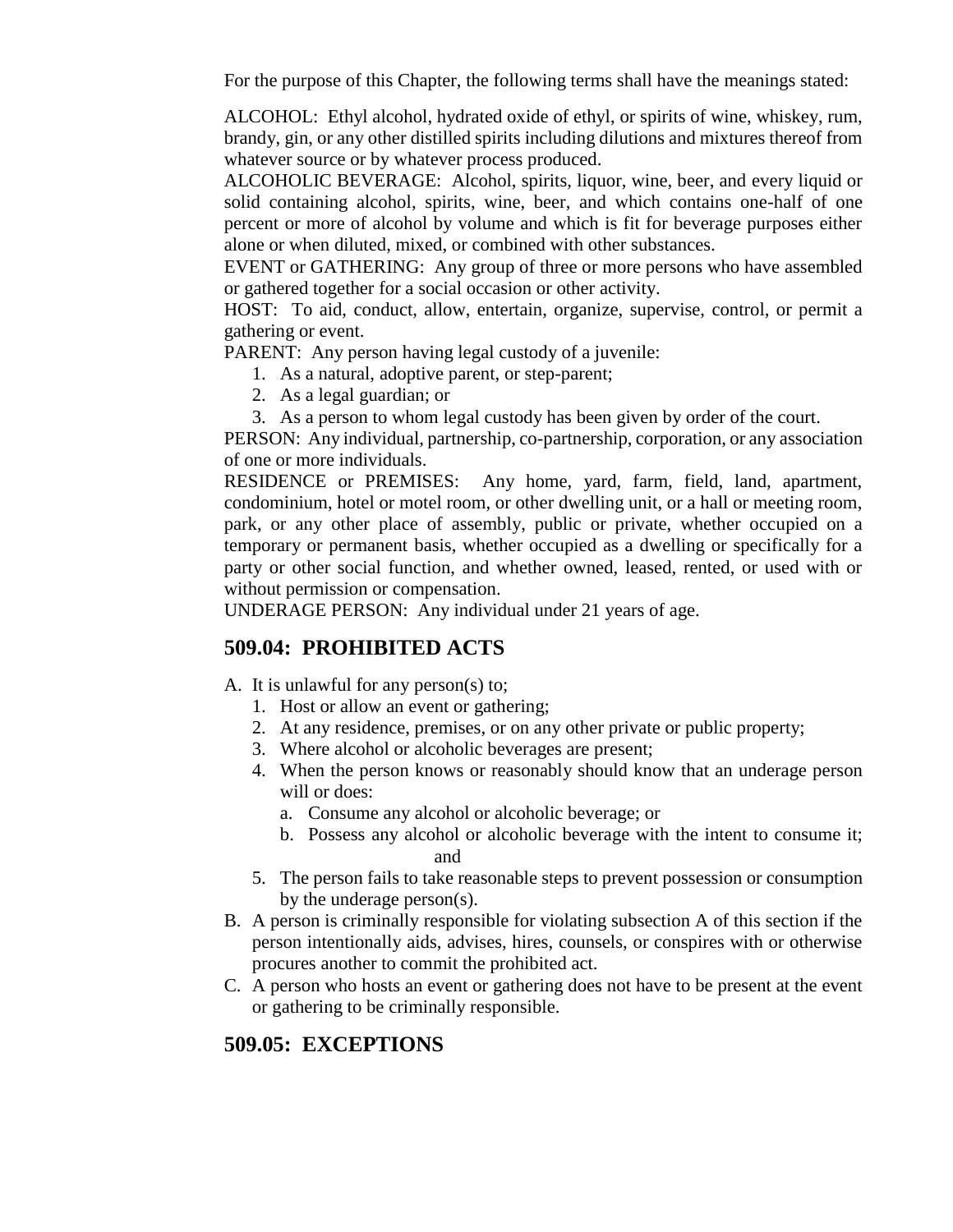- A. This Chapter does not apply to conduct of an underage person specifically authorized by his or her parent while present in the parent's household or when the underage person and his or her parent are guests in the household of another.
- B. This Chapter does not apply to legally protected religious observances.
- C. This Chapter does not apply to retail intoxicating liquor or 3.2 percent malt liquor licensees, municipal liquor stores, or bottle club permit holders who are regulated by Minn. Stat. §340A.503, Subd. 1(a) (1).
- D. This Chapter does not apply to situations where underage persons are lawfully in possession of alcohol or alcoholic beverages during the course and scope of employment.

### **509.06: ENFORCEMENT**

This Chapter can be enforced by any police officer.

#### **509.07: SEVERABILITY**

If any section, subsection, sentence, clause, phrase, word, or other portion of this Chapter is, for any reason, held to be unconstitutional or invalid, in whole, or in part, by any court of competent jurisdiction, such portion shall be deemed severable, and such unconstitutionality or invalidity shall not affect the validity of the remaining portions of this Chapter, which remaining portions shall continue in full force and effect.

#### **509.08: PENALTY**

Violation of this Chapter is a misdemeanor.

(Ord. 1360, 3-03-2008)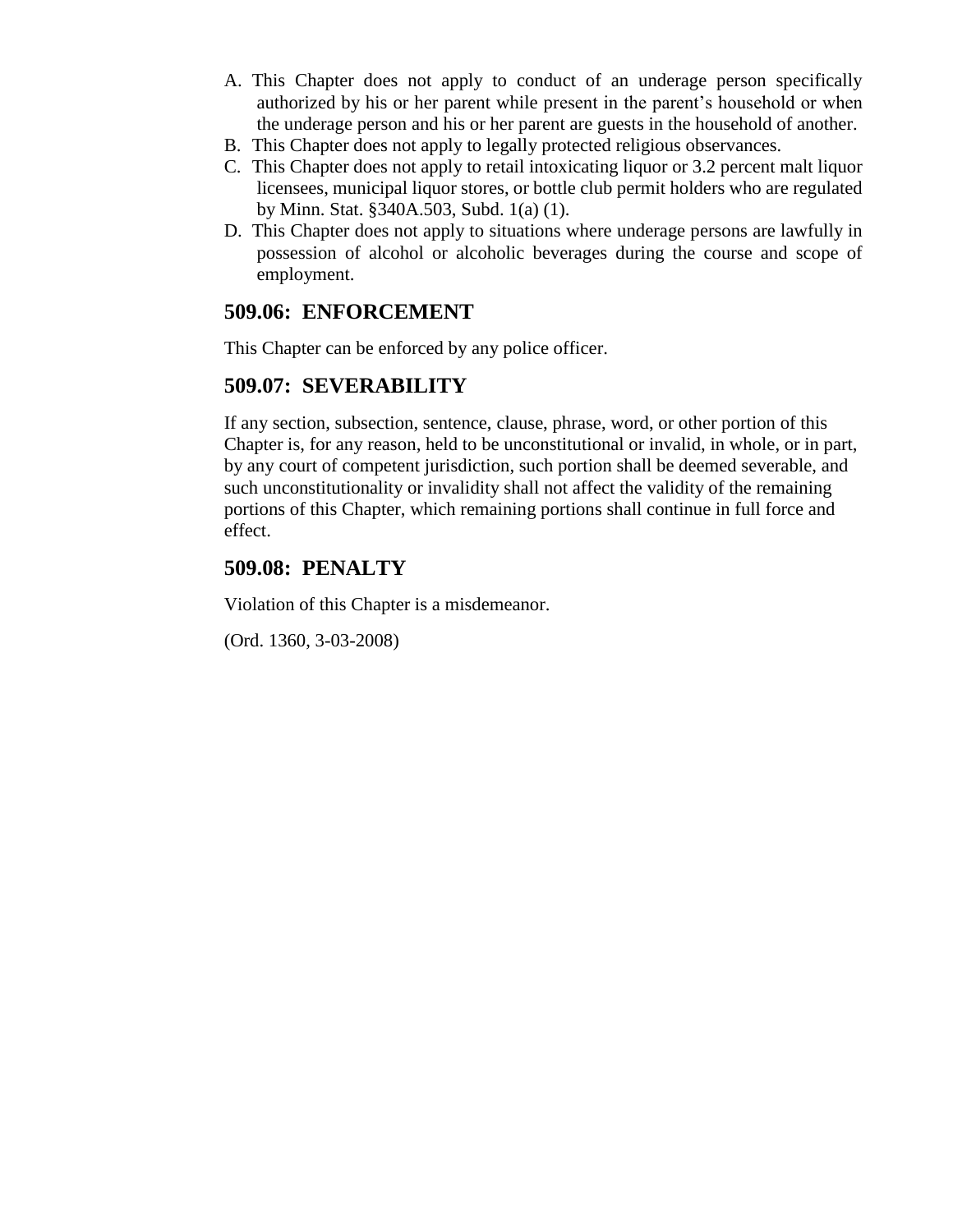## **CHAPTER 510 BACKGROUND CHECKS**

#### SECTION:

- 510.01: Purpose
- 510.02: Criminal History Employment Background Investigations

### **510.01 PURPOSE:**

The purpose and intent of this section is to establish regulations that will allow law enforcement access to Minnesota's Computerized Criminal History information for specified non-criminal purposes of background checks for licensing, employment and volunteer positions described in Section 104.

## **510.02 CRIMINAL HISTORY EMPLOYMENT BACKGROUND INVESTIGATIONS**

- A. The City of Roseville authorizes a qualified third party administrator (TPA) and the Roseville Police Department to conduct a criminal history background investigation on applicants for the following licenses and full-time, part-time and volunteer positions with the City in compliance with the City's background check policy and procedures: (Ord 1579, 1-27-2020)
	- 1. all licenses and positions that include work with children or vulnerable adults;
	- 2. all licenses and positions that include access to private or confidential data;
	- 3. all licenses and positions that require the operation of City-owned motorized vehicles, regardless of whether the vehicle is operated on public streets;

4. all licenses and positions that include the physical handling or management of monies, securities, bonds or public funds;

5. all licenses and positions that include the handling or dispensing of hazardous materials, alcoholic beverages, or equipment or instruments capable of transmitting infectious diseases;

6. all other licenses and positions as otherwise expressly required by City Code.

- B. In conducting the criminal history background investigation, in order to screen applicants, the Police Department is authorized to access data maintained in the Minnesota Bureau of Criminal Apprehensions Computerized Criminal History information system in accordance with BCA policy. Any data that is accessed and acquired shall be maintained at the Police Department under the care and custody of the chief law enforcement official or his or her designee. A summary of the results of the Computerized Criminal History data may be released by the Police Department to the licensing or hiring authority, including the City Council, Mayor, the City Manager, Human Resources Manager, City Attorney, and other city staff involved in the licensing and hiring processes.
- C. Before the investigation is undertaken, the applicant must authorize the City by written consent to undertake the investigation. The written consent must fully comply with the provisions of Minn. Stat. Chap. 13 and the Fair Credit Reporting Act (FCRA) provisions if completed by the TPA, regarding the collection,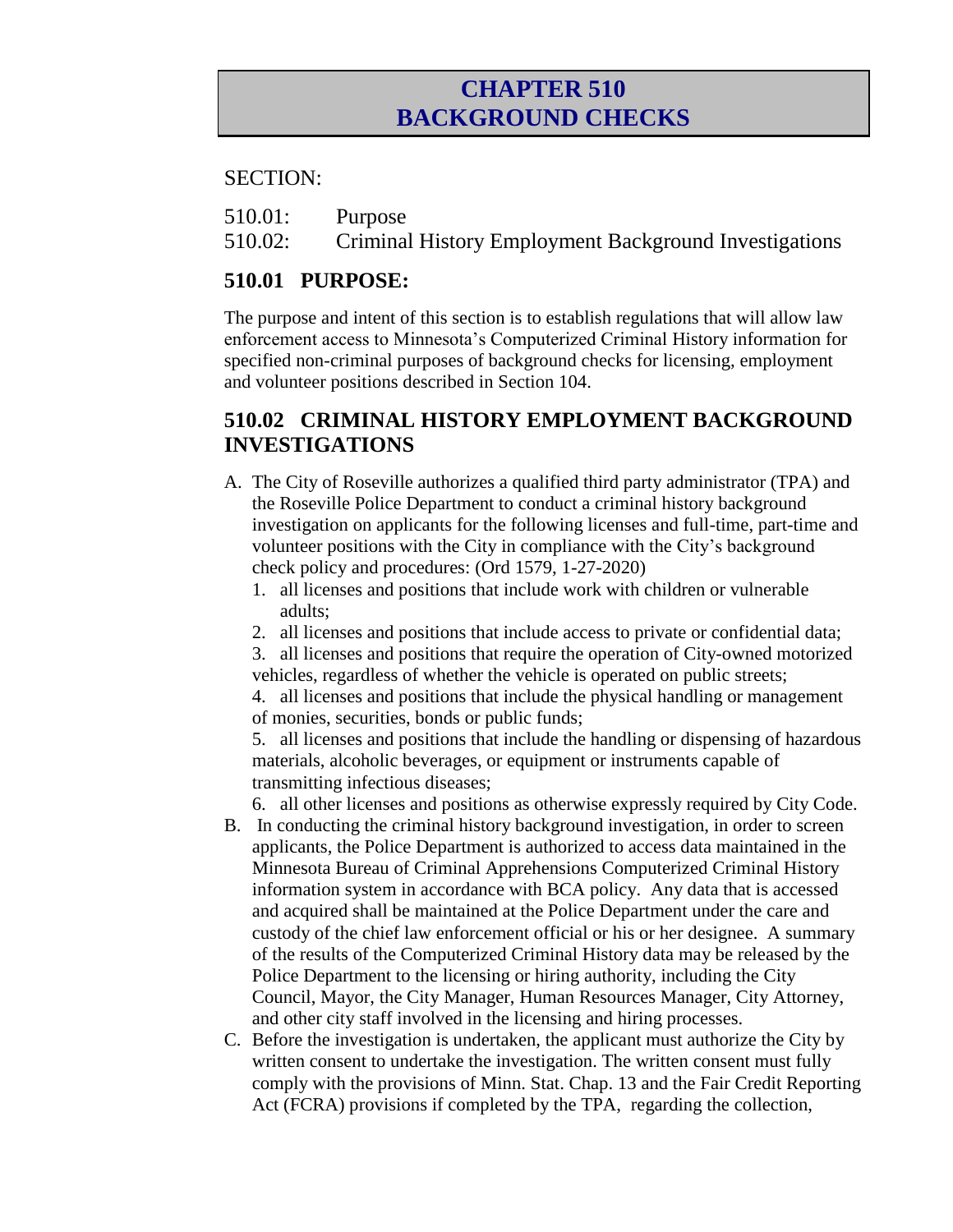maintenance and use of the information. (Ord 1579, 1-27-2020)

- D. Except for the licenses and positions set forth in Minnesota Statutes Section 364.09, the city will not reject an applicant on the basis of the applicant's prior conviction unless the crime is directly related to the license or position sought and the conviction is for a felony, gross misdemeanor, or misdemeanor with a jail sentence. If the City rejects the applicant's request on this basis, the City shall notify the applicant in writing of the following:
	- 1. The grounds and reasons for the denial.

2. The applicant complaint and grievance procedure set forth in Minnesota Statutes Section 364.06.

- 3. The earliest date the applicant may reapply.
- 4. That all competent evidence of rehabilitation will be considered upon reapplication.

(Ord. 1378A, 10-27-2008)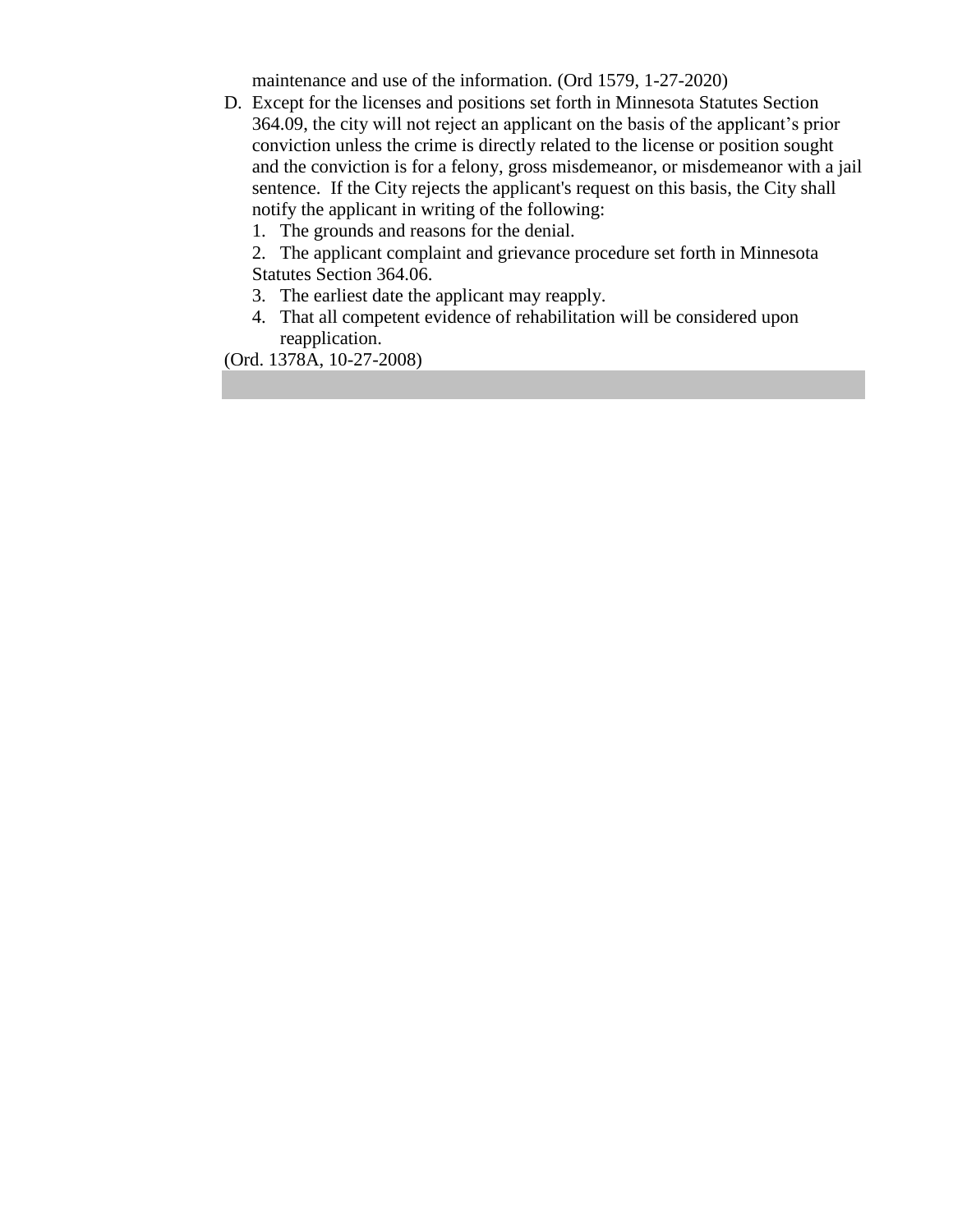## **CHAPTER 511 REPEAT NUISANCE SERVICE CALL**

#### SECTION:

- 511.01: Purpose and Application
- 511.02: Definition of Nuisance Conduct
- 511.03: Repeat Nuisance Service Call Fee
- 511.04: Notice
- 511.05: Delinquent Payment and Fee Recovery
- 511.06: Enforcement
- 511.07: Right to Appeal
- 511.08: Legal Remedies Nonexclusive
- 511.09: Exceptions and Affirmative Defenses

## **511.01: PURPOSE and APPLICATION:**

The purpose of this Chapter is to protect the public safety, health and welfare and to prevent and abate repeat service response calls by the City to the same property or location for nuisance service calls, as defined herein, which may prevent police, public safety, or other city services from reaching other residents of the City.

It is the intent of the City, by the adoption of this Chapter, to impose and collect service call fees from the owner or occupant, or both, of property to which City officials must repeatedly respond for any repeat nuisance event or activity that generates extraordinary costs to the City. The repeat nuisance service call fee is intended to cover cost over and above the cost of providing normal law or code enforcement services and police protection.

This Chapter shall apply to all owners and occupants of private property which is the subject or location of the repeat nuisance service call by the City.

This Chapter shall apply to any repeat nuisance service calls as set forth herein made by a City of Roseville employee, including a police officer, community service officer, firefighter, and/or code enforcement employee.

## **511.02: DEFINITION OF NUISANCE CONDUCT:**

For purposes of this Chapter, the term "nuisance conduct" means any activity, conduct or condition occurring within the City that annoys, injures or endangers the reasonable safety, health, morals, comfort or repose of any member of the public, or will tend to alarm, anger or disturb others. Nuisance conduct includes but is not limited to the following:

- A. Any activity, conduct, or condition defined as a public nuisance under any provision of the City Code or Minnesota State laws;
- B. Any activity, conduct, or condition in violation of any provision contained in Title 4,5,6 or 9 of the City Code;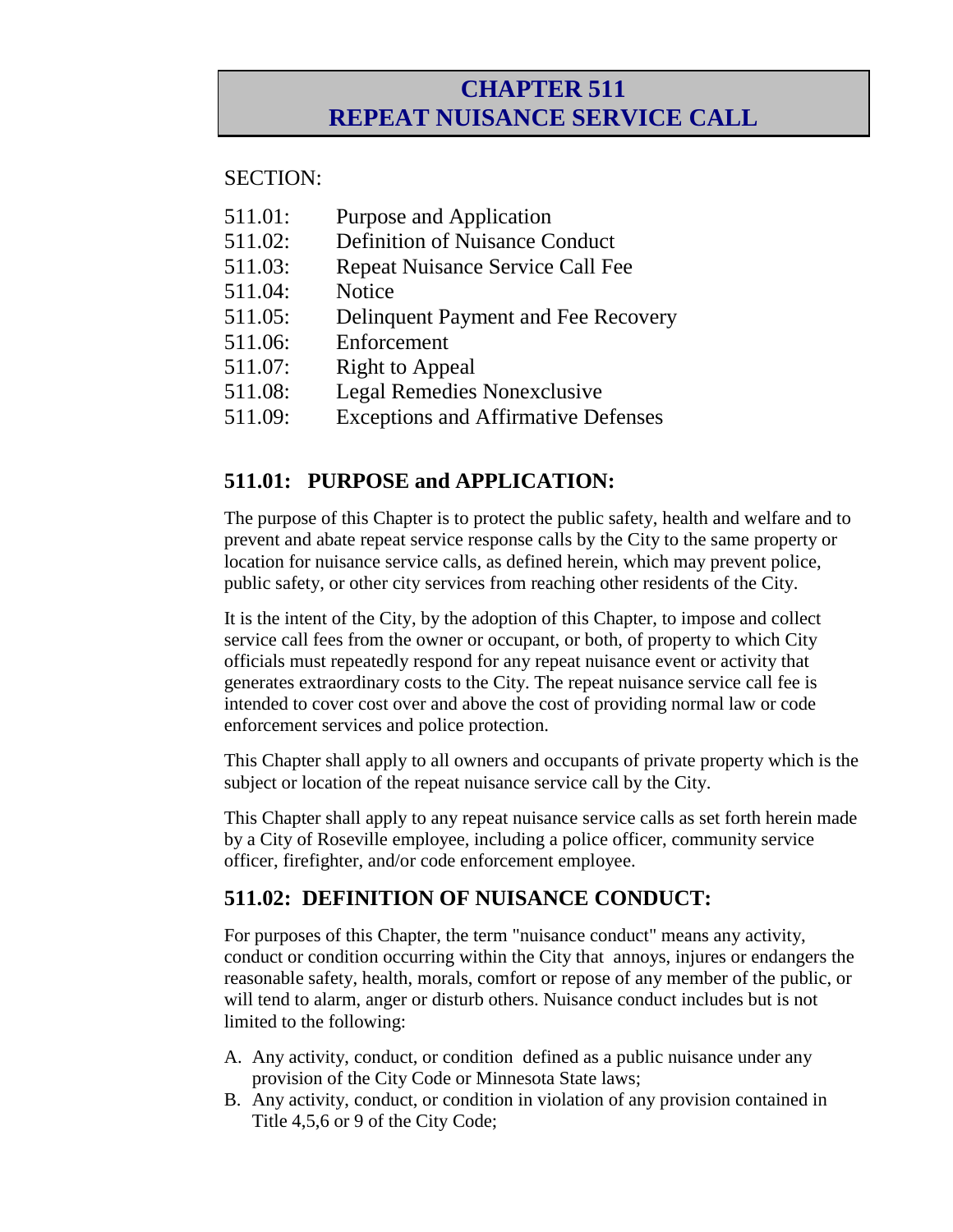- C. Any conduct, activity or condition constituting a violation of Minnesota state laws prohibiting or regulating prostitution, gambling, controlled substances or use of firearms; and/or
- D. Any conduct, activity, or condition constituting disorderly conduct as defined under Chapter 609 of Minnesota Statutes.

## **511.03: REPEAT NUISANCE SERVICE CALL FEE**

The City may impose a repeat nuisance service call fee upon the owner or occupant of private property if the City has rendered services or responded to the property on three or more occasions within a period of (365) days in response to or for the abatement of nuisance conduct. The repeat nuisance service call fee shall be as established by the City Fee Schedule in Section 314.052 of the City Code.

## **511.04: NOTICE**

No repeat nuisance service call fee may be imposed against an owner or occupant (or both with the owner and occupant each being responsible for a separate repeat nuisance service call fee) of property without first providing such owner or occupant with written notice of the previous nuisance service calls prior to the latest nuisance service call rendered by the City upon which the fee is imposed. The written notice shall:

- A. Identify the nuisance conduct that has occurred on the property, and the dates of the nuisance conduct activity or condition;
- B. State that the owner or occupant may be subject to a repeat nuisance service call service fee if a third nuisance call is rendered to the property for any further nuisance conduct;
- C. State that the City has the right to seek other legal remedies or actions for abatement of the nuisance conduct; and
- D. Be served upon such owner and/or occupant by certified mail at the last known address of such person. Service of such notice shall be deemed complete upon mailing.

## **511.05: DELINQUENT PAYMENT and FEE RECOVERY**

The repeat nuisance service call fee shall be due within thirty (30) days after a billing statement is mailed by the City to the owner and/or occupant of the property responsible for the payment of the fee at such person's last known address. If the fee is not paid within such 30 day period, it will be deemed delinquent and a ten percent (10%) penalty shall be added to the repeat nuisance service call fee. If the repeat nuisance service call fee becomes delinquent, the City shall have, in addition to all other remedies available at law or in equity for the collection of such fee, the following remedies:

- A. Seek a monetary judgment and collection thereof from such owner and/or occupant, or
- B. Assess the property which was the subject of the nuisance conduct pursuant to Minn. Stat. § 429.101.

Failure of a person to pay a repeat nuisance service call fee shall be grounds for the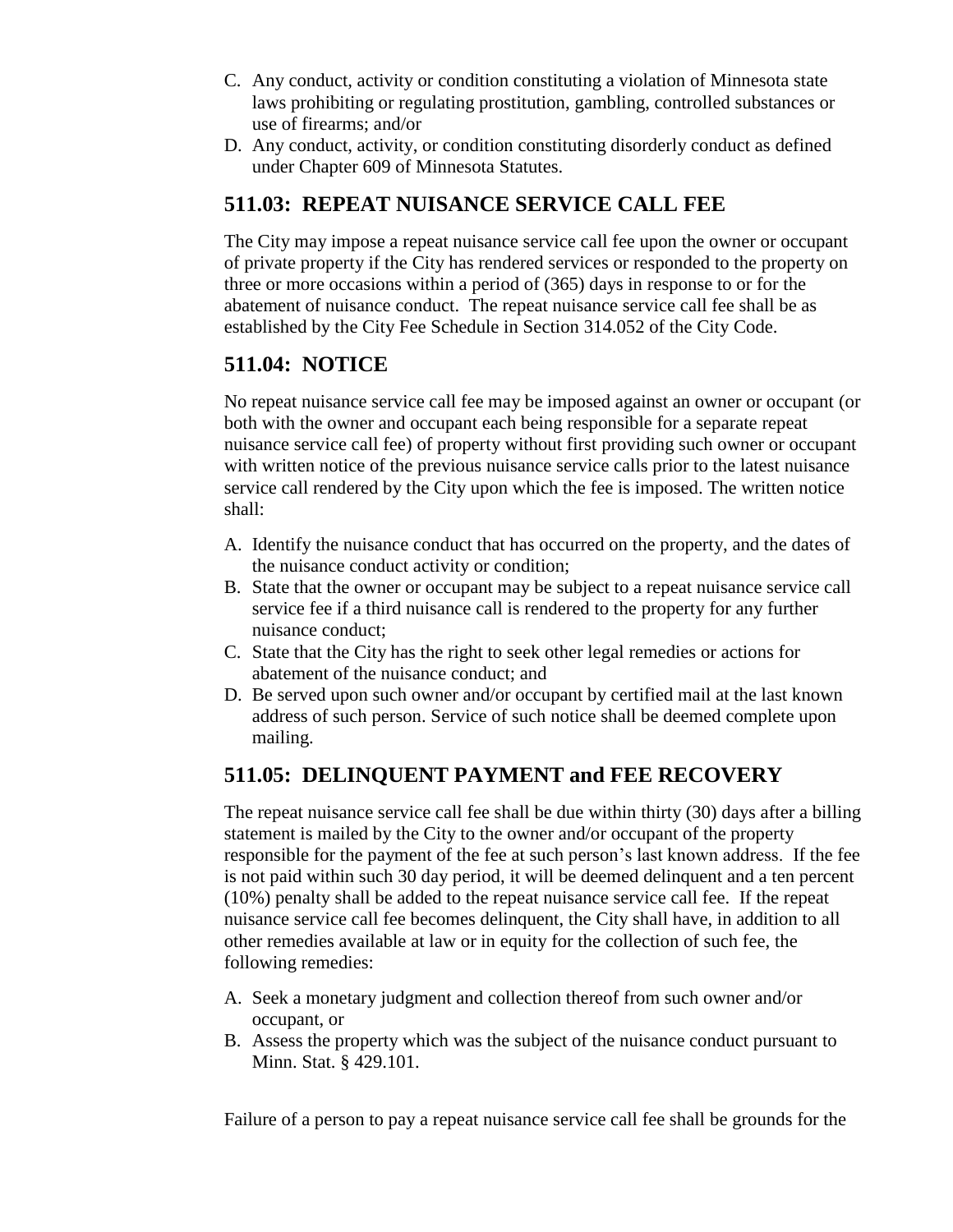denial of a license which is related to the nuisance conduct for which the repeat nuisance service call fee was imposed.

## **511.06: ENFORCEMENT**

The City Council authorizes the Police Chief, Fire Chief, or the Community Development Director, or their designees (collectively referred to herein as the "City Enforcement Officials"), to administer and enforce this Chapter.

## **511.07: RIGHT TO APPEAL**

When the City mails the billing statement by certified mail for the repeat nuisance service call fee, the City will inform the owner and/or occupant of their right to request a hearing.

The owner and/or occupant upon whom the fee is imposed must request a hearing within ten (10) business days of the mailing of the billing statement, excluding the day the statement is mailed. The request for a hearing must be in writing and mailed or hand-delivered to the City Manager's Office. The hearing will occur within fourteen (14) days of the date of the request. If the owner and/or occupant fails to request a hearing within the time and in the manner required under this Section, the right of such person to a hearing is waived.

The hearing shall be conducted by a hearing officer selected by the City Manager in an informal manner and the Minnesota Rules of Civil Procedure and Rules of Evidence shall not be strictly applied. After considering all evidence submitted, the hearing officer shall make written Findings of Fact and Conclusions regarding the nuisance conduct and the imposition of the repeat nuisance service call fee. The Findings of Fact and Conclusions shall be served upon the owner and/or occupant by certified mail within ten (10) days of the hearing.

If the owner and/or occupant fails to appear at the scheduled hearing, the right of such person to a hearing is waived and the repeat nuisance service call fee shall be payable in accordance with Section 511.05 above. If the hearing officer determines that the repeat nuisance service call fee is warranted, the person or persons responsible for the fee shall pay the fee within ten (10) business days following the date that the written Findings of Fact and Conclusions are mailed. If the repeat nuisance service call fee is not paid within said ten (10) day period, it shall be deemed delinquent and the provisions of Section 511.05 pertaining to delinquent payments shall apply.

## **511.08: LEGAL REMEDIES NONEXCLUSIVE**

Nothing in this Chapter will be construed to limit the City's other available legal remedies, including criminal, civil, injunctive or others, for any violation of the law which may constitute nuisance conduct.

## **511.09: EXCEPTIONS AND AFFIRMATIVE DEFENSES**

MEDICAL EMERGENCIES: Repeat nuisance service call fees shall not be imposed for any medical-related emergency response except for medical-related emergencies that are violations of Minn. Stat. Section 609.78 Subd. 4 (Misuse of 911).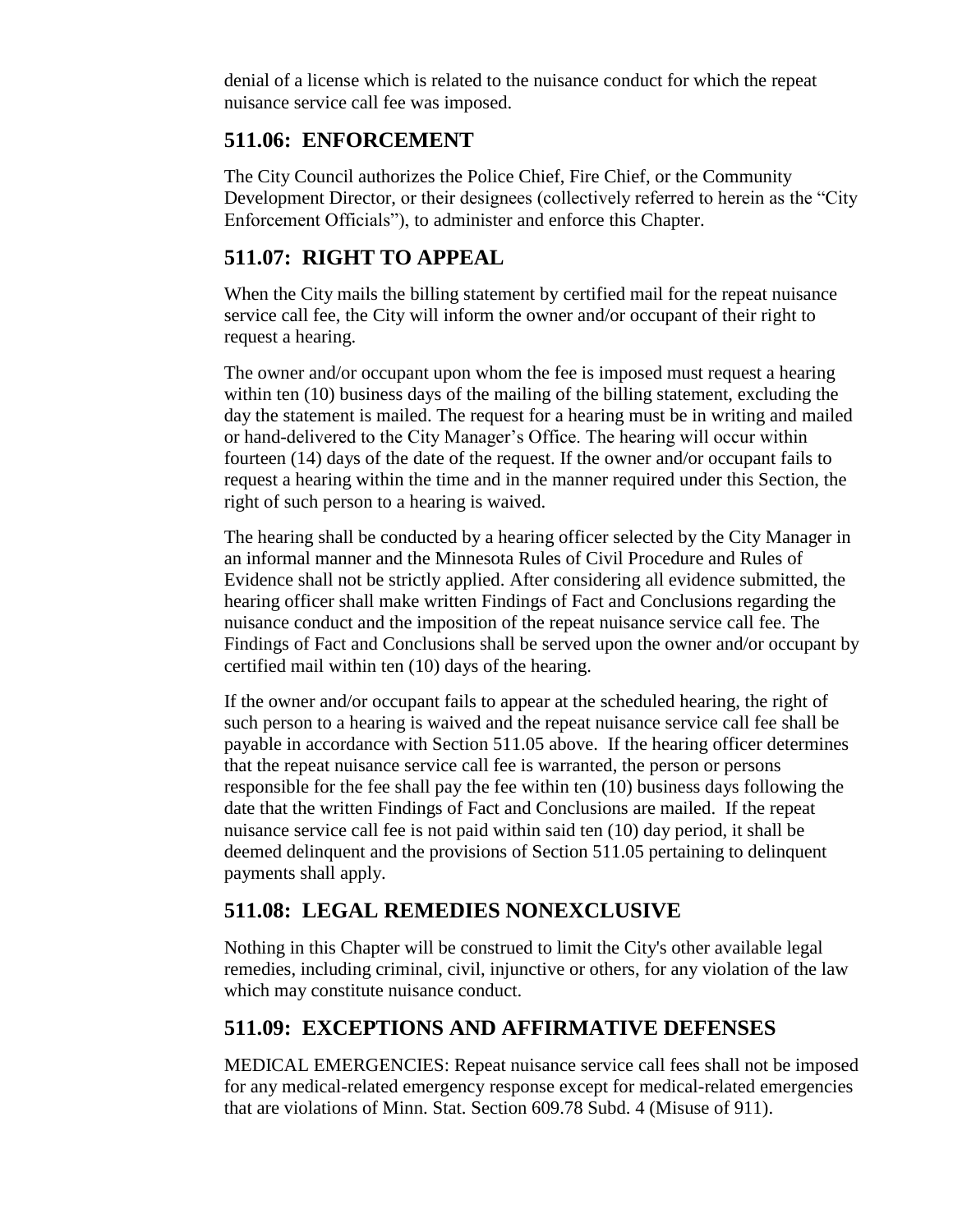DOMESTIC ASSAULT INCIDENTS: Repeat nuisance service call fees shall not be imposed against the victim for a response to circumstances involving domestic assault incidents or order for protection violations.

VICTIM OF NUISANCE CONDUCT: A repeat nuisance service call fee shall not be imposed against the victim of the nuisance conduct for which a response nuisance service call was made.

RENTAL PROPERTIES: At the discretion of the City Enforcement Officials, repeat nuisance service call fees may be waived against an owner or occupant of rental property who has:

- A. Commenced eviction proceedings against the tenant or tenants responsible for the nuisance conduct, conditions or characteristics, or
- B. Entered into and complied with a memorandum of understanding with the City that addresses the underlying causes for the nuisance conduct and provides a course of action to alleviate the nuisance conduct.

COMMERCIAL BUSINESS PROPERTY: At the discretion of the City Enforcement Officials, repeat nuisance service call fees may be waived against an owner or occupant of property upon which a commercial business is being operated who has entered into and complied with a memorandum of understanding with the City that addresses the underlying causes for the nuisance conduct and provides a course of action to alleviate the nuisance conduct. (Ord. 1396, 9-20-2010)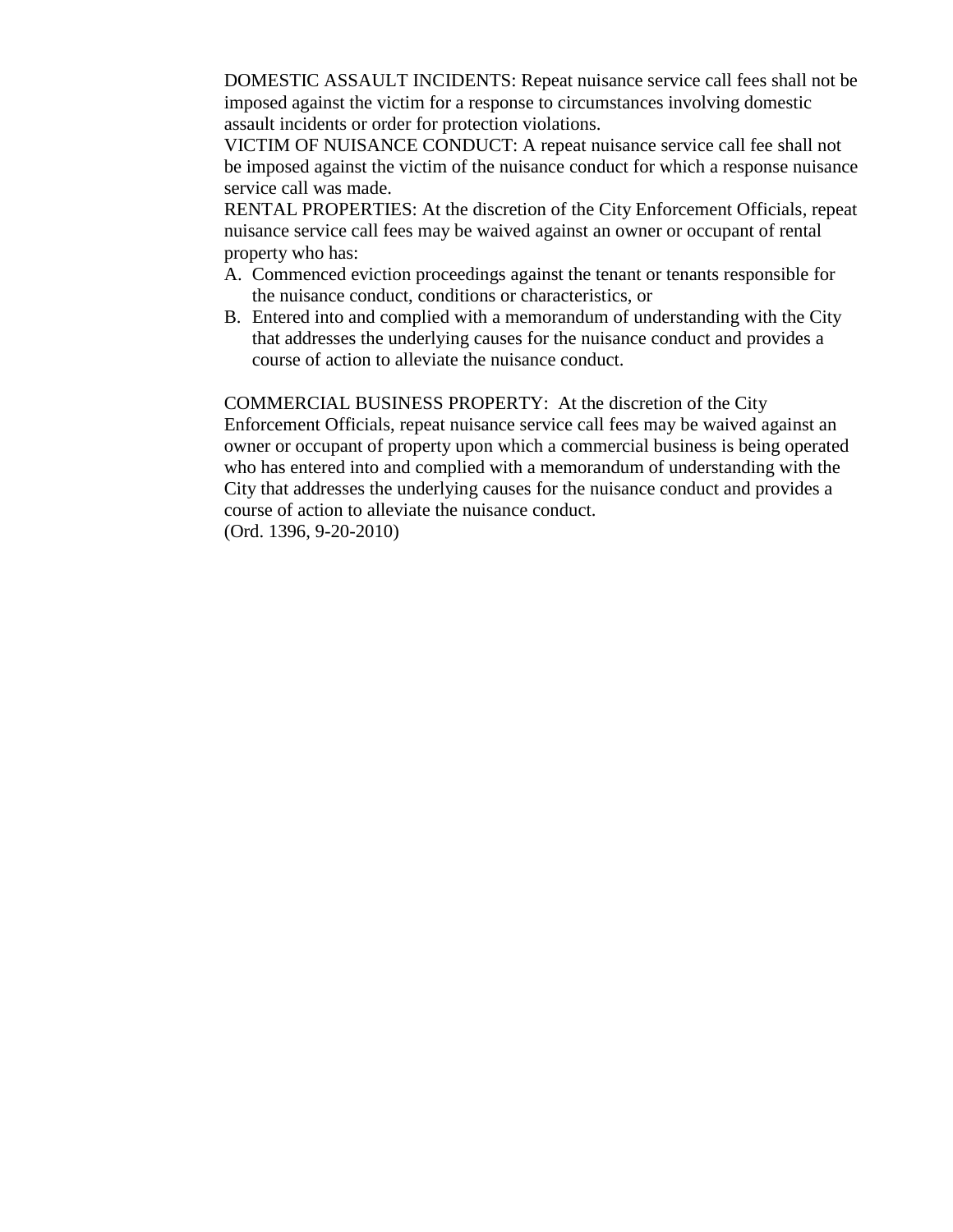## **CHAPTER 512 TRAPPING OF ANIMALS**

#### SECTION:

- 512.01: Purpose and Application
- 512.01: Purpose
- 512.02: Definitions
- 512.03: Trapping Prohibited
- 512.04: Exceptions
- 512.05: Compliance with Law
- 512.06: Penalty

## **512.01 PURPOSE**

This ordinance is intended to protect the citizens from injury from hazardous devices and to protect domesticated animals, pets and non-nuisance wildlife from damage and destruction that may result from unregulated trapping and snaring.

### **512.02. DEFINTIONS**

The words and phrases used in this Chapter shall have the meanings ascribed to them as follows:

- A. BODY-GRIPPING TRAP. A device that is designed and/or used with the intention to catch and kill an animal by means of rigid components that apply constant pressure to a part of the animal's body other than the foot or leg.
- B. BODY-GRIPPING SNARE. A device that is designed and/or used with the intention to catch and secure or kill an animal by means of a wire or cable loop that closes and applies constant pressure to a part of the animal's body other than the foot or leg.
- C. CABLE-RESTRAINT SNARE. A device that is designed and/or used with the intention to catch and secure an animal by means of a wire or cable loop that, while the animal is pulling against it, closes and tightens around a part of the animal's body other than the foot or leg, but which relaxes while the animal is not pulling against it.
- D. FOOT SNARE. A device that is designed and/or used with the intention to catch and secure an animal by means of a wire or cable loop that closes and tightens around the animal's foot or leg.
- E. LEG-HOLD TRAP. A device, including but not limited to a foothold trap or foot snare, that is designed and/or used with the intention to catch and secure an animal by the foot or leg.
- F. GLUE TRAP. A device that is designed and/or used with the intention to catch and secure an animal by means of an adhesive that holds part of the animal's body to a fixed surface.
- G. CAGE TRAP. A trap that is designed and/or used with the intention to catch and confine an animal inside of a cage, box, or other enclosure without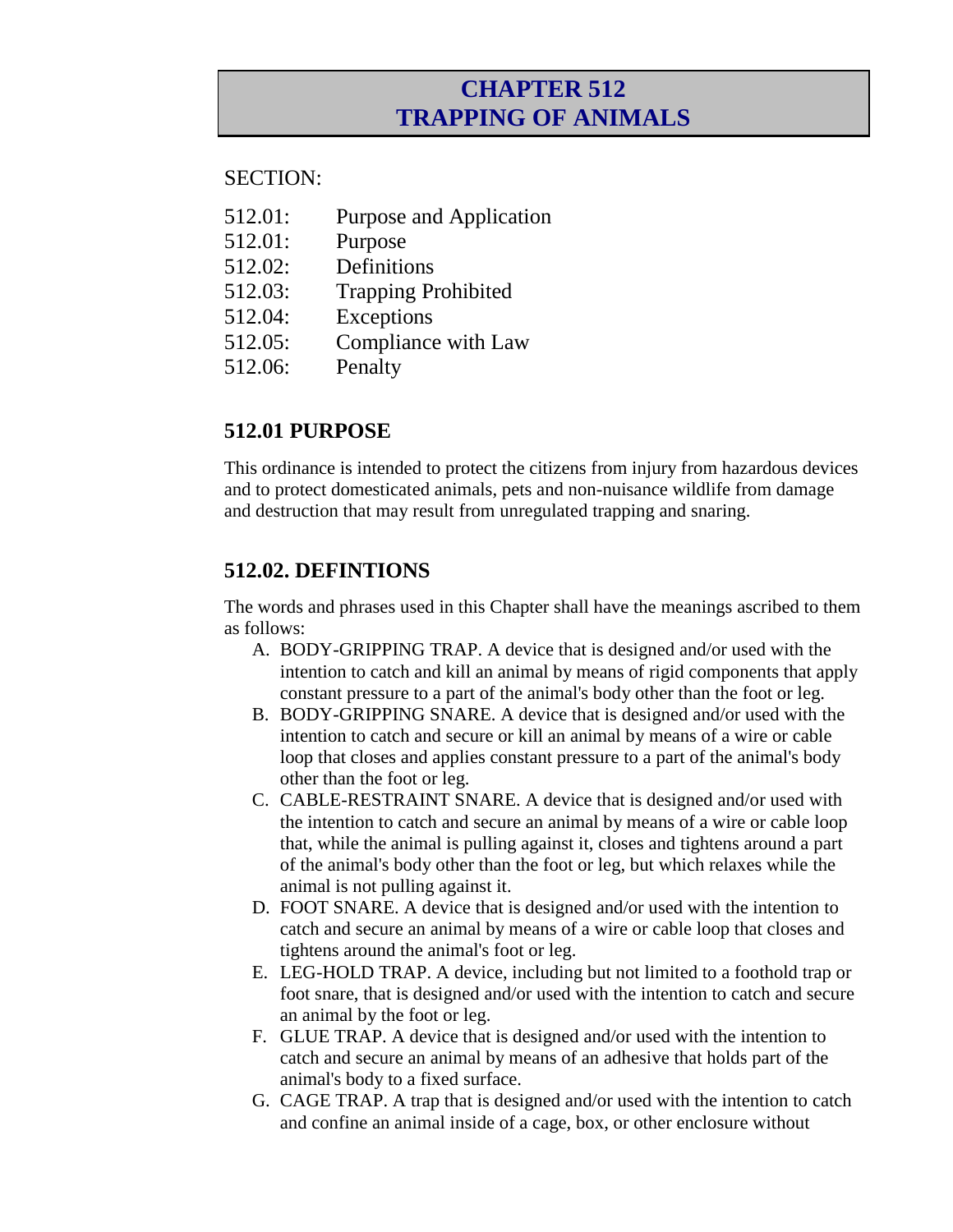restricting the movement of any part of the animal within the cage, box, or other enclosure.

- H. TRAP. A device--including but not limited to a body-gripping trap, bodygripping snare, cable- restraint snare, foot snare, leg-hold trap, glue trap, or cage trap--that is designed and/or used with the intention of catching, capturing, snaring, holding, or killing animals.
- I. TRAPPING. The placing or setting of a trap with the intention or predictable result of catching, capturing, snaring, holding, or killing an animal.
- J. NUISANCE ANIMAL. A wild animal as defined under section 501.23 that poses a hazard or danger to persons or property.
- K. SMALL NUISANCE ANIMAL. A mouse, vole, bat, rat, gopher, mole or other wild animal of approximately the same or smaller size that poses a hazard or danger to persons or property.

### **512.03 TRAPPING PROHIBITED**

Trapping is prohibited anywhere within the City, including in City parks and on any City-owned property, except as provided in section 512.04.

## **512.04 EXCEPTIONS**

Trapping is allowed in the City as follows:

- A. Trapping by a person of small nuisance animals on private property using a trap designed for a small nuisance animal in a way that does not constitute a danger of significant harm to persons, or to domestic animals, or to wild or feral animals that are not nuisance animals.
- B. Trapping by a person using a cage trap for the purpose of releasing an animal without significant harm. Cage traps must be tended to at least once every twenty-four (24) hours
- C. Trapping done by the City or on its behalf and employees and or agents of a governmental unit utilizing a cage trap for humane and other purposes.
- D. Trapping by any necessary means or methods with written permission and instructions from the City Manager by
	- 1. Scientists in order to identify or study animals, so long as animals are returned to their natural environment without significant harm.
	- 2. Persons with a valid trapping license issued by the state.

When other effective and practical means or trapping methods are available, necessary means or methods shall not include those that result in injury or death to target animals, nor those that endanger persons or non-target animals.

## **512.05 COMPLIANCE WITH LAW**

Any trapping allowed under this Chapter shall be done in accordance with all applicable state and federal laws.

## **512.06 PENALTY**

Any person who violates any provision of this Chapter shall be subject to criminal